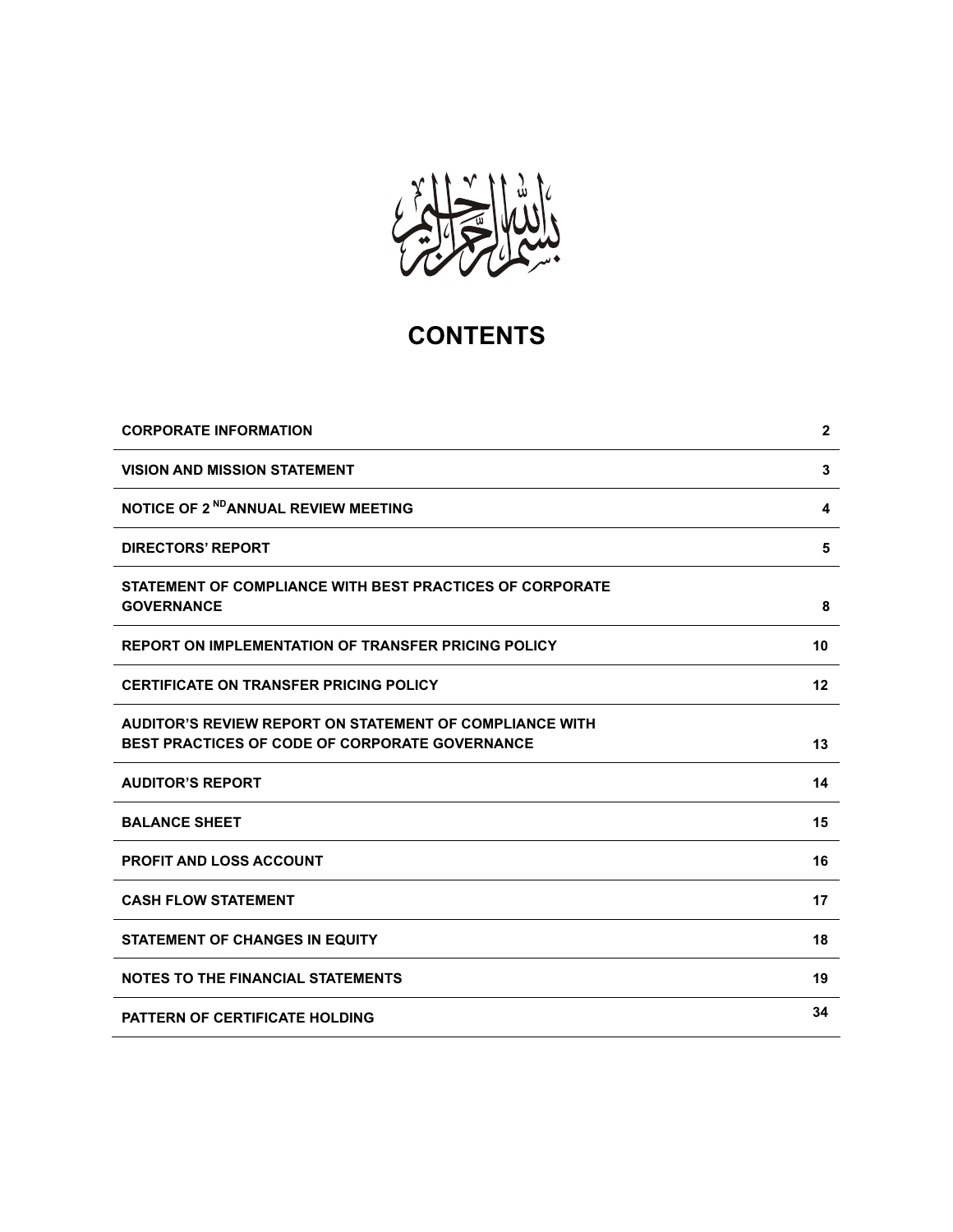# **CORPORATE INFORMATION**

| <b>Board of Directors</b>      | Mr. S. Ali Raza<br>Mr. Shahid Anwar Khan<br>Mr. Asif A. Brohi<br>Mr. Tajammal H. Bokharee<br>Mr. Muhammad Nusrat Vohra<br>Mr. Wajahat A. Baqai<br>Mr. Qamar Hussain<br>Mr. Shafiq Khan | Chairman<br>Director<br>Director<br>Director<br>Director<br>Director<br>Director<br><b>Chief Executive</b> |
|--------------------------------|----------------------------------------------------------------------------------------------------------------------------------------------------------------------------------------|------------------------------------------------------------------------------------------------------------|
| <b>Chief Financial Officer</b> | Ms. Bushra Azhar                                                                                                                                                                       |                                                                                                            |
| <b>Company Secretary</b>       | Mr. Adeel S. Ali                                                                                                                                                                       |                                                                                                            |
| <b>Audit Committee</b>         | Mr. Shahid Anwar Khan<br>Mr. Asif A. Brohi<br>Mr. Tajammal H. Bokharee                                                                                                                 | Chairman<br>Member<br>Member                                                                               |
| <b>Auditors</b>                | M. Yousuf Adil Saleem & Co.<br>(an independent firm associated with Deloitte Touche<br>Tohmatsu)                                                                                       |                                                                                                            |
| <b>Bankers</b>                 | National Bank of Pakistan<br>Al Baraka Islamic Bank<br><b>Standard Chartered Bank</b><br><b>Bank Alfalah Limited</b><br><b>Allied Bank Limited</b>                                     |                                                                                                            |
| <b>Legal Advisor</b>           | Mandviwalla & Zafar, Advocates<br>Zafar Chambers, 7/B-1, Aziz Avenue<br>Canal Bank, Gulberg-V, Lahore<br>Tel.: 5715479-82, Fax: 5715483                                                |                                                                                                            |
| <b>Shares Registrar</b>        | Hameed Majeed Associates (Pvt.) Limited<br>H. M. House, 7-Bank Square<br>Tel: 7235081-2<br>Fax: 7358817                                                                                |                                                                                                            |
| <b>Registered Office</b>       | 5 <sup>th</sup> Floor, NBP RHQs Building,<br>26-McLagon Road, Lahore<br>Tel: 9211200<br>Fax: 9213247                                                                                   |                                                                                                            |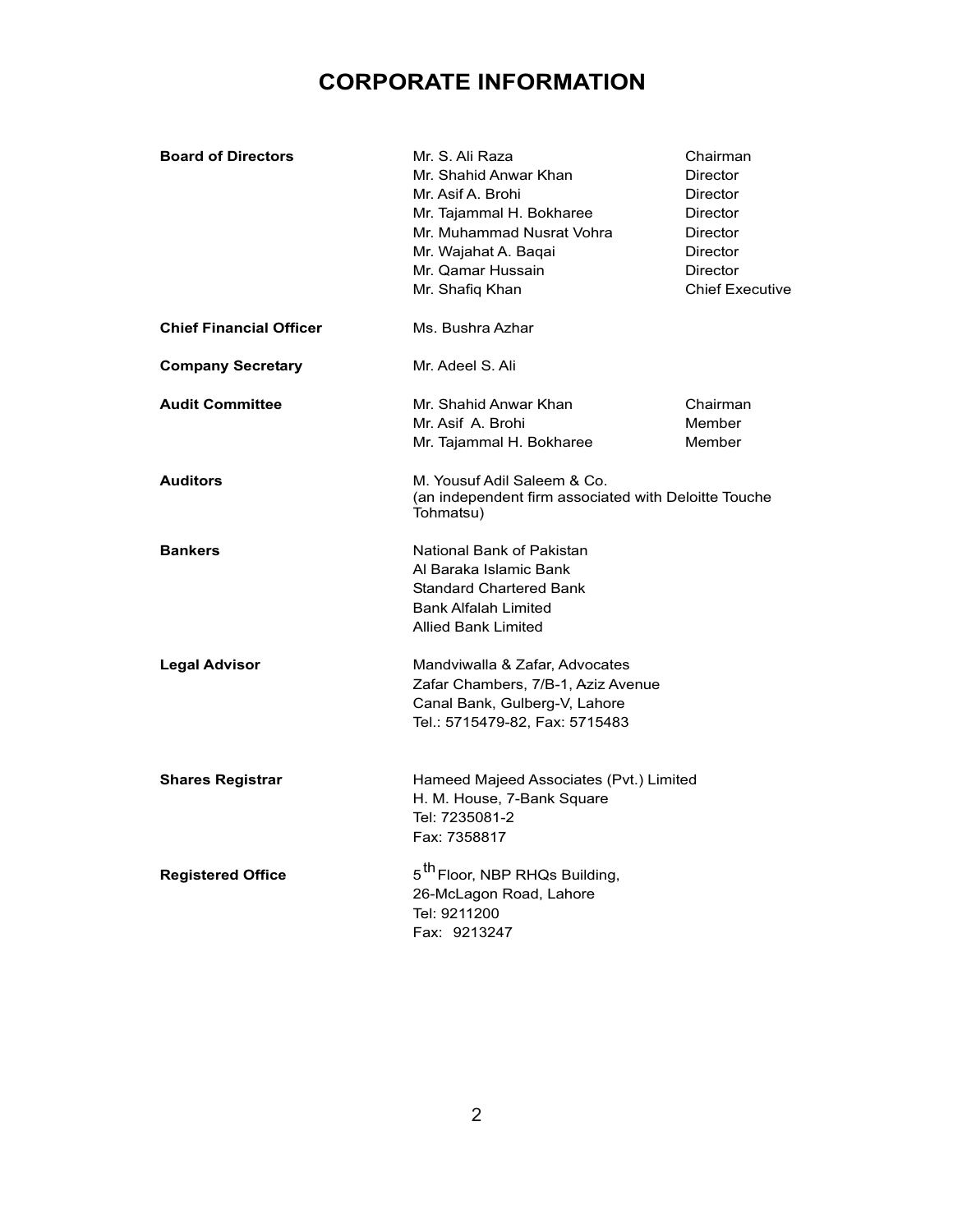# **VISION**

# *PRESERVE TO REPLACE RIBA DRIVEN INSTRUMENTS WITH ISLAMIC MODES OF FINANCING IN A MANNER TO ACHIEVE OPTIMUM CUSTOMER SATISFACTION BY DEVELOPING SUSTAINABLE AND DEPENDABLE RELATIONSHIPS*

*TO BE AN INSTITUTION OF EXCELLENCE, WHICH WILL CREATE AND MAINTAIN AN ENVIRONMENT OF STATE-OF-ART MANAGEMENT SYSTEM AND A HIGH STANDARD OF INTEGRITY, EFFICIENCY PROFESSIONALISM AND INNOVATION*

**<sup>O</sup>NA<sup>L</sup> <sup>B</sup>AN<sup>K</sup> <sup>M</sup>** *ATTAIN THE STATUS OF MOST PROFESSIONALLY AND PROFITABLY RUN MODARABA AMONG ITS COMPETITORS*

**T<sup>I</sup> O** *IT SHALL PLACE A SPECIAL EMPHASIS ON HUMAN RESOURCES* **A D** *DEVELOPMENT, DIGNITY, SECURITY, WELFARE OF* **N***PEOPLE WHO OPERATE AND WORK FOR THE* **AR** *MODARABA*

# **MISSION**

**F A** *THE FUNDAMENTAL MISSION IS TO SEEK THE PLEASURE OF ALLAH THROUGH* **INDAMENTAL MISSION IS TO SELR THE FELASORE OF ALLATT THING AKING HUMBLE CONTRIBUTION IN THE TRANSFORMATION OF OU<br>MERCANTILE AND FINANCIAL SYSTEM AND BUSINESS DEALINGS<br>IN ACCORDANCE WITH THE PRINCIPLES ENSHRINED IN THE** NTILI<br>COR **B***MAKING HUMBLE CONTRIBUTION IN THE TRANSFORMATION OF OUR* **T R***IN ACCORDANCE WITH THE PRINCIPLES ENSHRINED IN THE* **A** *SHARIA*

-<br>S TO **TO P T O***OPPORTUNITIES TO THE INVESTORS,* **D***COMMITMENTS TO PROVIDE RIBA FREE INVESTMENT AND FINANCING* **I**<br> **I**<br> **I**<br> **BUSINI** non<br>MD **<sup>A</sup><sup>L</sup> <sup>B</sup>ANK** *THE BUSINESS COMMUNITY AND INDUSTRY*

*IN ALL BUSINESS DEALINGS OF MODARABA, THE RIGHTS OF ALLAH, THE RIGHTS OF ALL CERTIFICATE HOLDERS AND ALL OTHER RIGHTS SHALL BE SINCERELY SAFEGUARDED*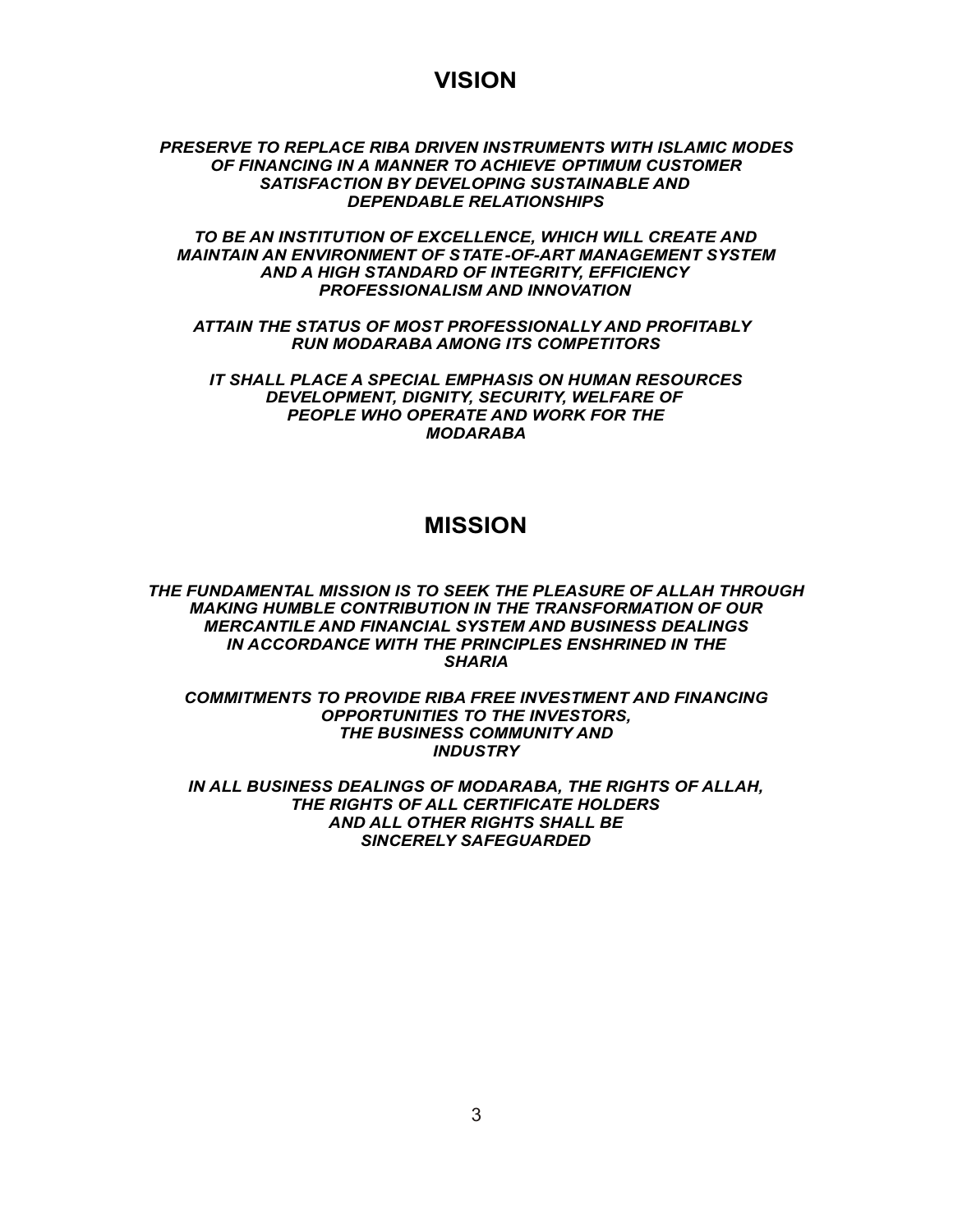# **Notice of Annual Review Meeting**

Notice is hereby given that the Second Annual Review Meeting of certificate holders of First National Bank Modaraba will be held on Monday, October 31, 2005 at 11:00 a.m. at 4<sup>th</sup> Floor, NBP RHQs Building, 26- Mc Lagon Road, Lahore to review the performance of the Modaraba for the year ended June 30, 2005.

The certificate holders whose names appear on the Register of certificate holders of First National Bank Modaraba as on October 24, 2005 will be eligible to attend the Annual Review Meeting.

## **By order of the Board**

**Adeel S. Ali** Company Secretary National Bank Modaraba Management Company Limited Managers of First National Bank Modaraba Lahore: October 10, 2005

Note: CDC account holders will have to follow the under mentioned guidelines as laid down in Circular-1 dated January 26, 2000 issued by the Securities and Exchange Commission of Pakistan:

> In case of individuals, the account holder and/ or person whose securities are in group account and their registration details are uploaded as per the Regulations, shall authenticate their identity by showing original National Identity Card (NIC) or original passport at the time of attending the meeting (CDC account holders are also requested to bring their participant ID number and account number in CDS).

> 2. In case of corporate entity, board of directors' resolution/ power of attorney with specimen signature of the nominee shall be produced (unless it has been provided earlier) at the time of meeting.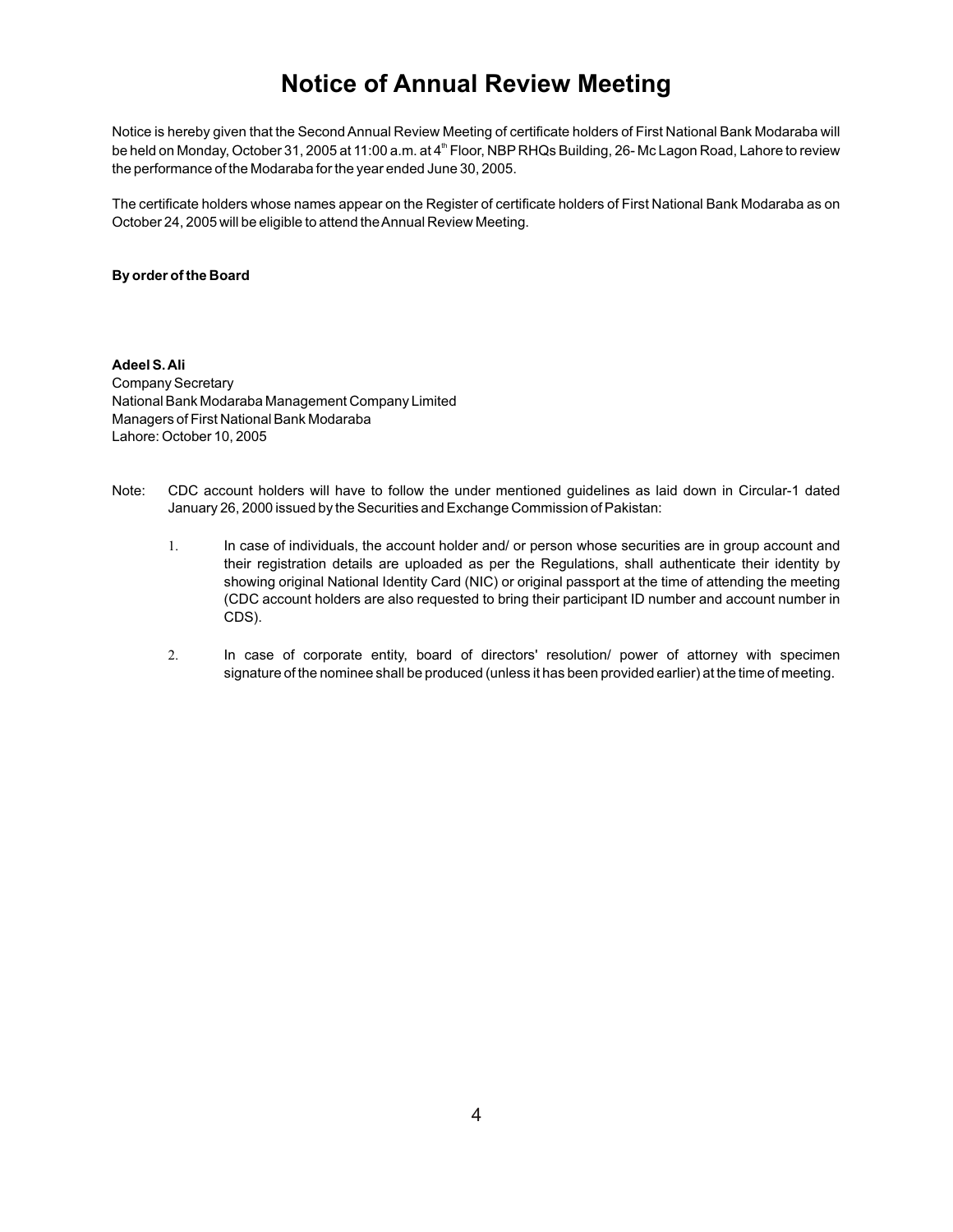# **Directors' Report**

The Board of Directors of National Bank Modaraba Management Company Limited (NBMMCL), the Management Company of First National Bank Modaraba (FNBM), is pleased to present the directors' report on the  $2<sup>nd</sup>$  annual accounts of FNBM for the period ended June 30, 2005. These accounts have been audited by the statutory auditors of the Modaraba and are accompanied by their audit report.

| 1. | <b>Financial Results:</b>            | June 30, 2005 June 30, 2004<br>(Rupees) | (Rupees)   |
|----|--------------------------------------|-----------------------------------------|------------|
|    | Total Operating & Other Income       | 53,338,797                              | 10,982,361 |
|    | Operating and Financial Expenses     | 34,689,455                              | 5,791,933  |
|    | Profit for the period                | 18,469,342                              | 5,190,428  |
|    | Modaraba Company's Management Fee    | 1,864,934                               | 519,043    |
|    | Profit before Tax                    | 16,784,408                              | 4.671.385  |
|    | Taxation                             | 181,442                                 | 461,510    |
|    | Net profit after tax                 | 16,602,966                              | 4,209,875  |
|    | <b>Transfer to Statutory Reserve</b> | 3,367,900                               | 841,975    |
|    | Earning per certificate<br>(Rs.)     | 0.66                                    | 0.29       |
|    |                                      |                                         |            |

# **2. Review of Operations**:

The major product of the Modaraba is lease finance/ Ijara. Net Investment in Lease finance/ Ijarah has tripled from Rs.250 million as on June 30, 2004 to Rs.791 million at the end of current year. This threefold increase has a corresponding impact on all related items of the annual accounts of the Modaraba like total income, net profit and balance sheet footing. During the year, Modaraba succeeded in diversifying its product mix by investing Rs. 267 million in morabaha facilities. The Modaraba has also been successful in managing to mobilize funds from various financial institutions at competitive rates as disclosed in the financial statements. This was not an easy task as the same was achieved amid tight liquidity position of the market and rising trend of profit rates.

The Modaraba posted a net profit after taxation amounting to Rs.16.6 million. This profit is satisfactory, because it was earned under the environment of cut throat competition and squeezing spreads.

We believe in steady and sustainable growth. This policy has resulted into modest but sustainable profitability coupled with sound and healthy leasing/ investment portfolio comprising of clients of good credit rating and lower level of risk.

The lease/ investment portfolio is fairly diversified in terms of segments, sectors, asset type and geographical dispersion. FNBM has managed to enter new sectors during the year and currently the Modaraba has exposure in industries like textile, cement, sugar, transport, auto parts, education, media and advertising etc. The lease investment in textile sector comprises of 42.71 % of total lease portfolio followed by 12.81% in sugar industry.

# **3. Profit Distribution:**

The Board has decided to plough back the earnings in the Modaraba, instead of distributing it as dividend. This decision has been taken keeping in view the fact that at this initial stage it is prudent to build some reserves to meet any contingency. If 100% of the profit is distributed to the certificate holders (45 paisa per certificate), the amount actually received by them after deductions will be very nominal. On the other hand the reserves will be reduced to zero. It has therefore been decided that by re-investing the amount back into the operations, the Modaraba will be in a better position to declare a considerable dividend in subsequent period.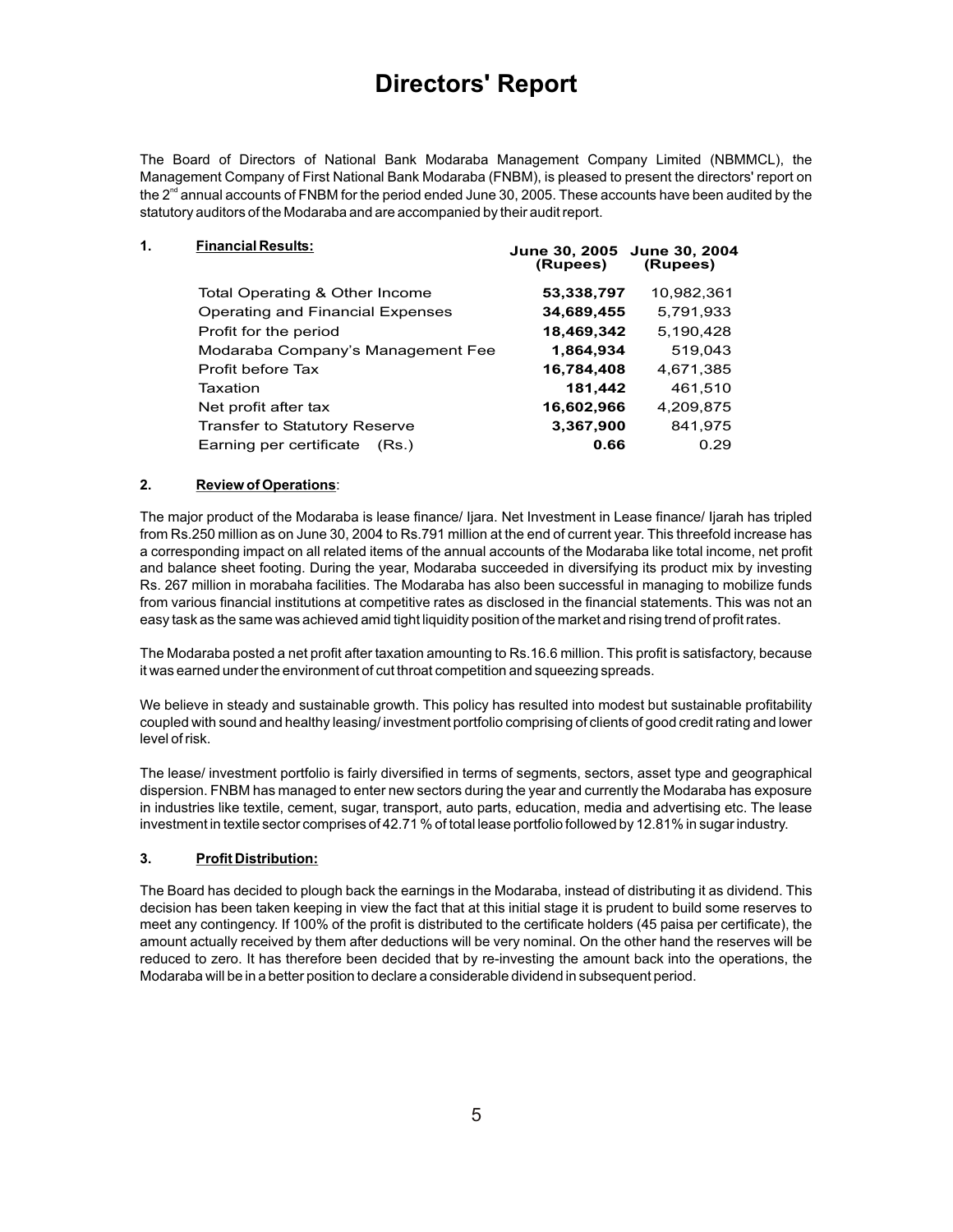# **4. Entity Rating:**

JCR-VIS awarded long term entity rating of A- (A minus) and short term entity rating of A-2 to the Modaraba in February, 2005. The said rating agency has also changed the outlook of our rating from "Stable" to "Positive". Keeping in view the phenomenal growth of the Modaraba along with 100% recovery and future prospects, it is expected that the rating will improve in the next assessment.

## **5. Economic Outlook and future prospects:**

Modaraba sector in Pakistan is facing a lot of challenges in the current scenario where virtually every commercial bank in the country is entering the Islamic financial market. FNBM plans to face this tough competition by offering a wider product range and exploring new market opportunities to increase its market share.

## **6. Corporate and Financial Reporting Framework:**

The financial statements, prepared by the management of the modaraba, present fairly its state of affairs, the result of its operations, cash flows and changes in equity.

Proper books of accounts of the modaraba have been maintained.

Accounting policies have been consistently applied in preparation of financial statements and accounting estimates are based on reasonable and prudent judgment.

International accounting standards, as applicable to Modarabas in Pakistan, have been followed in preparation of financial statements.

The system of internal control, which is sound in design is in place and is being continuously reviewed by internal audit. The process of review will continue and any weakness in controls will be removed.

Board is satisfied with the Modaraba's ability to continue as going concern.

There has been no material departure from the best practices of corporate governance, as detailed in the listing regulations.

There are no statutory payments on account of taxes, duties, levies and charges, which are outstanding as on June 30, 2005 except those disclosed in the financial statements.

During the year, six (06) meetings of the Board of Directors were held. Attendance by each director is as follows:

|       | <b>Names of Directors</b> | <b>No of Attendance</b> |
|-------|---------------------------|-------------------------|
| i.    | Mr. S. Ali Raza           | З                       |
| ii.   | Mr. Shahid Anwar Khan     | 5                       |
| iii.  | Mr. S.M. Rafique          | 4                       |
| iv.   | Mr. Wajahat Baqai         | 5                       |
| v.    | Mr. Qamar Hussain         | 5                       |
| vi.   | Mr. Tajammal H. Bokharee  | 3                       |
| vii.  | Mr. Muhammad Nusrat Vohra | 6                       |
| viii. | Mr. Shafiq Khan           | 6                       |

Leave of absence was granted to directors who could not attend some of the Board meetings.

The pattern of certificate holding is annexed.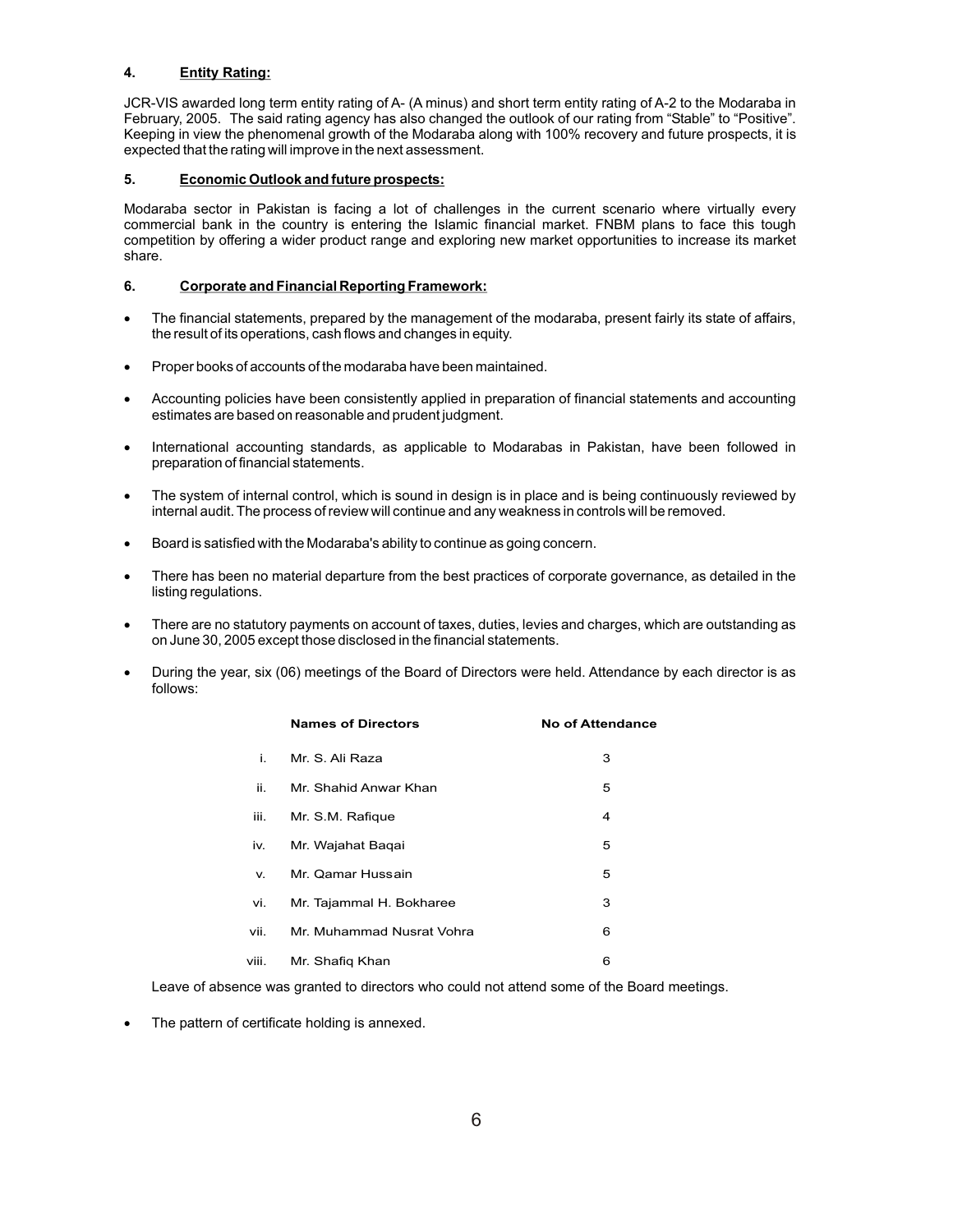# **7. Board of Directors and Audit Committee:**

Mr. S.M. Rafique, member of Board of Directors and Chairman Audit Committee has retired from the service of National Bank of Pakistan and consequently has ceased to be a director of the company. In his place Mr. Asif. A. Brohi has been nominated by National Bank of Pakistan to act as member of the Board of Directors and Audit Committee.

# **8. Auditors:**

The present auditors Messrs M. Yousuf Adil Saleem & Co., Chartered Accountants, being due for retirement, have offered themselves for re- appointment for the year ending June 30, 2006. Subject to approval by the Registrar of Modaraba Companies and Modarabas, their appointment has been confirmed by the Board.

# **9. Acknowledgement:**

The Board would like to take this opportunity of expressing gratitude and thanks to our valued customers for their patronage and support, the Securities and Exchange Commission of Pakistan, Karachi Stock Exchange, Lahore Stock Exchange and Modaraba Association of Pakistan for their continued support and guidance.

Special thanks to our certificate holders for the trust and confidence reposed in us and the Modaraba's staff for their commitment and dedicated services.

For and on Behalf of the Board

**Shafiq Khan** Chief Executive Officer

**Lahore: October 10, 2005**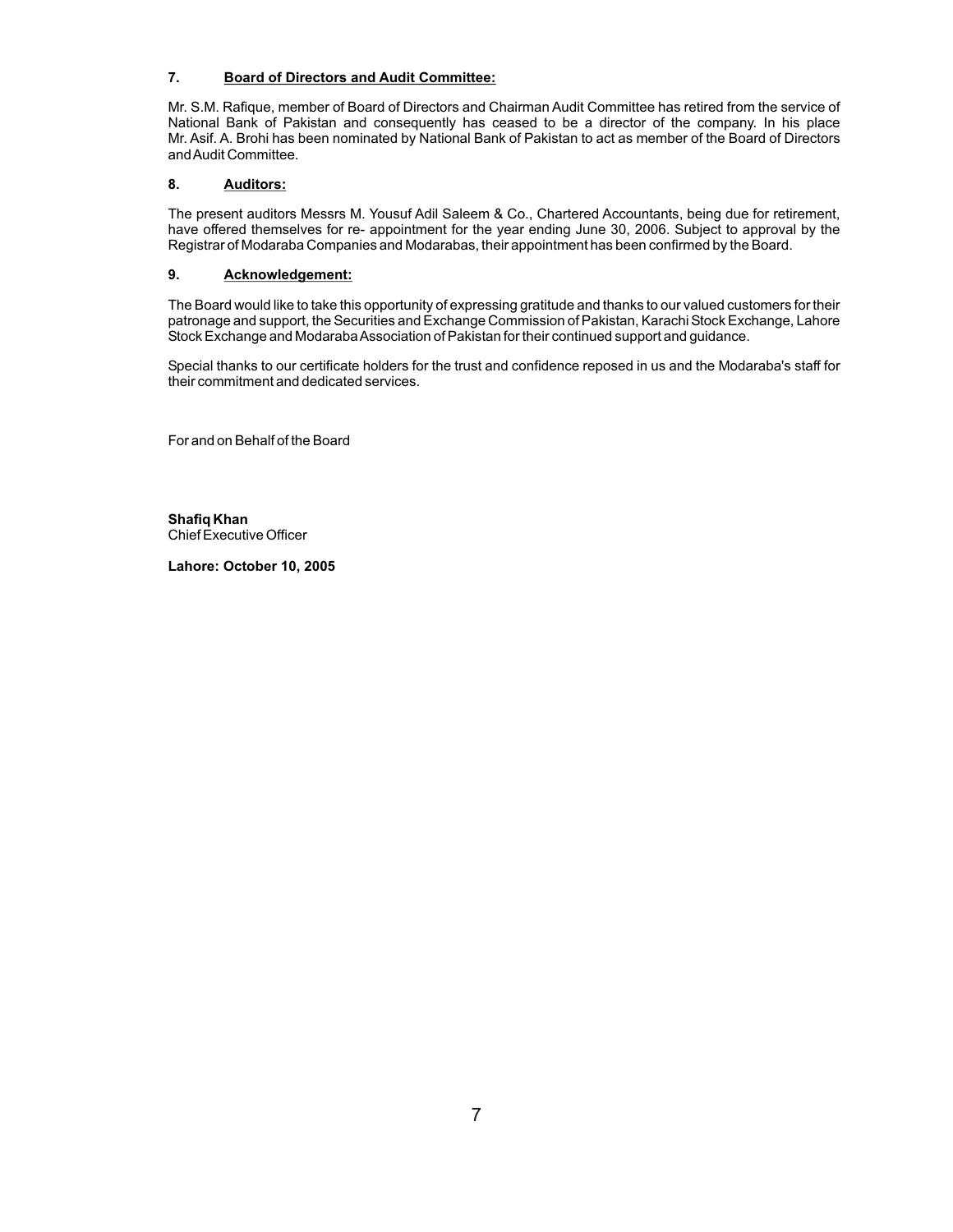# **STATEMENT OF COMPLIANCE WITH BEST PRACTICES OF THE CODE OF CORPORATE GOVERNANCE FOR THE YEAR ENDED JUNE 30, 2005**

This statement is being presented to comply with the Code of Corporate Governance contained in the Regulations No.37 & 43 of Karachi and Lahore Stock Exchanges respectively for the purpose of establishing framework of good governance, whereby a listed company is managed in compliance with the best practices of corporate governance.

The Modaraba has applied the principles contained in the Code in the following manner:

- 1. The Board of Management Company presently comprises of eight directors including Chief Executive Officer and all are non-executive directors except CEO and are nominees of National Bank of Pakistan (Holding Company of National Bank Modaraba Management Company Limited).
- 2. The directors have confirmed that none of them is serving as a director in more than ten listed companies, including this company.
- 3. All the resident directors of the company are registered as tax payers and none of them has defaulted in payment of any loan to a banking company, a DFI or an NBFC or being a member of a stock exchange, has been declared as a defaulter by that stock exchange.
- 4. All casual vacancies are filled up by the holding company by nominating employees of National Bank of Pakistan on the Board of the Company and after getting the approval of Registrar of Modaraba Companies and Modarabas.
- 5. The Modaraba has prepared a "Statement of Ethics and Business Practices", which has been signed by all directors and employees of the Modaraba.
- 6. The Board has developed a vision/ mission statement. A complete record of overall corporate strategy and significant policies of the Modaraba along with the dates on which they were approved or amended has been maintained.
- 7. All the powers of the Board have been duly exercised and decisions on material transactions have been taken by the Board. The terms of appointment and remuneration package of the CEO and directors are not approved by the Board as they are employees and nominees of National Bank of Pakistan.
- 8. The meetings of the Board were presided over by the Chairman and the Board met at least once in every quarter. Written notices of the Board meetings, along with agenda and working paper were circulated at least seven days before the meetings. The minutes of the meetings were appropriately recorded and circulated.
- 9. The directors are fully aware of the relevant laws applicable to the Modaraba, its policies and procedures and provisions of the Memorandum and Articles of Association to manage the affairs of the Modaraba on behalf of the certificate holders. Further all the directors are employees of NBP and holding key positions in the Bank, as such all directors have relevant experience and knowledge to manage the affairs of the Modaraba.
- 10. The Board has approved the appointment of Chief Financial Officer, Company Secretary and Head of Internal Audit. The remuneration and terms and conditions of employment of Chief Financial Officer and Company Secretary have been approved by the Board, as determined by the Chief Executive Officer. The Head of Internal Audit is employee of NBP ( Holding Company) and is working on deputation.
- 11. The directors' report for this year has been prepared in compliance with the requirements of the Code and fully describes the salient matters required to be disclosed.
- 12. The financial statements of the Modaraba were duly endorsed by CEO and CFO before approval of the Board.
- 13. The Directors, CEO and Executives do not hold any interest in the shares of the Modaraba other than that disclosed in the pattern of holding of certificates.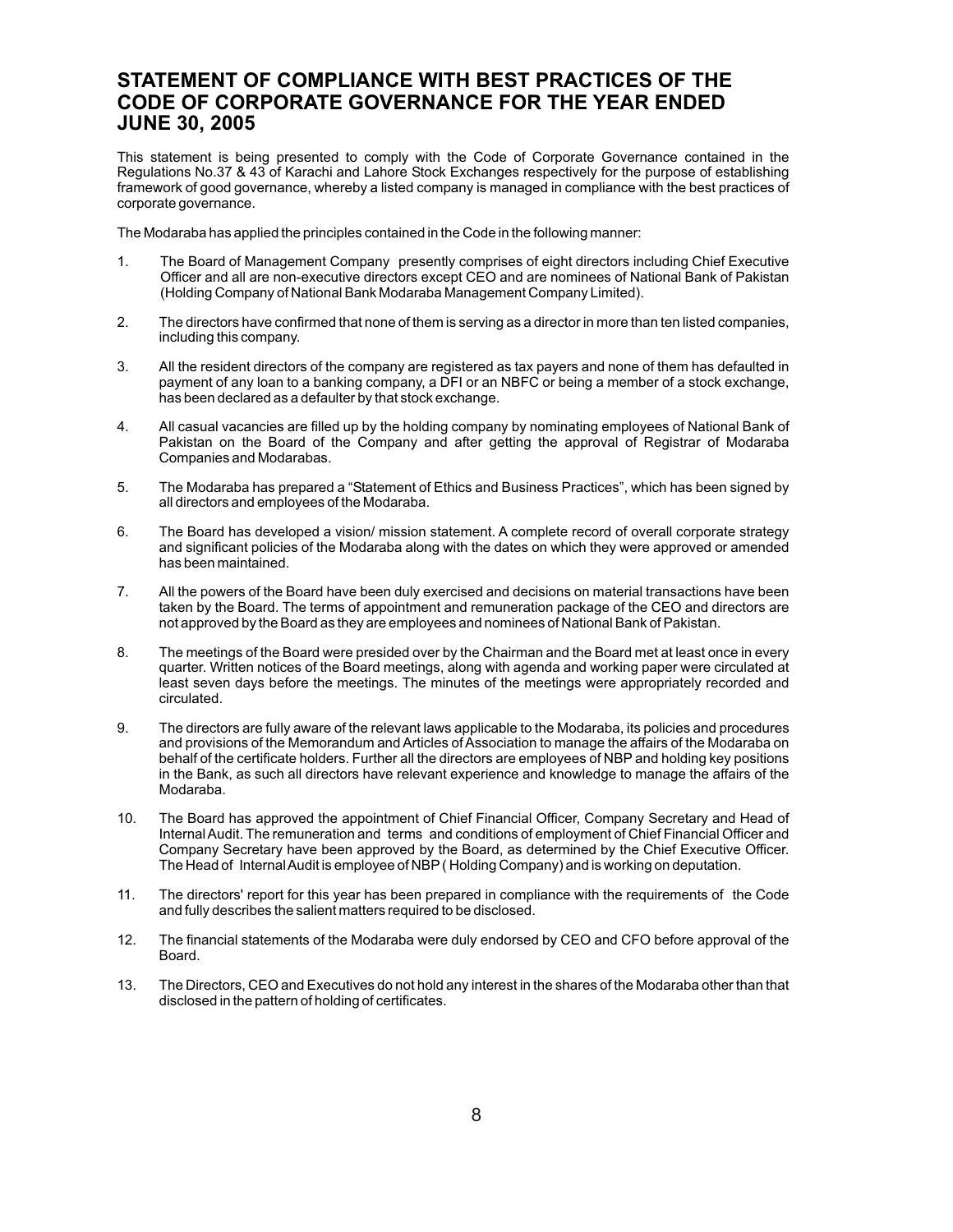- 14. The Modaraba has complied with all the corporate and financial reporting requirements of the Code.
- 15. The Board has formed an audit committee, which comprises of three members and all are non executive directors including the Chairman of the Committee.
- 16. The meetings of the audit committee are held at least once every quarter prior to approval of interim and final results of the Modaraba as required by the Code. The terms of reference of the committee have been formed and advised to the committee for compliance.
- 17. The Board has set-up an effective internal audit function.
- 18. The statutory auditors of the Modaraba had confirmed that they have been given a satisfactory rating under the quality control review program of the Institute of Chartered Accountants of Pakistan, that they or any of the partners of the firm, their spouses and minor children do not hold shares of the Modaraba and that the firm and all of its partners are in compliance with international Federation of Accountants (IFAC) guidelines on code of ethics as adopted by Institute of Chartered Accountants of Pakistan.
- 19. The statutory auditors or the person associated with them have not been appointed to provide other services except in accordance with the listing regulations and the auditors have confirmed that they have observed IFAC guidelines in this regard.
- 20. We confirm that all other material principles contained in the Code have been substantially complied with.

**Shafiq Khan** Chief Executive Officer

**Lahore: October 10, 2005**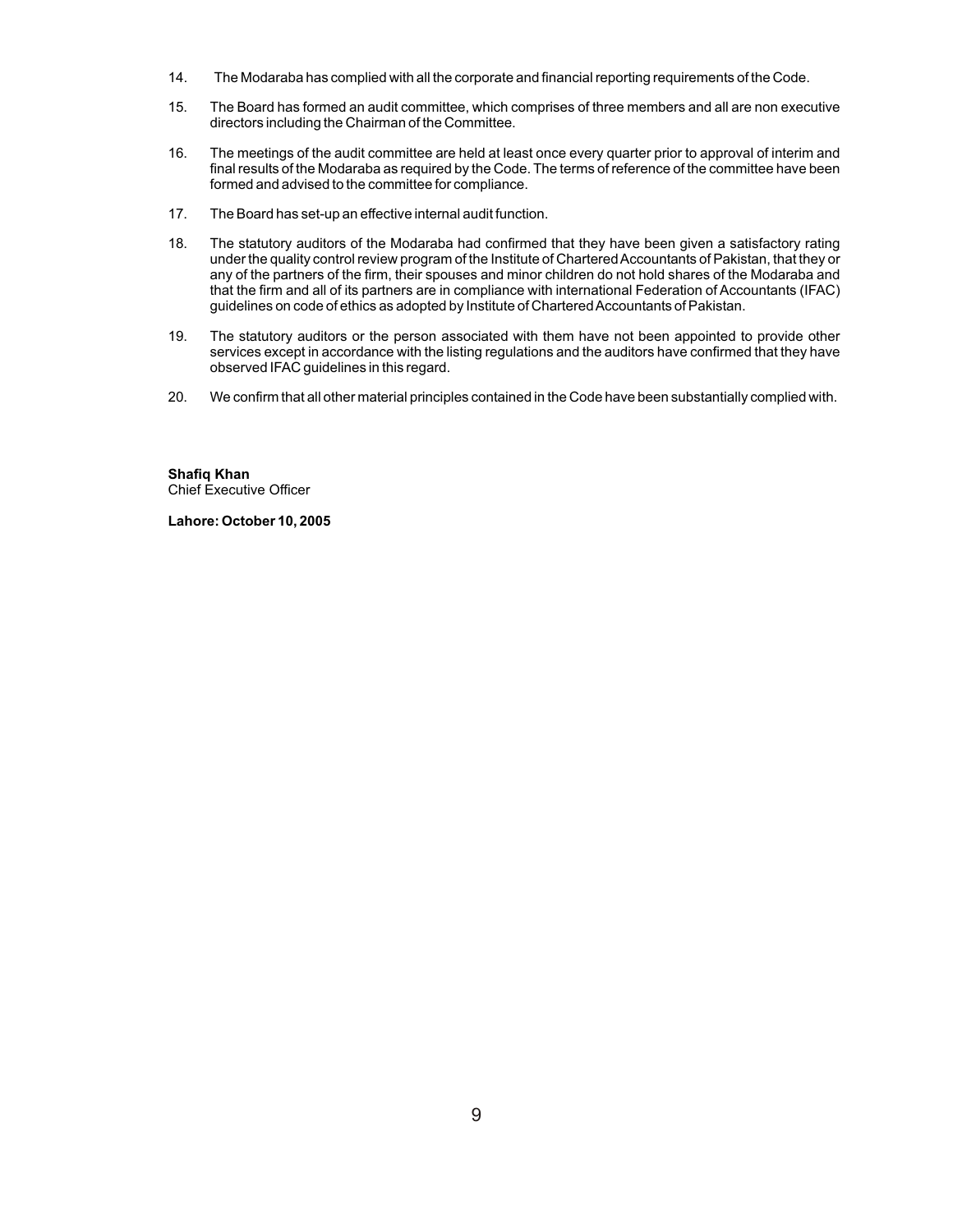# **REPORT ON IMPLEMENTATION OF TRANSFER PRICING POLICY FOR THE YEAR ENDED JUNE 30, 2005**

We take pleasure in presenting to our certificate holder the Report on Implementation of Transfer Pricing Policy of your Modaraba. During the year the Modaraba entered into following transactions with the related parties:

| i. National Bank Modaraba Management<br><b>Company Limited</b> | NBP RHQs Building<br>26-Mc Lagon Road, Lahore |
|----------------------------------------------------------------|-----------------------------------------------|
| <b>Nature of Relationship:</b>                                 | Management Company                            |
| <b>Nature of Business:</b>                                     | Managing and Floatation of Modarabas          |
| <b>Transaction with Related Party:</b><br>Management Fee       | Rs 1.869.934                                  |
| Terms and Conditions:                                          |                                               |

10% management fee is payable to National Bank Modaraba Management Company Limited, under section 18 of the Modaraba Companies & Modaraba (Floatation &Control) Ordinance, 1980

| ii.National Bank of Pakistan                                                                                                     | Main Branch, The Mall, Lahore           |
|----------------------------------------------------------------------------------------------------------------------------------|-----------------------------------------|
| <b>Nature of Relationship:</b>                                                                                                   | Holding Company of Management Co.       |
| <b>Nature of Business:</b>                                                                                                       | <b>Commercial Banking</b>               |
| <b>Transaction with Related Party</b><br>Currency of Transaction<br>Current Account (NIDA) Running Balance<br>Musharika Finances | Pak Rupees<br>10,920,634<br>420,833,333 |

#### **Terms and Conditions:**

#### *Long Term Musharaka Finances*

These two facilities have been availed from National Bank of Pakistan. The limits are of Rs 250 million and Rs. 200 million. The first facility is repayable in six equal semi annual installments in arrears up to June 30, 2007. The repayments are inclusive of profit which has been determined taking into consideration KIBOR (prevailing 2 days prior to the commencement of the semi annual period for which profit is being charged) plus a spread of 1% p.a. with a floor of 3% and Ceiling of 5%p.a. The profit is payable semi annually in arrear. The facility is secured against first hypothecation charge on all present and future assets of the Modaraba for not less than 133% of the facility amount, ranking pari passu with other secured creditors. The second facility is payable in 10 equal quarterly installments in arrear after a grace period of six months ending on November 08,2005, within a total period of three years from the date of drawdown. The repayments are inclusive of profit which has been calculated taking into consideration 3 months average KIBOR plus a spread of 0.5% p.a. The facility is secured against first pari passu hypothecation charge on leased assets amounting to Rs. 267 million.

#### *Short Term Musharaka Finance*

The facility has been availed from National Bank of Pakistan having aggregate limit of Rs. 150 million. This facility is to be used to finance the Modaraba's working capital requirements and repayable within one year. The profit is payable quarterly which has been determined taking into consideration one month average KIBOR plus 0.50% p.a. The facility is secured against first pari passu hypothecation charge on assets.

#### **Method Adopted for Determining Transfer Price:**

Transactions are carried out at an arm's length in the normal course of business. The method used for computation of consideration is comparable uncontrolled price method.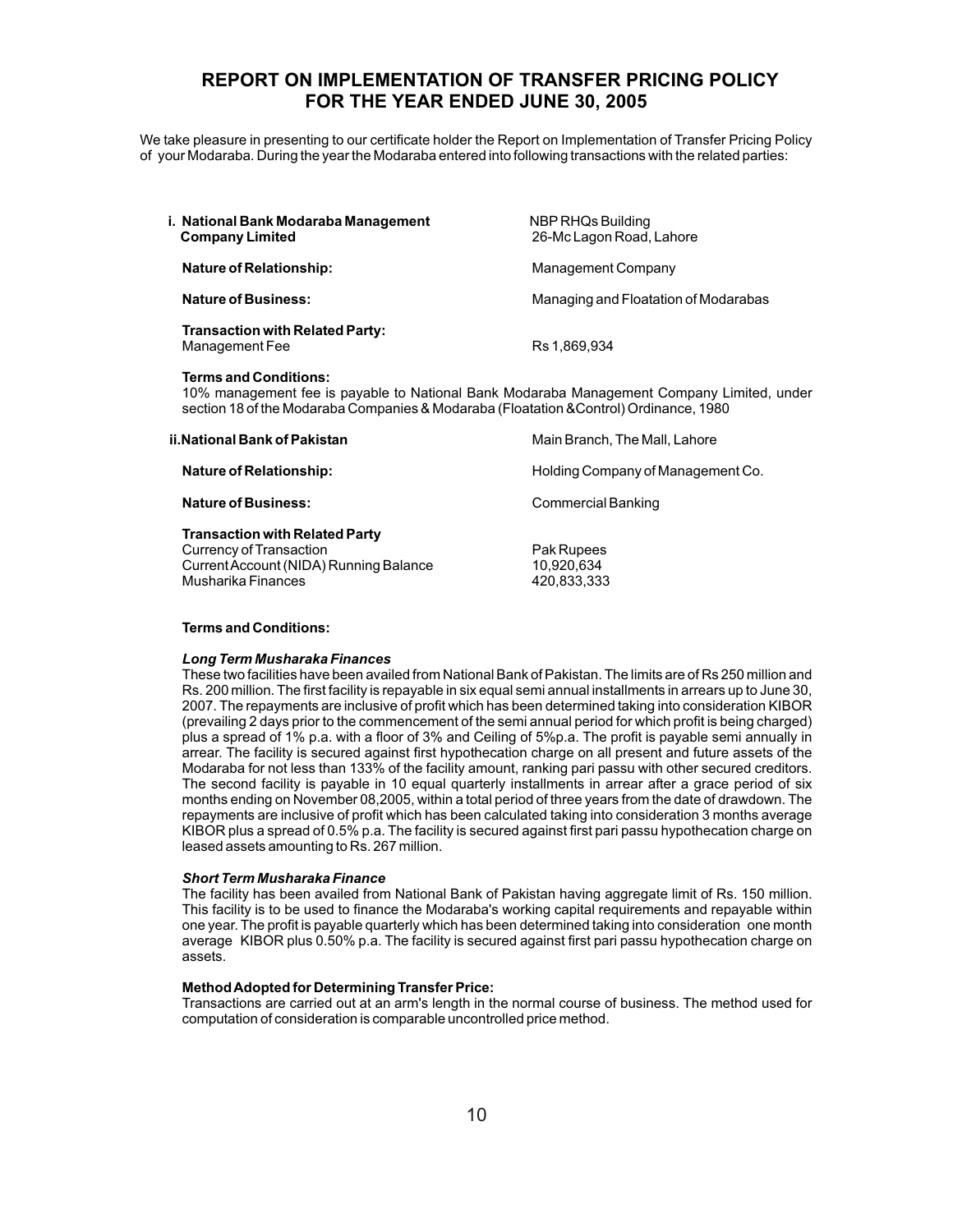| iii. Taurus Securities Limited                                      | Room No 618, 6th Floor, Karachi Stock                                 |
|---------------------------------------------------------------------|-----------------------------------------------------------------------|
| <b>Nature of Relationship</b>                                       | Exchange Building, Karachi<br>Subsidiary of National Bank of Pakistan |
| <b>Nature of Business</b><br><b>Transaction with Related Party:</b> | Member Karachi Stock Exchange and deals in shares brokerage           |
| Purchase and Sale of Listed Securities                              | 51.000.000                                                            |
| <b>Terms and Conditions:</b>                                        | Ordinary course of business                                           |
|                                                                     |                                                                       |

#### **Method Adopted for Determining Transfer Price:**

Transactions are carried out at an arms length basis in the normal course of business. The method used for computation of consideration is comparable uncontrolled price method.

For and on behalf of the Board of Directors

**Director Director**

**Lahore: October 10, 2005**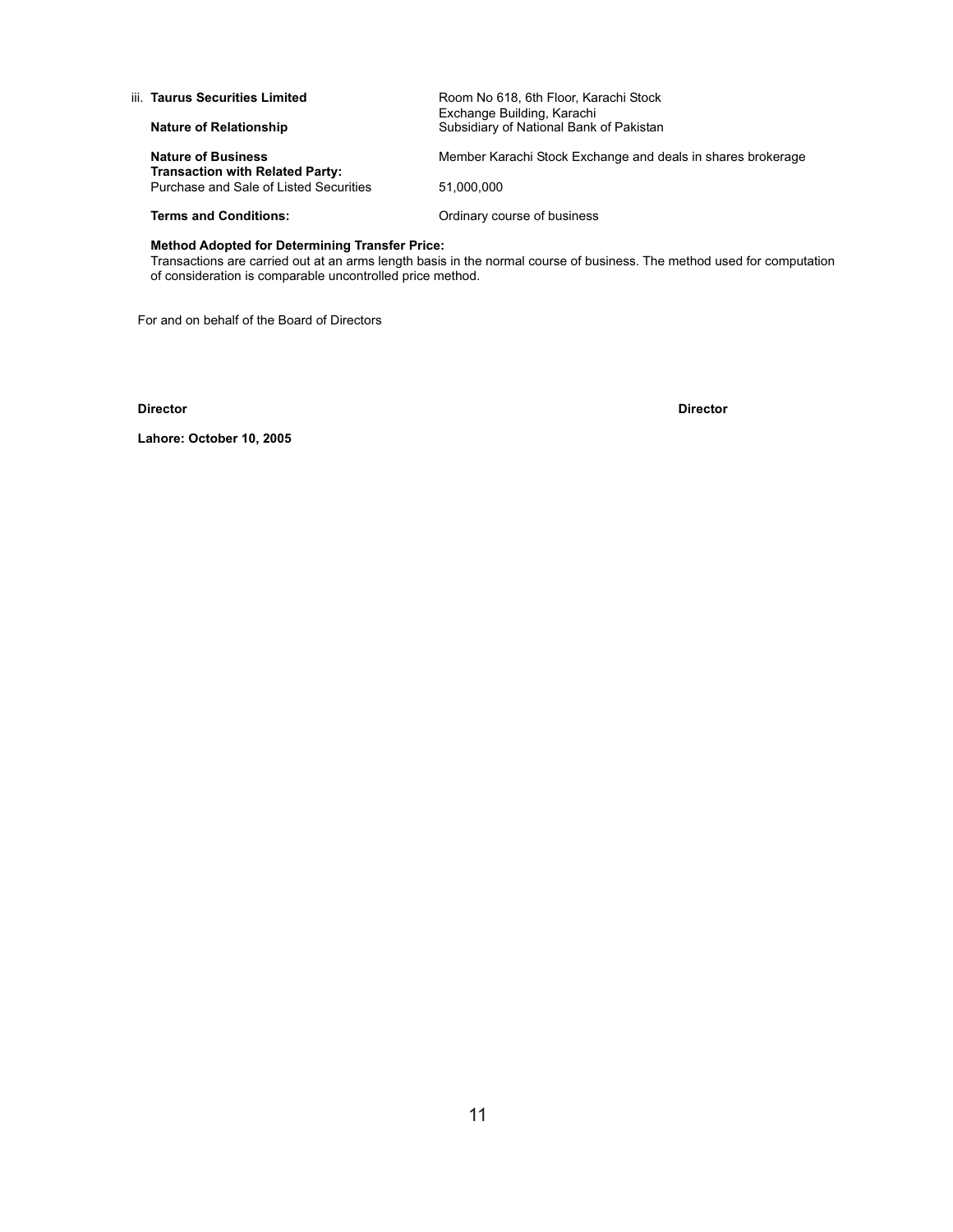# **CERTIFICATE ON TRANSFER PRICING POLICY**

It is hereby certified that the Modaraba has:

- i. recorded all transactions with related parties undertaken during the financial year endedJune 30, 2005 on arm's length price using valuation modes, as admissible in the best interests of the Modaraba in the books of account of the Modaraba and the record of related party transactions;
- ii. duly filed with the Commission all required periodic returns in respect of related parties, which completely and fully disclosed all related parties and transactions with those related parties during the financial year;
- iii. provided all the aforesaid information, together with the minutes of the Board of Directors meetings wherein the valuation policy and the related party transactions were approved and the decisions of the Audit Committee ratifying the related party transactions, to the statutory auditors for the purposes of the audit.

For and on Behalf of the Board

**Shafiq Khan** Chief Executive Officer

**Lahore: October 10, 2005**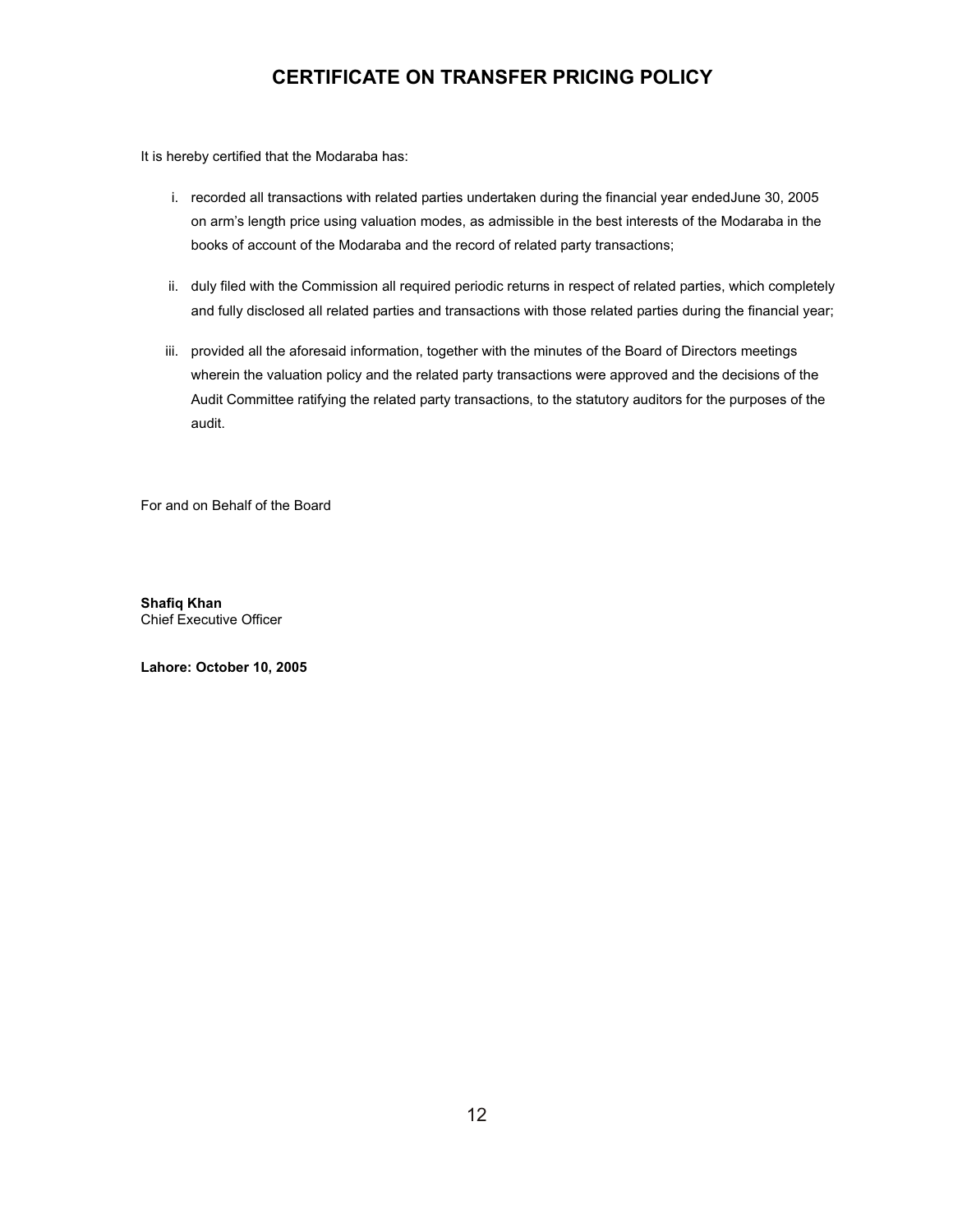# **REVIEW REPORT TO THE MEMBERS ON STATEMENT OF COMPLIANCE WITH THE BEST PRACTICES OF CODE OF CORPORATE GOVERNANCE**

We have reviewed the Statement of Compliance with the best practices contained in the Code of Corporate Governance prepared by the Board of Directors of **National Bank Modaraba Management Company Limited** (the Management Company) in respect of **First National Bank Modaraba (the Modaraba)** to comply with the Listing Regulations of the Stock Exchanges in Pakistan where the Modaraba is listed.

The responsibility for compliance with the Code of Corporate Governance is that of the Board of Directors of the Management Company. Our responsibility is to review, to the extent where such compliance can be objectively verified, whether the Statement of Compliance reflects the status of the Modaraba's compliance with the provisions of the Code of Corporate governance and report if it does not. A review is limited primarily to inquiries of the Modaraba personnel and review of various documents prepared by the Modaraba to comply with the Code.

As part of our audit of financial statements we are required to obtain an understanding of the accounting and internal control systems sufficient to plan the audit and develop an effective audit approach. We have not carried out any special review of the internal control system to enable us to express an opinion as to whether the Board's statement on internal control covers all controls and the effectiveness of such internal controls.

Based on our review of the aspects of the Statement of Compliance with the best practices of Corporate Governance, nothing has come to our attention which causes us to believe that the Statement of Compliance does not appropriately reflect the Modaraba's compliance to the Code of Corporate Governance to the extent it is presently applicable in all material respects, with the best practices contained in the Code of Corporate Governance for the year ended June 30, 2005.

**Lahore: October 10, 2005 M. YOUSUF ADIL SALEEM & CO.** *Chartered Accountants*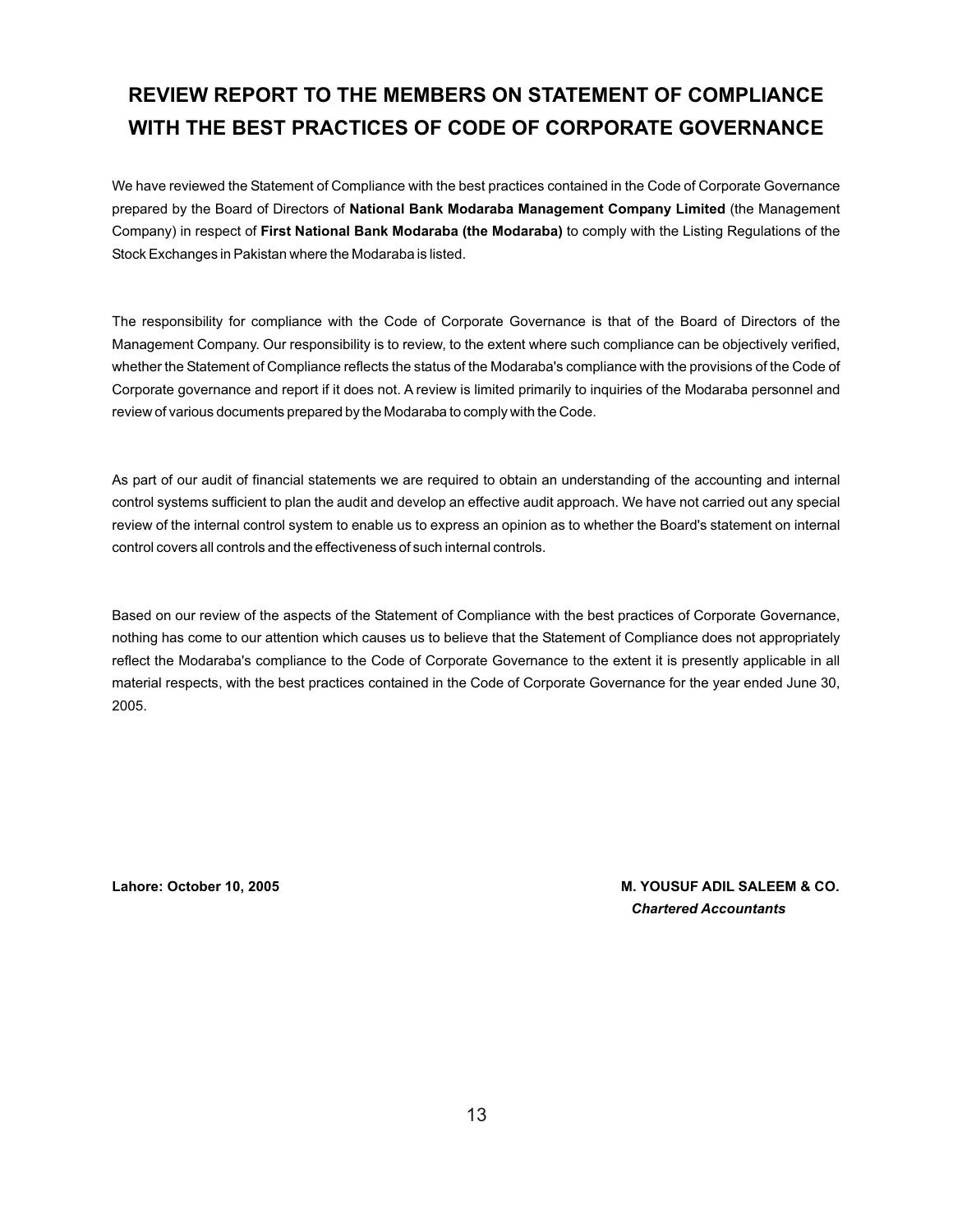# **AUDITOR'S REPORT TO THE CERTIFICATE HOLDERS**

We have audited the annexed balance sheet of **First National Bank Modaraba** as at **June 30, 2005** and the related profit and loss account, cash flow statement and statement of changes in equity together with the notes forming part thereof (hereinafter referred to as the financial statements), for the year then ended and we state that we have obtained all the information and explanations which, to the best of our knowledge and belief, were necessary for the purposes of our audit.

These financial statements are the modaraba company's (**National Bank Modaraba Management Company Limited**) responsibility who is also responsible to establish and maintain a system of internal control, and prepare and present the above said statements in conformity with the approved accounting standards as applicable in Pakistan and the requirements of the Modaraba Companies and Modaraba (Floatation and Control) Ordinance, 1980 (XXXI of 1980), and the Modaraba Companies and Modaraba Rules, 1981. Our responsibility is to express an opinion on these statements based on our audit.

We conducted our audit in accordance with the auditing standards as applicable in Pakistan. These standards require that we plan and perform the audit to obtain reasonable assurance about whether the financial statements are free of any material misstatement. An audit includes examining on a test basis, evidence supporting the amounts and disclosures in the financial statements. An audit also includes assessing the accounting policies and significant estimates made by the modaraba company, as well as, evaluating the overall presentation of the financial statements. We believe that our audit provides a reasonable basis for our opinion and, after due verification, we report that:

- **(a)** in our opinion, proper books of accounts have been kept by the modaraba company in respect of **First National Bank Modaraba** as required by the Modaraba Companies and Modaraba (Floatation and Control) Ordinance, 1980 (XXXI of 1980), and the Modaraba Companies and Modaraba Rules, 1981;
- **(b)** in our opinion:
	- **(i)** the balance sheet and profit and loss account together with the notes thereon have been drawn up in conformity with the Modaraba Companies and Modaraba (Floatation and Control) Ordinance, 1980 (XXXI of 1980) and the Modaraba Companies and Modaraba Rules, 1981, and are in agreement with the books of accounts and are further in agreement with accounting policies
	- **(ii)** the expenditure incurred during the year was for the purpose of the Modaraba's business; and
	- **(iii)** the business conducted, investments made and the expenditure incurred during the year were in accordance with the objects, terms and conditions of the Modaraba;
- **(c)** in our opinion and to the best of our information and according to the explanations given to us, the balance sheet, profit and loss account, cash flow statement and statement of changes in equity together with the notes forming part thereof conform with approved accounting standards as applicable in Pakistan, and, give the information required by the Modaraba Companies and Modaraba (Floatation and Control) Ordinance, 1980 (XXXI of 1980), and the Modaraba Companies and Modaraba Rules, 1981, in the manner so required and respectively give a true and fair view of the state of the Modaraba's affairs as at **June 30, 2005** and of the profit, its cash flows and changes in equity for the year then ended; and
- **(d)** in our opinion, no Zakat was deductible at source under the Zakat and Ushr Ordinance, 1980 (XVIII of 1980).

Lahore: October 10, 2005 **M. YOUSUF ADIL SALEEM & CO.**  *Chartered Accountants*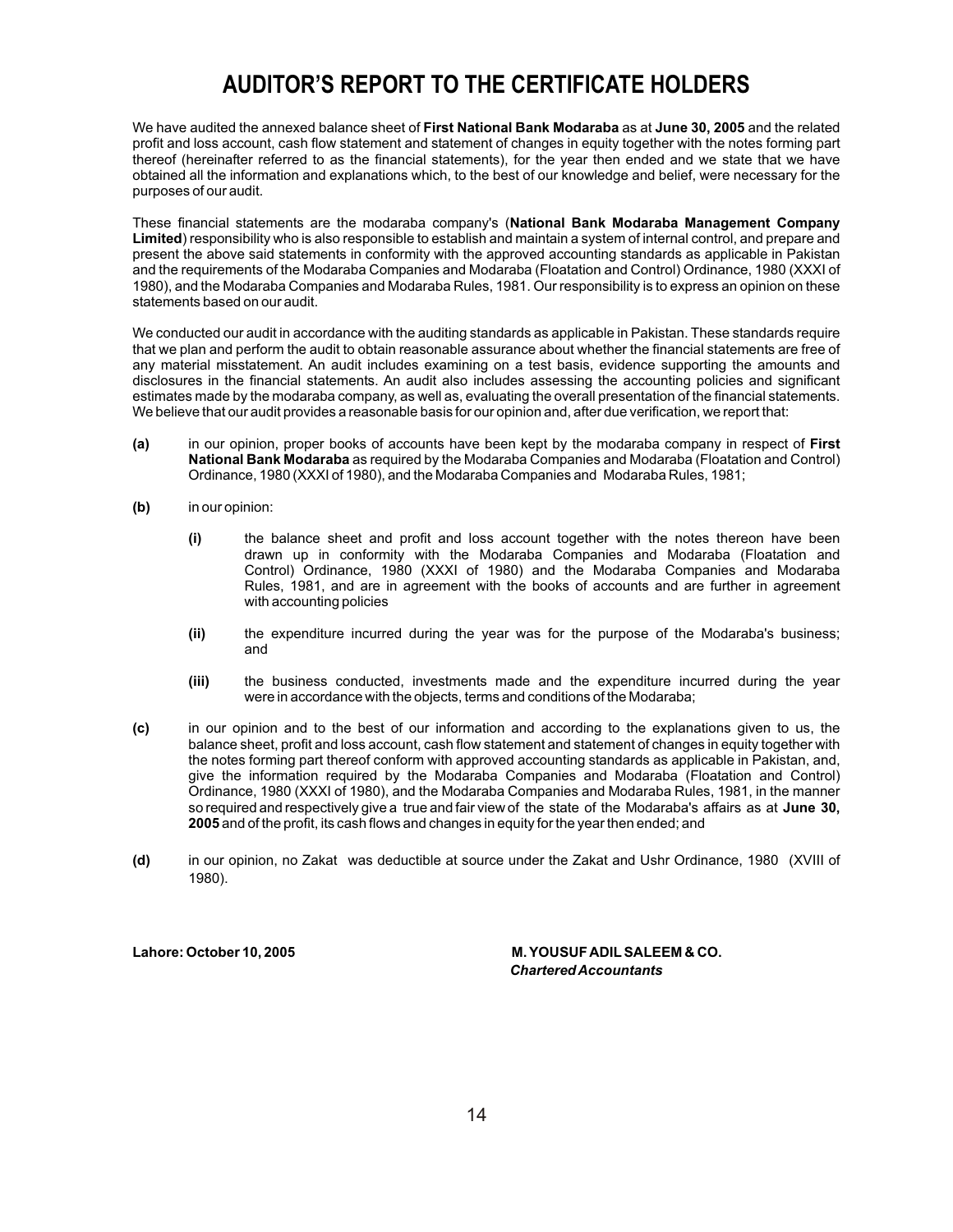# **BALANCE SHEET AS AT JUNE 30, 2005**

|                                                                         | <b>NOTE</b>    | 2005<br><b>RUPEES</b> | 2004<br><b>RUPEES</b> |
|-------------------------------------------------------------------------|----------------|-----------------------|-----------------------|
| <b>ASSETS</b>                                                           |                |                       |                       |
| <b>CURRENT ASSETS</b>                                                   |                |                       |                       |
| Cash and bank balances                                                  | 4              | 11,079,558            | 32,425,549            |
| Advances, prepayments and other receivables                             | 5              | 92,750,693            | 64,683,441            |
| Short term investments                                                  | 6              | 33,566,929            | 33,093,550            |
| Short term morabaha finances - secured                                  | $\overline{7}$ | 267,342,979           |                       |
| Current portion of non-current assets                                   | 8              | 195,306,159           | 73,615,228            |
|                                                                         |                | 600,046,318           | 203,817,768           |
| <b>NON - CURRENT ASSETS</b><br>Net investment in lease / ijarah finance | 9              | 596,898,560           | 177,100,245           |
| Long term loans and deposits                                            | 10             | 589,093               | 326,740               |
| Deferred costs                                                          | 11             | 6,829,205             | 8,818,325             |
| Fixed assets - Owned                                                    | 12             | 1,718,014             | 542,246               |
|                                                                         |                | 606,034,872           | 186,787,556           |
|                                                                         |                | 1,206,081,190         | 390,605,324           |
| <b>LIABILITIES</b>                                                      |                |                       |                       |
| <b>CURRENT LIABILITIES</b>                                              |                |                       |                       |
| Creditors, advances, accrued and other liabilities                      | 13             | 19,784,414            | 1,418,703             |
| Short term finances - secured                                           | 14             | 188,753,000           | 36,000,000            |
| Current portion of long term liabilities                                | 15             | 140,000,000           | 25,000,000            |
| Provision for taxation                                                  | 16             | 453,069               | 461,510               |
|                                                                         |                | 348,990,483           | 62,880,213            |
| <b>LONG TERM SECURITY DEPOSITS</b>                                      | 17             | 86,234,820            | 27,331,798            |
| <b>LONG TERM FINANCES - SECURED</b>                                     | 18             | 505,833,333           | 50,000,000            |
|                                                                         |                | 941,058,636           | 140,212,011           |
| <b>NET ASSETS</b>                                                       |                | 265,022,554           | 250,393,313           |
| <b>REPRESENTED BY</b>                                                   |                |                       |                       |
| <b>CAPITAL AND RESERVES</b>                                             |                |                       |                       |
| Authorized certificate capital                                          | 19             | 600,000,000           | 600,000,000           |
| Issued, subscribed and paid up certificate capital                      | 19             | 250,000,000           | 250,000,000           |
| Reserves                                                                |                | 15,022,554            | 393,313               |
|                                                                         |                | 265,022,554           | 250,393,313           |
| <b>CONTINGENCIES AND COMMITMENTS</b>                                    | 20             |                       |                       |

*The annexed notes form an integral part of these financial statements*

**Lahore: October 10, 2005**

**CHIEF EXECUTIVE DIRECTOR DIRECTOR CHIEF FINANCIAL OFFICER**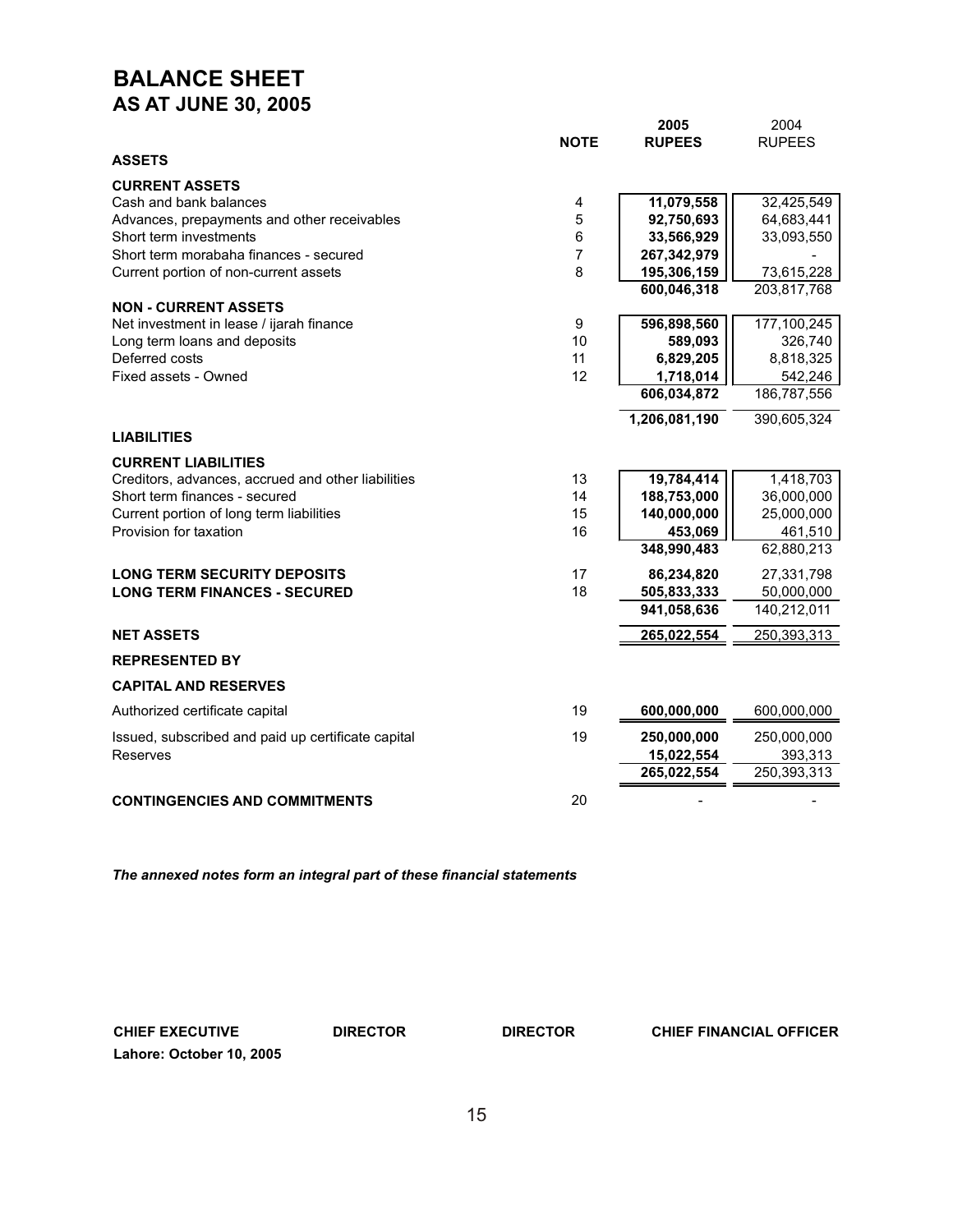# **PROFIT AND LOSS ACCOUNT FOR THE YEAR ENDED JUNE 30, 2005**

|                                                              |             | 2005          | 2004          |
|--------------------------------------------------------------|-------------|---------------|---------------|
|                                                              | <b>NOTE</b> | <b>RUPEES</b> | <b>RUPEES</b> |
| <b>OPERATING REVENUE</b>                                     |             |               |               |
| Income from lease/ ijarah                                    |             | 38,267,894    | 4,321,762     |
| Profit on musharaka investment                               |             |               | 502,609       |
| Profit on morabaha investment                                |             | 8,109,719     |               |
| Profit on bank deposits                                      |             | 664,814       | 2,178,764     |
| Dividend income                                              |             | 2,896,350     | 144,375       |
| Gain on sale of shares                                       |             | 3,085,738     | 3,738,309     |
| Other income                                                 | 21          | 314,282       | 96,542        |
|                                                              |             | 53,338,797    | 10,982,361    |
| <b>OPERATING EXPENSES</b>                                    |             |               |               |
| Operating expenses                                           | 22          | 11,025,253    | 5,108,345     |
| Financial charges                                            | 23          | 23,694,390    | 280,274       |
| (Reversal)/ provision for dimunition in value of investment  | 24          | (30, 188)     | 403,314       |
|                                                              |             | 34,689,455    | 5,791,933     |
| <b>PROFIT BEFORE MODARABA COMPANY'S MANAGEMENT FEE</b>       |             | 18,649,342    | 5,190,428     |
| Modaraba Company's Management Fee                            |             | 1,864,934     | 519,043       |
| <b>PROFIT BEFORE TAX</b>                                     |             | 16,784,408    | 4,671,385     |
| Provision for taxation                                       | 16          | 181,442       | 461,510       |
| <b>PROFIT AFTER TAX</b>                                      |             | 16,602,966    | 4,209,875     |
| UNAPPROPRIATED PROFIT BROUGHT FORWARD                        |             | 3,367,900     |               |
| <b>PROFIT AVAILABLE FOR APPROPRIATION</b>                    |             | 19,970,866    | 4,209,875     |
| <b>Appropriation:</b>                                        |             |               |               |
| Transfer to statutory reserve                                |             | 3,320,593     | 841,975       |
|                                                              |             | 3,320,593     | 841,975       |
| UNAPPROPRIATED PROFIT CARRIED FORWARD                        |             | 16,650,273    | 3,367,900     |
| <b>EARNINGS PER MODARABA CERTIFICATE - BASIC AND DILUTED</b> | 28          | 0.66          | 0.29          |

*The annexed notes form an integral part of these financial statements*

**CHIEF EXECUTIVE DIRECTOR DIRECTOR CHIEF FINANCIAL OFFICER Lahore: October 10, 2005**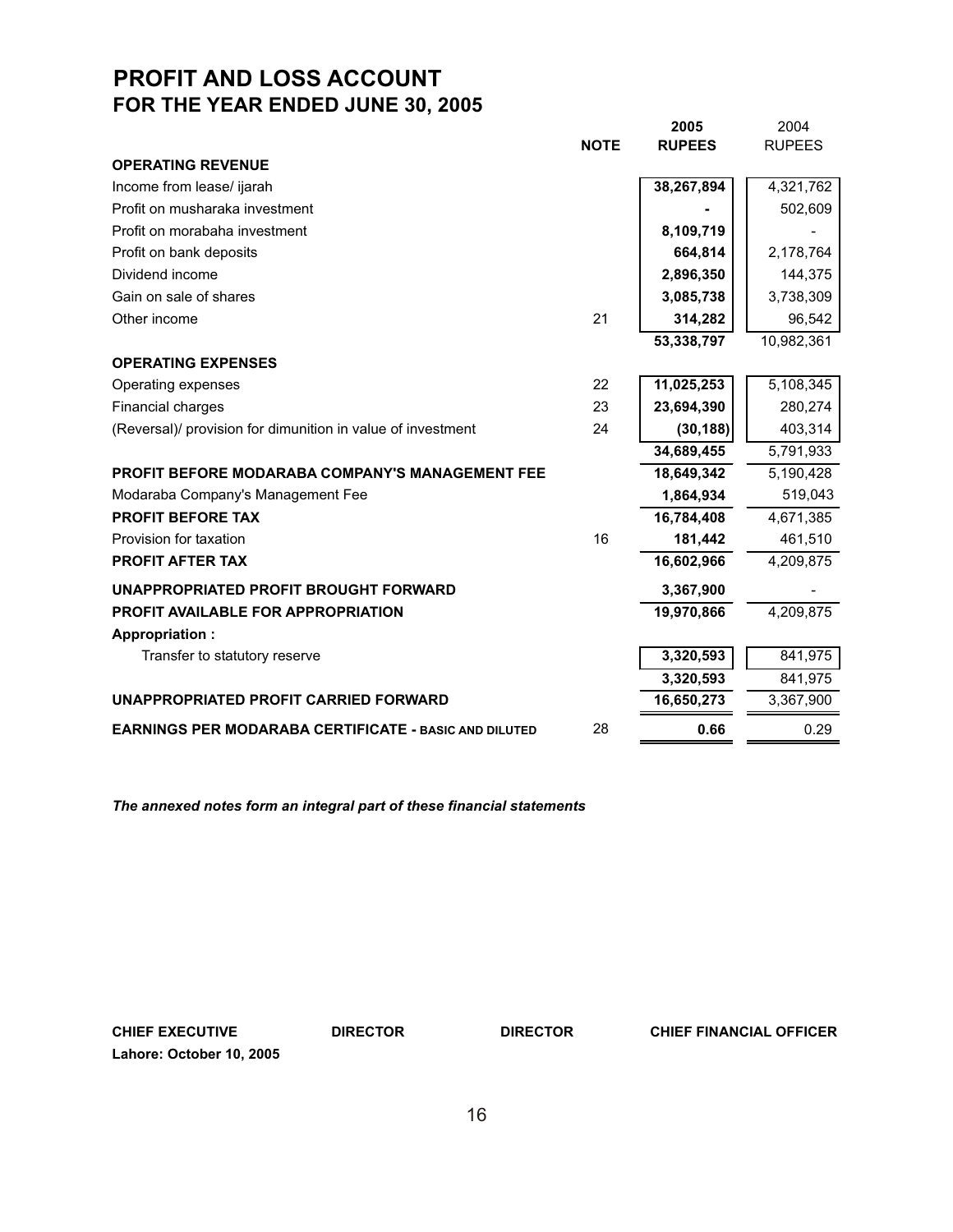# **CASH FLOW STATEMENT FOR THE YEAR ENDED JUNE 30, 2005**

| <b>CASH FLOW FROM OPERATING ACTIVITIES</b>                                   | <b>NOTE</b> | 2005<br><b>RUPEES</b>      | 2004<br><b>RUPEES</b>             |
|------------------------------------------------------------------------------|-------------|----------------------------|-----------------------------------|
|                                                                              |             |                            |                                   |
| <b>Profit before tax</b>                                                     |             | 16,784,408                 | 4,671,385                         |
| <b>Adjustment for:</b><br>Depreciation/ amortization                         |             | 600,130                    | 223,616                           |
| Amortization of deferred costs                                               |             | 1,989,120                  | 1,127,227                         |
| Provision for diminution in value of investments                             |             | (30, 188)                  | 403,314                           |
| Gain on sale of shares                                                       |             | (3,085,738)                | (3,738,309)                       |
| Financial charges                                                            |             | 23,694,390                 | 280,274                           |
| Profit on bank deposits                                                      |             | (664, 814)                 | (2, 178, 764)                     |
| Dividend income                                                              |             | (2,896,350)                | (144, 375)                        |
|                                                                              |             | 19,606,550                 | (4,027,017)                       |
| <b>Cash flow from operations</b>                                             |             | 36,390,958                 | 644,368                           |
| <b>Changes in working capital</b>                                            |             |                            |                                   |
| Increase in advances, prepayments and other receivables                      |             | (29, 164, 737)             | (63, 525, 717)                    |
| Increase in creditors, accrued and other liabilities                         |             | 9,162,134                  | 1,138,429                         |
|                                                                              |             | (20,002,603)               | (62, 387, 288)                    |
| Operating profit/ (loss) after changes in working capital                    |             | 16,388,355                 | (61, 742, 920)                    |
| Financial charges paid                                                       |             | (14, 490, 813)             |                                   |
| Income taxes paid                                                            |             | (144, 514)                 |                                   |
| Dividend income received                                                     |             | 2,983,225                  |                                   |
| Profit received on bank deposits                                             |             | 1,630,064                  | 1,165,415                         |
| NET CASH FLOW FROM/ (USED IN) OPERATING ACTIVITIES                           |             | 6,366,317                  | (60, 577, 505)                    |
| <b>CASH FLOW FROM INVESTING ACTIVITIES</b>                                   |             |                            |                                   |
| Investment in lease/ ijarah finance - net                                    |             | (541, 384, 503)            | (250, 602, 968)                   |
| Security deposits from lessees                                               |             | 58,903,022                 | 27,331,798                        |
| Purchase of fixed assets                                                     |             | (1,775,898)                | (765, 862)                        |
| Deferred expenses                                                            |             |                            | (9,945,552)                       |
| Long term loans and deposits                                                 |             | (367,096)                  | (439, 245)                        |
| Short term morabaha investment                                               |             | (267, 342, 979)            |                                   |
| Short term investments - net<br><b>NET CASH USED IN INVESTING ACTIVITIES</b> |             | 668,813<br>(751, 298, 641) | (33, 575, 117)<br>(267, 996, 946) |
| <b>CASH FLOW FROM FINANCING ACTIVITIES</b>                                   |             |                            |                                   |
|                                                                              |             |                            |                                   |
| Issue of modaraba certificates<br>Long term finances obtained                |             | 625,000,000                | 250,000,000<br>75,000,000         |
| Payment of long term finances                                                |             | (54, 166, 667)             |                                   |
| Net increase in short term finances                                          |             | 152,753,000                | 36,000,000                        |
| <b>NET CASH FLOW FROM FINANCING ACTIVITIES</b>                               |             | 723,586,333                | 361,000,000                       |
| NET (DECREASE)/ INCREASE IN CASH FLOWS DURING THE YEAR                       |             | (21, 345, 991)             | 32,425,549                        |
| CASH AND CASH EQUIVALENTS AT THE BEGINNING OF THE YEAR                       |             | 32,425,549                 |                                   |
| CASH AND CASH EQUIVALENTS AT THE END OF THE YEAR                             | 4           | 11,079,558                 | 32,425,549                        |
|                                                                              |             |                            |                                   |

*The annexed notes form an integral part of these financial statements*

**Lahore: October 10, 2005**

**CHIEF EXECUTIVE DIRECTOR DIRECTOR CHIEF FINANCIAL OFFICER**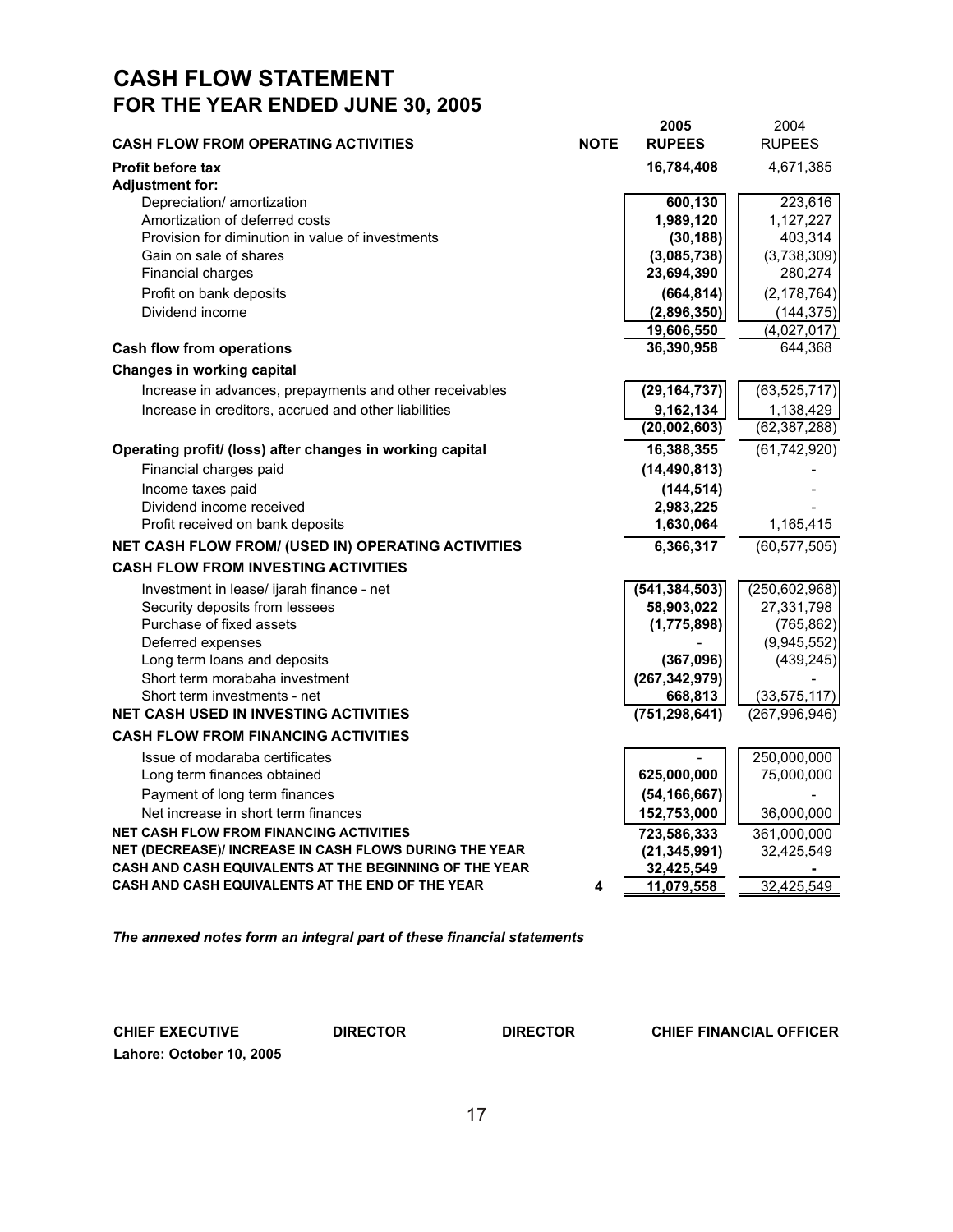# **STATEMENT OF CHANGES IN EQUITY FOR THE YEAR ENDED JUNE 30, 2005**

The changes in equity are as follows:

|                                                                    |                        |                             | Revenue<br><b>Capital reserve</b><br>reserve                                             |                          |                            |                          |                     |  |  |
|--------------------------------------------------------------------|------------------------|-----------------------------|------------------------------------------------------------------------------------------|--------------------------|----------------------------|--------------------------|---------------------|--|--|
|                                                                    | Certificate<br>capital | <b>Statutory</b><br>reserve | <b>Net</b><br>unrealized<br>losses in<br>value of<br>securities<br>available for<br>sale | Sub total                | Unappro-<br>priated profit | <b>Total</b><br>reserves | <b>Total equity</b> |  |  |
|                                                                    |                        |                             |                                                                                          | <b>Rupees</b>            |                            |                          |                     |  |  |
| Certificate capital issued during the year                         | 250,000,000            |                             |                                                                                          |                          |                            |                          | 250,000,000         |  |  |
| Profit for the period                                              |                        |                             |                                                                                          | $\overline{\phantom{a}}$ | 4,209,875                  | 4,209,875                | 4,209,875           |  |  |
| Transfer to statutory reserve                                      |                        | 841,975                     |                                                                                          | 841,975                  | (841, 975)                 |                          |                     |  |  |
| Net unrealized losses in value of securities<br>available for sale |                        |                             | (3,816,562)                                                                              | (3,816,562)              | $\blacksquare$             | (3,816,562)              | (3,816,562)         |  |  |
| Balance as at June 30, 2004                                        | 250,000,000            | 841,975                     | (3,816,562)                                                                              | (2,974,587)              | 3,367,900                  | 393,313                  | 250,393,313         |  |  |
| Profit for the year                                                |                        |                             |                                                                                          | $\blacksquare$           | 16,602,966                 | 16,602,966               | 16,602,966          |  |  |
| Transfer to statutory reserve                                      |                        | 3,320,593                   |                                                                                          | 3,320,593                | (3,320,593)                |                          |                     |  |  |
| Net unrealized losses in value of securities                       |                        |                             |                                                                                          |                          |                            |                          |                     |  |  |
| available for sale                                                 |                        |                             | (1,973,725)                                                                              | (1,973,725)              |                            | (1,973,725)              | (1,973,725)         |  |  |
| Balance as at June 30, 2005                                        | 250,000,000            | 4,162,568                   | (5,790,287)                                                                              | (1,627,719)              | 16,650,272                 | 15,022,554               | 265,022,554         |  |  |

*The annexed notes form an integral part of these financial statements*

**Lahore: October 10, 2005**

**CHIEF EXECUTIVE DIRECTOR DIRECTOR CHIEF FINANCIAL OFFICER**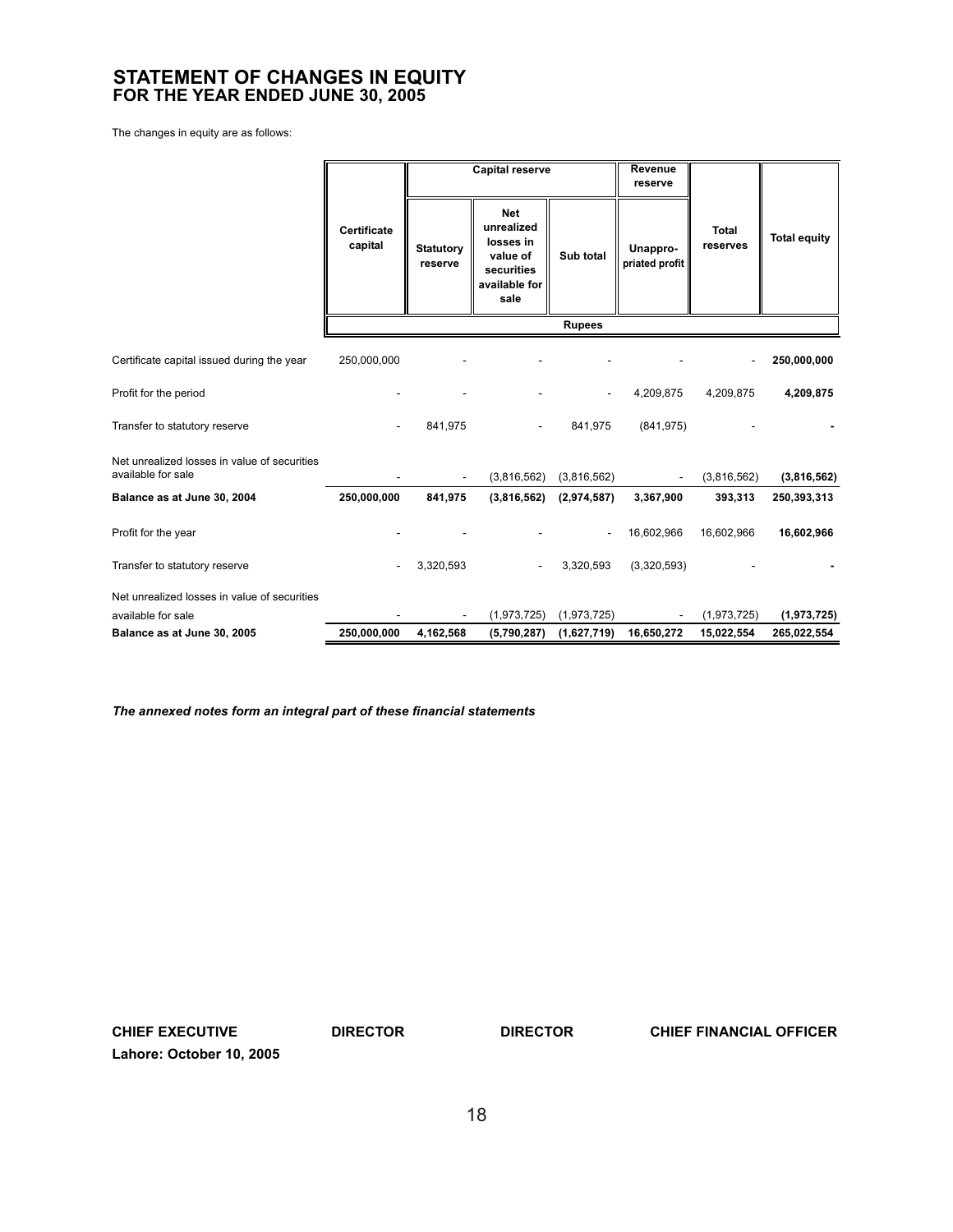# **NOTES TO THE FINANCIAL STATEMENTS FOR THE YEAR ENDED JUNE 30, 2005**

# **1 STATUS AND ACTIVITIES**

First National Bank Modaraba "the Modaraba" is a multi purpose, perpetual and multi dimensional Modaraba formed under the Modaraba Companies and Modaraba (Floatation and Control) Ordinance, 1980 and rules framed there under and is managed by National Bank Modaraba Management Company Limited (a wholly owned subsidiary of National Bank of Pakistan), incorporated in Pakistan under the Companies Ordinance, 1984 and registered with Registrar of Modaraba Companies. The registered office of the Modaraba is situated at 5<sup>th</sup> floor, National Bank of Pakistan, Regional Headquarters Building, 26 - Mc Lagon Road, Lahore. The Modaraba is listed on Karachi and Lahore stock exchanges. The Modaraba commenced its business operations on December 04, 2003.

The Modaraba is currently engaged in various Islamic modes of financing and business including Leasing/ Ijarah, Musharaka and Morabaha arrangements.

# **2 STATEMENT OF COMPLIANCE**

These financial statements have been Prepared in accordance with the approved accounting standards as applicable in Pakistan and the requirements of Modaraba Companies and Modaraba (Floatation and Control) Ordinance, 1980, Modaraba Companies and Modaraba Rules 1981 and Prudential Regulations issued by the Securities and Exchange Commission of Pakistan (The Modaraba Regulations). Approved accounting standards comprise of such International Accounting Standards (IASs) as notified under the provisions of the Companies Ordinance, 1984 and made applicable to Modarabas under Modaraba Companies, Modaraba (Flotation and Control) Ordinance, 1980. Wherever the requirements of relevant laws or directives issued by the Securities and Exchange Commission of Pakistan and the requirements of 'The Modaraba Regulations' differ from the requirements of these standards, the requirements of the relevant laws, directives and regulations take precedence.

# **3 SIGNIFICANT ACCOUNTING POLICIES**

## **3.1 ACCOUNTING CONVENTION**

These financial statements have been prepared under the historical cost convention, except for the measurement at fair value of certain financial instruments in accordance with the requirements of International Accounting Standard - 39 " Financial Instruments: Recognition and Measurement ", wherever applicable. The principal accounting policies adopted are set out below.

#### **3.2 REVENUE RECOGNITION**

Revenue is recognized on the following basis:-

- **i** For leasing / ijarah transactions, the unearned finance income is deferred and amortized to income over the term of lease / ijarah, applying the annuity method to produce a constant rate of return on the net investment in lease/ ijarah. Unrealized lease/ ijarah income on potential lease losses is excluded from the income from leasing/ ijarah operations in accordance with the requirements of Prudential Regulations for Modaraba issued by Securities and Exchange Commission of Pakistan.
- **ii** Return on deposits with bank is recognized on accrual basis.
- **iii** Profit on finances under musharaka arrangements is recognized on accrual basis and additional profit, if any, is recognized on declaration by the investee company in accordance with the terms of issue.
- **iv** Dividend income is recognised when the right to receive dividend is established.
- **v** Income from fee and commission is recognised as and when it becomes due.

# **3.3 OWNED FIXED ASSETS - TANGIBLE**

Owned fixed assets (tangible) are stated at cost less accumulated depreciation and impairment in value, if any. Depreciation is charged to income applying the straight-line method whereby the cost of an asset is written off over its estimated useful life. Full year's depreciation is charged on assets acquired during the year, while no depreciation is charged in the year of disposal/ sale.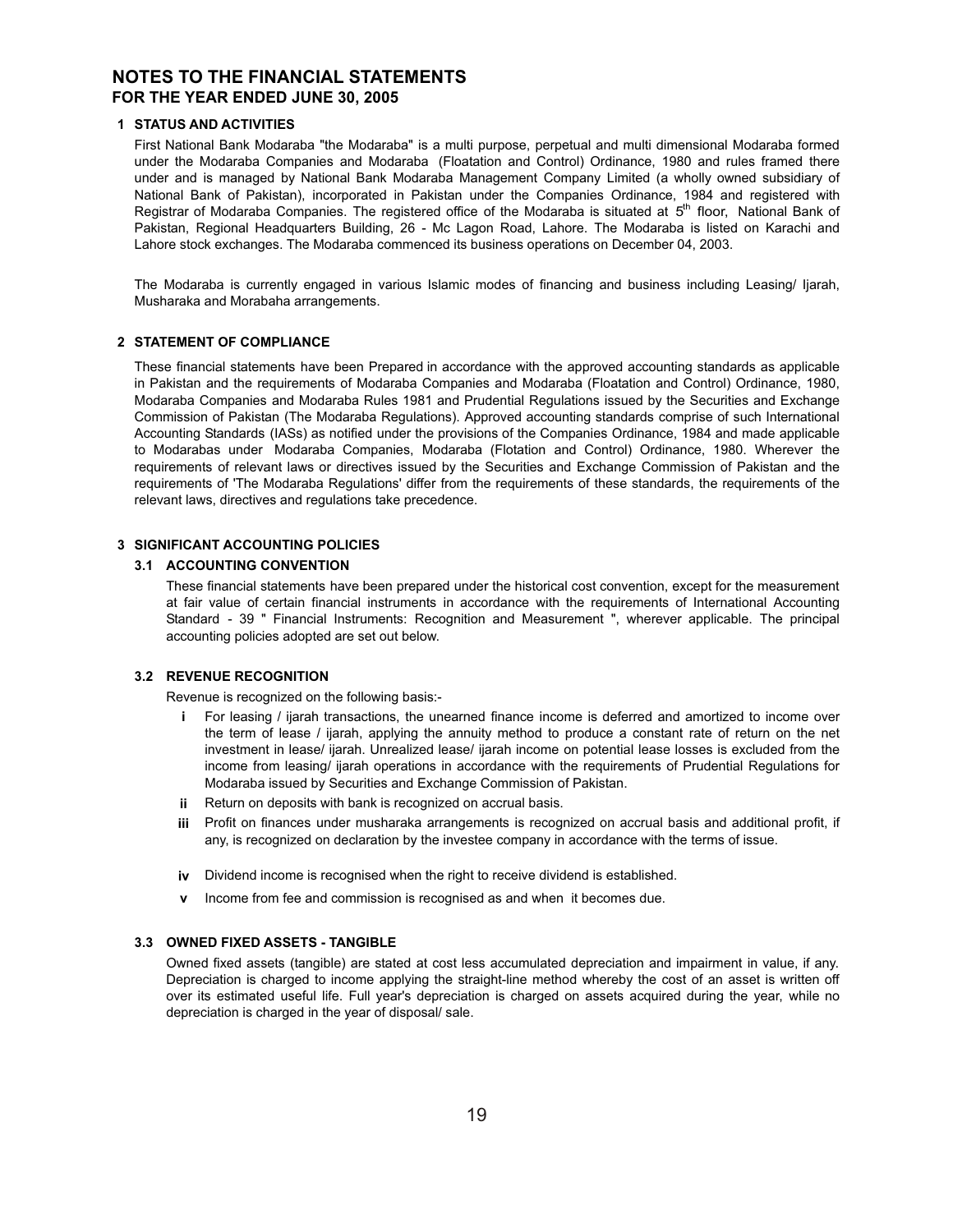Maintenance and repairs are charged to income as and when incurred. Major renewals and improvements are capitalized. The assets replaced, if any, are retired.

Exchange differences in respect of foreign currency loans obtained for acquisition of fixed assets are charged to profit and loss account.

Gain or loss on disposal of fixed assets are taken to profit and loss account.

The carrying value of fixed assets are reviewed for impairment when events or changes in circumstances indicate that carrying value may not be recoverable. If such indication exists and where the carrying value exceeds the estimated recoverable amount, the assets are written down to the recoverable amount. Where an impairment loss is recognized, the depreciation charge is adjusted in the future period to allocate asset's revised carrying amount over its estimated useful life.

#### **3.4 OWNED FIXED ASSETS - INTANGIBLE**

Intangible assets are stated at cost less accumulated amortization and any accumulated impairment losses. Amortization is recorded when these assets are available for use using straight line method whereby the cost of an asset is written off over its estimated useful life.

#### **3.5 LEASE/ IJARAH ACCOUNTING**

The Modaraba provides assets on lease/ ijarah arrangements to its clients under lease/ ijarah agreements as approved by the Religious Board. These lease/ ijarah are recorded in the books of accounts as finance lease in line with International Accounting Standard - 17 " Leases" as the "ijarah" arrangements approved by the Religious Board significantly resemble the "Finance Lease" as per IAS - 17. Amount due from lessees under finance leases are recorded as receivables at the amount of the net investment in the leases. Finance lease income is allocated to accounting periods so as to reflect a constant periodic rate of return on the net investment outstanding in respect of the leases.

Net investment in Lease/Ijarah finance is stated at present value of minimum lease payments. Impairment losses on non-performing Leases/ Ijarah are recognised at higher of provision required in accordance with the Prudential Regulations for Modarabas or at a level which in the judgment of the management is adequate to provide for the potential Lease/ Ijarah losses. These losses can be reasonably anticipated as the difference between the carrying amount of receivables and present value of expected cash flows discounted at the rates implicit in the Lease/ Ijarah agreement.

#### **3.6 TAXATION**

#### *Current*

Under the current tax law, the income of non-trading Modarabas is exempt from Income Tax provided that they distribute ninety percent of its profits as cash dividend to the certificate holders out of current year's total profit after appropriating statutory reserves. Where such profit are not distributed, provision for tax is made on taxable income at the current tax rates applicable to Modaraba after taking into account the available tax exemptions and tax credits, if any.

#### *Deferred*

Deferred tax is provided using the liability method for all temporary differences at the balance sheet date between the carrying amounts of assets and liabilities for financial reporting purposes and the amounts used for taxation purposes. Deferred tax assets, if any, are recognised to the extent that it is probable that taxable profit will be available against which the deductible temporary differences, unused tax losses and tax credits can be utilized. Deferred tax liability, if any, is based on the expected tax rates applicable at the time of reversal of temporary differences.

#### **3.7 DEFERRED COSTS**

These are amortized over a period of five years from the month of occurrence on monthly basis.

#### **3.8 OTHER RECEIVABLES**

Other receivables are stated net of impairment loss. Impairment loss is recognised for doubtful receivables on the basis of prudential regulations for Modarabas issued by SECP or based on the estimates of the management, whichever is higher. Bad debts are written off when identified.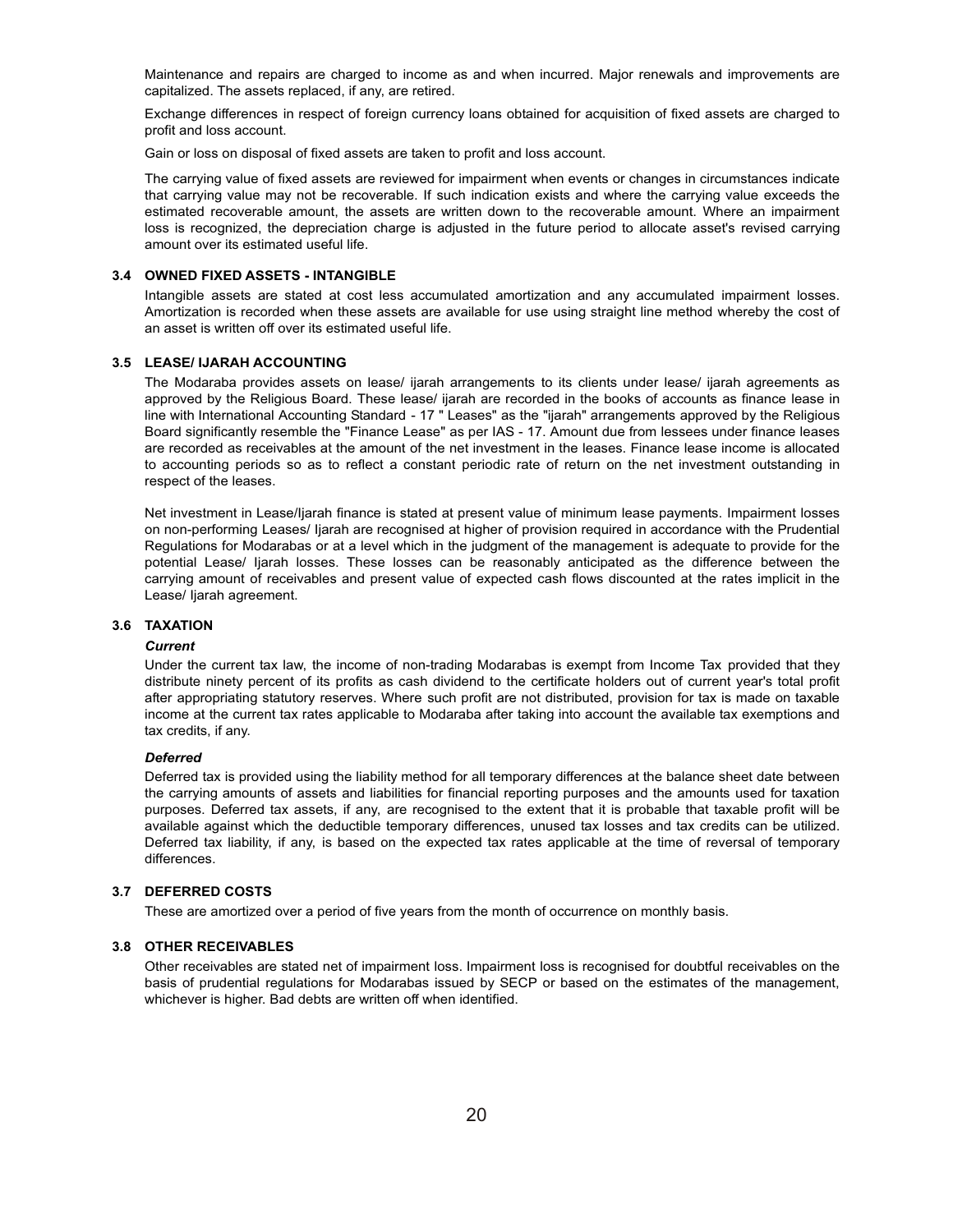#### **3.9 ADVANCES**

All advances in the form of morabaha and musharaka finances are stated net of provision for doubtful debts. Provision for doubtful debts is made on the basis of Prudential Regulations for Modarabas or on the estimate of management whichever is higher.

#### **3.10 CREDITORS AND OTHER LIABILITIES**

Creditors and other liabilities are carried at cost which is the fair value of the consideration to be paid in the future for goods and services received whether billed to the modaraba or not.

#### **3.11 CASH AND CASH EQUIVALENTS**

Cash and cash equivalents are carried in the balance sheet at cost. For the purpose of cash flow statement, cash and cash equivalents consist of cash in hand, balances with banks in current and deposit accounts.

#### **3.12 INVESTMENTS**

All Investments are initially recognized on trade-date at cost, comprising of fair value of consideration given and cost of transaction. Its classification is made on the basis of intended purpose of holding such investments. The subsequent measurement on the balance sheet date is carried out on the following basis:

## *Held for trading*

These are securities which are either acquired for generating a profit from short term fluctuation in prices or are securities included in a portfolio in which a pattern of short-term profit taking exists. These are measured at fair value and changes in carrying values are included in profit and loss account.

#### *Available for sale*

These are investments that do not fall under held for trading or held to maturity. These are stated at fair value and the surplus/ (deficit) on revaluation of investments being unrealized gain/ (loss) is taken directly to equity until sold or otherwise disposed of at which time, the cumulative gain or loss previously recognized in equity is included in profit and loss account.

#### *Held to maturity*

Held to maturity investments are financial assets with fixed or determinable payments and fixed maturity that the Modaraba has the positive intent and ability to hold to maturity. These are initially recognized at cost inclusive of transaction cost and are subsequently carried at amortized cost. Surplus/ deficit arising due to fluctuation in fair value is taken to profit and loss account.

The fair value for listed securities is the quoted market price. The securities, for which a quoted market price is not available, are measured at cost.

All investments are de-recognized when the rights to receive cash flows from the investments have expired or have been transferred and the Modaraba has transferred substantially all risks and rewards of ownership.

#### **3.13 FINANCIAL INSTRUMENTS**

The particular recognition methods adopted by the Modaraba are disclosed in the individual policy statement associated with each item of financial instruments.

#### **Financial assets**

Financial assets are initially recognized at their cost which is the fair value of the consideration given for them at the time when the Modaraba becomes a party to the contractual provisions of the instruments and subsequent to initial recognition, financial assets are carried at fair value except any financial asset whose fair value can not be reliably measured.

A 'regular way' purchase or sale of financial asset is recognized using trade date accounting.

#### **Financial liabilities**

All financial liabilities are initially recognized at cost which is the fair value of consideration received at the time when the Modaraba becomes a party to the contractual provisions of the instruments. After initial recognition, financial liabilities are carried at fair value, amortized cost or original cost as the case may be.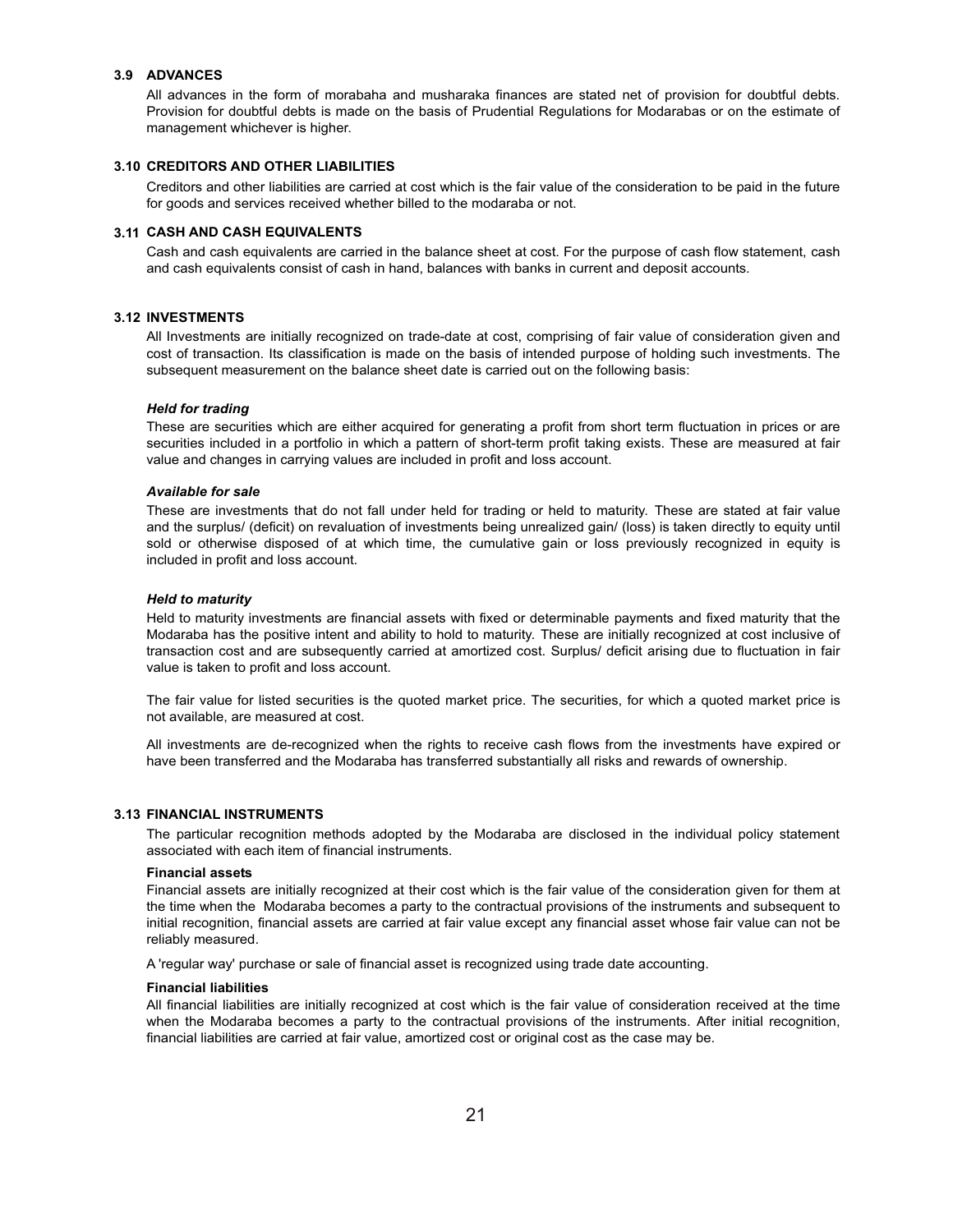### **Off-setting financial instruments**

Financial assets and financial liabilities are offset and the net amount is reported in the financial statements when the Modaraba has a legally enforceable right to set off the recognized amounts or intend either to settle on net basis or to realize the assets and settle the liabilities simultaneously.

#### **De- recognition**

Financial assets are de-recognised when the Modaraba looses control of the contractual rights that comprise the Financial liabilities are de-recognised when they are extinguished; that is, when the obligation specified in the contract is discharged, cancelled or expires.

#### **Recognition of gains / (losses)**

Gains or losses, if any, on realization or settlement/ subsequent measurement and derecogniton of financial assets and liabilities are included in net profit and loss in the period in which it arises.

#### **Impairment/ un-collectibility of financial assets**

An assessment is made at each balance sheet date to determine whether there is an evidence that the financial asset or the group of financial assets may be impaired. If such evidence exists, the estimated recoverable amount of the asset(s) is determined and impairment loss is recognized for the difference between the recoverable amount and the carrying amount.

#### **3.14 RELATED PARTY TRANSACTIONS**

Transactions with related parties are stated at arm's length prices based on the methods prescribed in the Companies Ordinance, 1984, computed on the basis of comparable uncontrolled price.

### **3.15 IMPAIRMENT**

The carrying amounts of the assets are reviewed at each balance sheet date to determine whether there is any indication of impairment of any asset or group of assets. If any such indication exits, the recoverable amount of that asset or group of assets is estimated and impairment losses are recognized in the profit and loss account.

| <b>4 CASH AND BANK BALANCES</b>                                                                        |     | 2005<br><b>RUPEES</b>          | 2004<br><b>RUPEES</b>   |
|--------------------------------------------------------------------------------------------------------|-----|--------------------------------|-------------------------|
| Cash in hand<br>Cash with banks on:                                                                    |     |                                |                         |
| - Current accounts - profit bearing<br>- Current accounts - non profit bearing<br>- PLS Saving account | 4.1 | 10,925,385<br>98.164<br>56.009 | 8,950,887<br>23.474.662 |
|                                                                                                        |     | 11.079.558                     | 32.425.549              |

**4.1** The balances in profit bearing accounts carry profit ranging between 1% to 2.5% (2004: 1% to 3.65%)

#### **5 ADVANCES, PREPAYMENTS AND OTHER RECEIVABLES**

| Advance for lease/ ijarah - secured and considered good         | 83.347.709 | 56.497.017 |
|-----------------------------------------------------------------|------------|------------|
| Prepayments                                                     | 296.408    | 62.500     |
| Receivables from sale of shares - unsecured but considered good | 3.013.350  | 6.730.428  |
| Other advances and receivables - unsecured but considered good  | 82.080     | 208.902    |
| Accrued profit                                                  | 5.885.270  | 1,013,349  |
| Tax deducted at source                                          | 125.876    | 171.245    |
|                                                                 | 92.750.693 | 64.683.441 |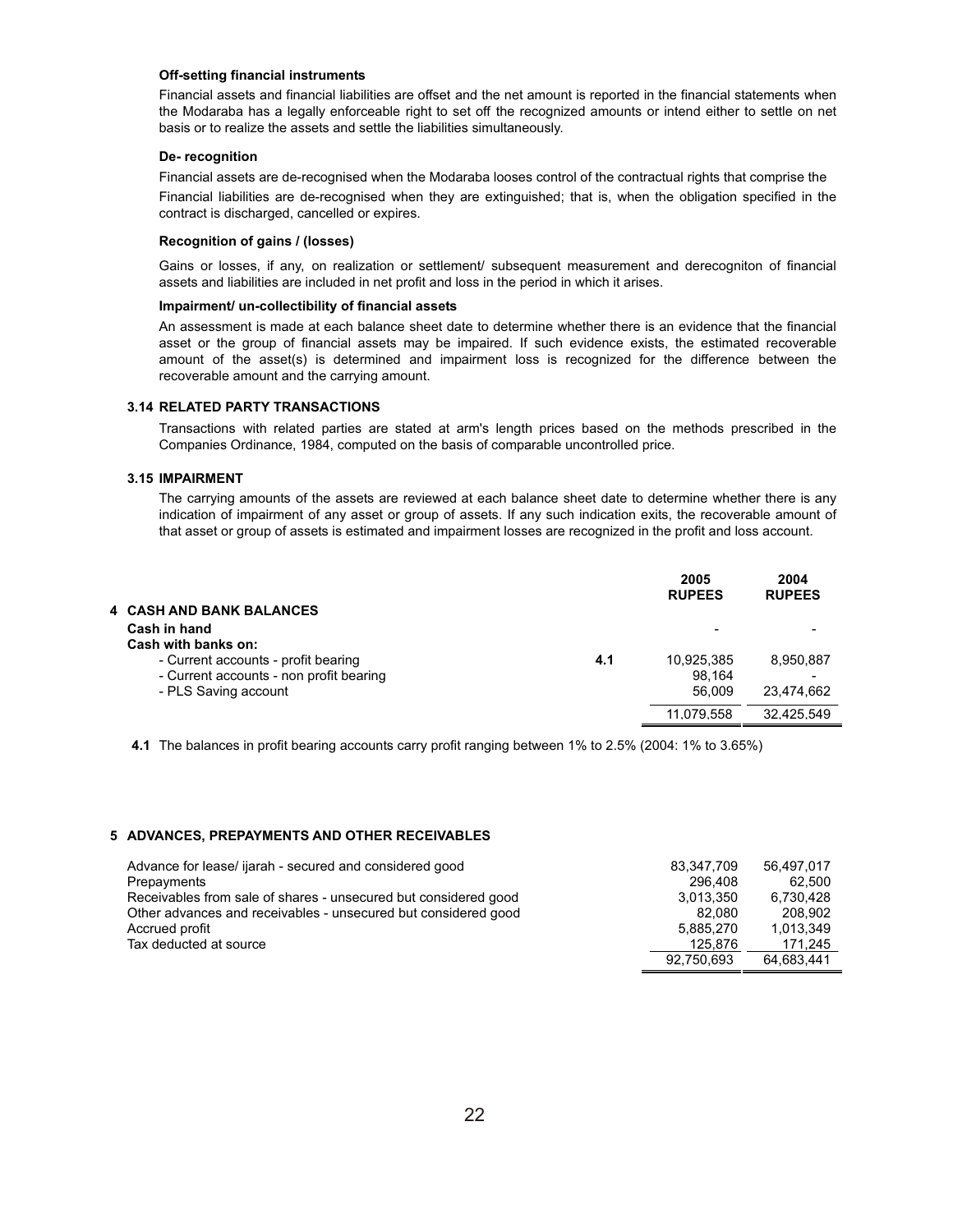| 6 SHORT TERM INVESTMENTS |     | 2005<br><b>RUPEES</b> | 2004<br><b>RUPEES</b> |
|--------------------------|-----|-----------------------|-----------------------|
| Held for trading         | 6.1 | 16.103.316            | 12.387.508            |
| Available for sale       | 6.2 | 17.463.613            | 20.706.042            |
|                          |     | 33,566,929            | 33,093,550            |

|     |                                                                                                    | <b>Average Cost</b>   |                       | <b>Market Value</b>   |                       |
|-----|----------------------------------------------------------------------------------------------------|-----------------------|-----------------------|-----------------------|-----------------------|
|     |                                                                                                    | 2005<br><b>RUPEES</b> | 2004<br><b>RUPEES</b> | 2005<br><b>RUPEES</b> | 2004<br><b>RUPEES</b> |
| 6.1 | <b>Investments held for trading - Quoted</b>                                                       |                       |                       |                       |                       |
|     | <b>Commercial Banks:</b>                                                                           |                       |                       |                       |                       |
|     | National Bank of Pakistan<br>29,000 (2004: 50,000) Ordinary Shares of Rs. 10/- each                | 3,395,936             | 3,470,002             | 3,130,550             | 3,325,008             |
|     | <b>MCB Bank Limited</b><br>1,650 (2004: Nil) Ordinary Shares of Rs. 10/- each                      | 123,900               |                       | 130,845               |                       |
|     | <b>Union Bank Limited</b><br>20,000 (2004: Nil) Ordinary Shares of Rs. 10/- each                   | 829,833               |                       | 800,000               |                       |
|     | The Bank of Punjab<br>20,000 (2004: 50,000) Ordinary Shares of Rs. 10/- each                       | 1,472,464             | 2,578,216             | 1,675,000             | 2,612,500             |
|     | Cement:                                                                                            |                       |                       |                       |                       |
|     | D. G. Khan Cement Company Limited<br>25,000 (2004: Nil) Ordinary Shares of Rs. 10/- each           | 1,403,854             |                       | 1,397,500             |                       |
|     | Chemicals:                                                                                         |                       |                       |                       |                       |
|     | Pakistan PTA Limited<br>50,000 (2004: Nil) Ordinary Shares of Rs. 10/- each                        | 499,050               |                       | 400,000               |                       |
|     | <b>Energy and Petroleum:</b>                                                                       |                       |                       |                       |                       |
|     | Pakistan Oilfields Limited<br>10,000 (2004: Nil) Ordinary Shares of Rs. 10/- each                  | 2,789,029             |                       | 2,820,000             |                       |
|     | Pakistan Petroleum Limited<br>12,000 (2004: Nil) Ordinary Shares of Rs. 10/- each                  | 2,640,650             |                       | 2,581,200             |                       |
|     | Oil and Gas Exploration :                                                                          |                       |                       |                       |                       |
|     | Oil and Gas Development Company Limited<br>30,000 (2004: 100,000) Ordinary Shares of Rs. 10/- each | 3,321,726             | 6,742,604             | 3,168,221             | 6,450,000             |
|     |                                                                                                    | 16,476,442            | 12,790,822            | 16,103,316            | 12,387,508            |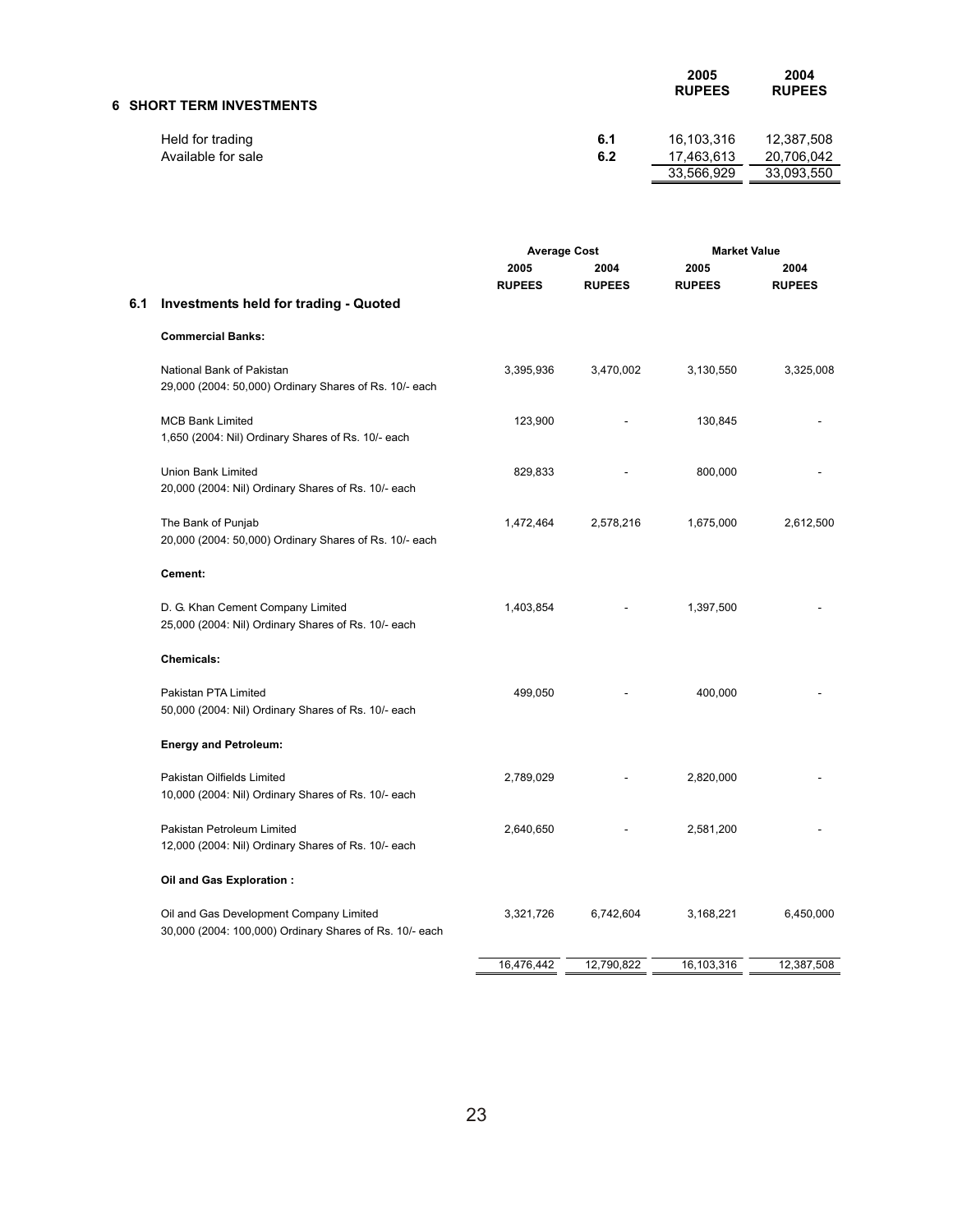|     |                                                                                               | <b>Average Cost</b>   |                       | <b>Market Value</b>   |                       |
|-----|-----------------------------------------------------------------------------------------------|-----------------------|-----------------------|-----------------------|-----------------------|
|     |                                                                                               | 2005<br><b>RUPEES</b> | 2004<br><b>RUPEES</b> | 2005<br><b>RUPEES</b> | 2004<br><b>RUPEES</b> |
| 6.2 | Investments available for sale - Quoted<br><b>Commercial Banks:</b>                           |                       |                       |                       |                       |
|     | <b>Faysal Bank Limited</b><br>22,000 (2004: Nil) Ordinary Shares of Rs. 10/- each             | 1,352,685             |                       | 1,183,600             |                       |
|     | Cement:                                                                                       |                       |                       |                       |                       |
|     | Maple Leaf Cement Factory Limited<br>125,000 (2004: 100,000) Ordinary Shares of Rs. 10/- each | 4,641,667             | 4,670,000             | 2,725,000             | 3,845,000             |
|     | <b>Power Generation:</b>                                                                      |                       |                       |                       |                       |
|     | The Hub Power Company Limited<br>200,000 (2004: 200,000) Ordinary Shares of Rs. 10/- each     | 7,259,548             | 7,259,551             | 5,280,013             | 6,470,002             |
|     | Japan Power Generation Limited<br>Nil (2004: 1,000,000) Ordinary Shares of Rs. 10/- each      |                       | 6,752,525             |                       | 5,300,000             |
|     | <b>Paper and Board:</b>                                                                       |                       |                       |                       |                       |
|     | Century Paper and Board Mills Limited<br>Nil (2004: 7,800) Ordinary Shares of Rs. 10/- each   |                       | 840.528               |                       | 716,040               |
|     | <b>Mutual Funds:</b>                                                                          |                       |                       |                       |                       |
|     | ICP ABAMCO Composite Fund<br>500,000 (2004: 500,000) Certificates of Rs. 10/- each            | 5,000,000             | 5,000,000             | 3,450,000             | 4,375,000             |
|     | Pakistan Strategic Allocation Fund<br>500,000 (2004: Nil) Certificates of Rs. 10/- each       | 5,000,000             |                       | 4,825,000             |                       |
|     |                                                                                               | 23,253,900            | 24,522,604            | 17,463,613            | 20,706,042            |

|                                            | 2005<br><b>RUPEES</b> | 2004<br><b>RUPEES</b> |
|--------------------------------------------|-----------------------|-----------------------|
| 7   SHORT TERM MORABAHA FINANCES - SECURED | 267.342.979           |                       |
|                                            |                       |                       |

These represent finances to various customers under morabaha arrangements on deferred payment basis at specified profit margins. These carry profit ranging from 3.8% to 11.26% per annum (2004: Nil). These are secured against charge over fixed and current assets, personal guarantees of directors of the company, demand promissory notes and post dated cheques varying from case to case basis.

# **8 CURRENT PORTION OF NON- CURRENT ASSETS**

| Net investment in lease/ ijarah finance<br>Long term loans and deposits                                     | 9<br>10 | 195.088.911<br>217.248<br>195,306,159 | 73,502,723<br>112.505<br>73,615,228 |
|-------------------------------------------------------------------------------------------------------------|---------|---------------------------------------|-------------------------------------|
| <b>9 NET INVESTMENT IN LEASE/ IJARAH FINANCE</b>                                                            |         |                                       |                                     |
| Minimum lease/ ijarah rentals receivable<br>Residual value of leased assets                                 | 9.1     | 848.809.549<br>86.068.570             | 260.145.133<br>20.451.915           |
| Gross investment in lease/ ijarah finance<br>Less: unearned finance income                                  |         | 934.878.119<br>142.890.648            | 280.597.048<br>29.994.080           |
| Net investment in lease/ ijarah finance<br>Less: current portion of net investment in lease/ ijarah finance | 9.2     | 791.987.471<br>195.088.911            | 250.602.968<br>73.502.723           |
|                                                                                                             |         | 596.898.560                           | 177.100.245                         |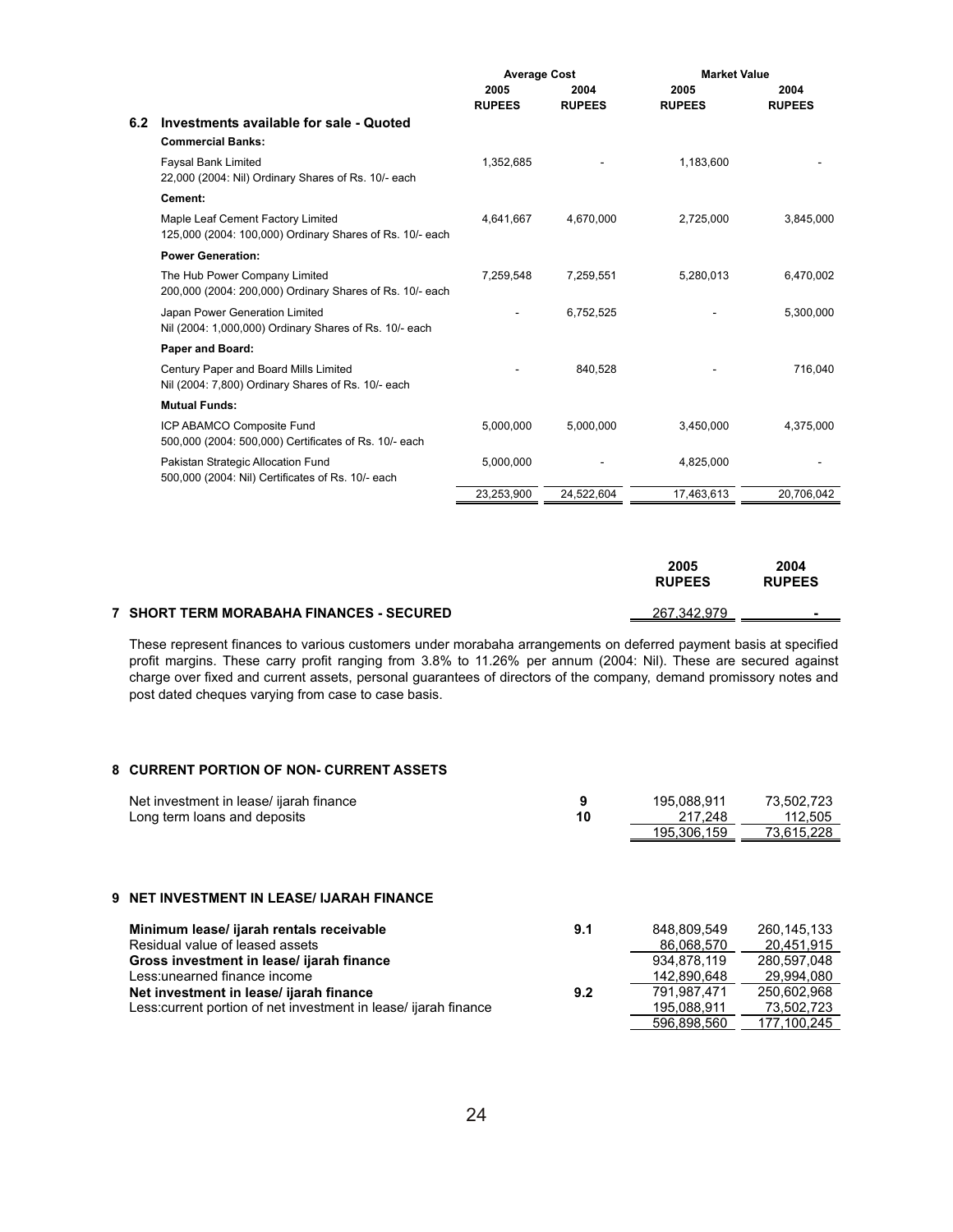|     |                                                  | 2005<br><b>RUPEES</b> | 2004<br><b>RUPEES</b> |
|-----|--------------------------------------------------|-----------------------|-----------------------|
| 9.1 | <b>MINIMUM LEASE/ IJARAH RENTALS RECEIVABLE</b>  |                       |                       |
|     | Due within one year                              | 253,207,395           | 86,250,432            |
|     | Due after one year but not later than five years | 595,602,154           | 173,894,701           |
|     |                                                  | 848.809.549           | 260, 145, 133         |
| 9.2 | <b>NET INVESTMENT IN LEASE/ IJARAH FINANCE</b>   |                       |                       |
|     | Due within one year                              | 195,088,911           | 73,502,723            |
|     | Due after one year but not later than five years | 596,898,560           | 177,100,245           |
|     |                                                  | 791.987.471           | 250,602,968           |
|     |                                                  |                       |                       |

### **9.3 GENERAL DESCRIPTION OF SIGNIFICANT LEASE / IJARAH ARRANGEMENTS**

The Modaraba has entered into various lease / ijarah arrangements with profit rates ranging from 5.0% to 12.76% ( 2004: 4.55% to 8.25%) per annum. The arrangements are for three to five years period. These are secured against leased assets, personal / corporate guarantees, promissory notes by the lessees and other collaterals.

## **10 LONG TERM LOANS AND DEPOSITS**

| loans to employees - secured                          | 10.1 | 768.841 | 364.245 |
|-------------------------------------------------------|------|---------|---------|
| Deposits with Central Depository Company Limited      |      | 37.500  | 75,000  |
|                                                       |      | 806.341 | 439.245 |
| Less: current portion of long term loans to employees |      | 217.248 | 112,505 |
|                                                       |      | 589.093 | 326,740 |

**10.1** These are loans given to employees for purchase of vehicles. These carry profit at the rate of 5% per annum (2004: 5%). Maximum aggregate balance due from employees at the end of any month during the year was Rs. 941,749 (June 30, 2004: Rs. 452,469).

## **11 DEFERRED COSTS**

| Preliminary expenses            | 8.818.325 | 9,945,552 |
|---------------------------------|-----------|-----------|
| Less: amortized during the year | 1.989.120 | 1.127.227 |
|                                 | 6.829.205 | 8.818.325 |

# **12 FIXED ASSETS - OWNED**

|                              |                                  | Cost                     |                                  |                                  | Depreciation/ amortization |                                  | Written                              |                                        |
|------------------------------|----------------------------------|--------------------------|----------------------------------|----------------------------------|----------------------------|----------------------------------|--------------------------------------|----------------------------------------|
| <b>Particulars</b>           | As at<br><b>June 30,</b><br>2004 | <b>Additions</b>         | As at<br><b>June 30,</b><br>2005 | As at<br><b>June 30.</b><br>2004 | For the year               | As at<br><b>June 30,</b><br>2005 | down<br>value as at<br>June 30, 2005 | Depreciation /<br>amortization<br>Rate |
|                              |                                  |                          |                                  |                                  | <b>Rupees</b>              |                                  |                                      | $\%$                                   |
| Tangible                     |                                  |                          |                                  |                                  |                            |                                  |                                      |                                        |
| Vehicles                     | $\blacksquare$                   | 1,598,460                | 1,598,460                        | $\overline{\phantom{a}}$         | 319,692                    | 319,692                          | 1,278,768                            | 20                                     |
| Computers and<br>accessories | 341,100                          | 159,938                  | 501,038                          | 113,693                          | 167,013                    | 280,706                          | 220,332                              | 331/3                                  |
| Electric                     |                                  |                          |                                  |                                  |                            |                                  |                                      |                                        |
| equipments                   | 237.462                          | 17,500                   | 254,962                          | 47,492                           | 50,992                     | 98.484                           | 156,478                              | 20                                     |
| Subtotal                     | 578,562                          | 1,775,898                | 2,354,460                        | 161,185                          | 537,697                    | 698,882                          | 1,655,578                            |                                        |
| Intangible                   |                                  |                          |                                  |                                  |                            |                                  |                                      |                                        |
| Software and                 |                                  |                          |                                  |                                  |                            |                                  |                                      |                                        |
| license fees                 | 187,300                          | $\overline{\phantom{0}}$ | 187,300                          | 62,431                           | 62,433                     | 124,864                          | 62,436                               | 33 1/3                                 |
| <b>Subtotal</b>              | 187,300                          | ٠                        | 187,300                          | 62,431                           | 62,433                     | 124,864                          | 62,436                               |                                        |
| 2005 - Total                 | 765,862                          | 1,775,898                | 2,541,760                        | 223,616                          | 600,130                    | 823,746                          | 1,718,014                            |                                        |
| 2004 - Total                 |                                  | 765,862                  | 765,862                          |                                  | 223,616                    | 223,616                          | 542,246                              |                                        |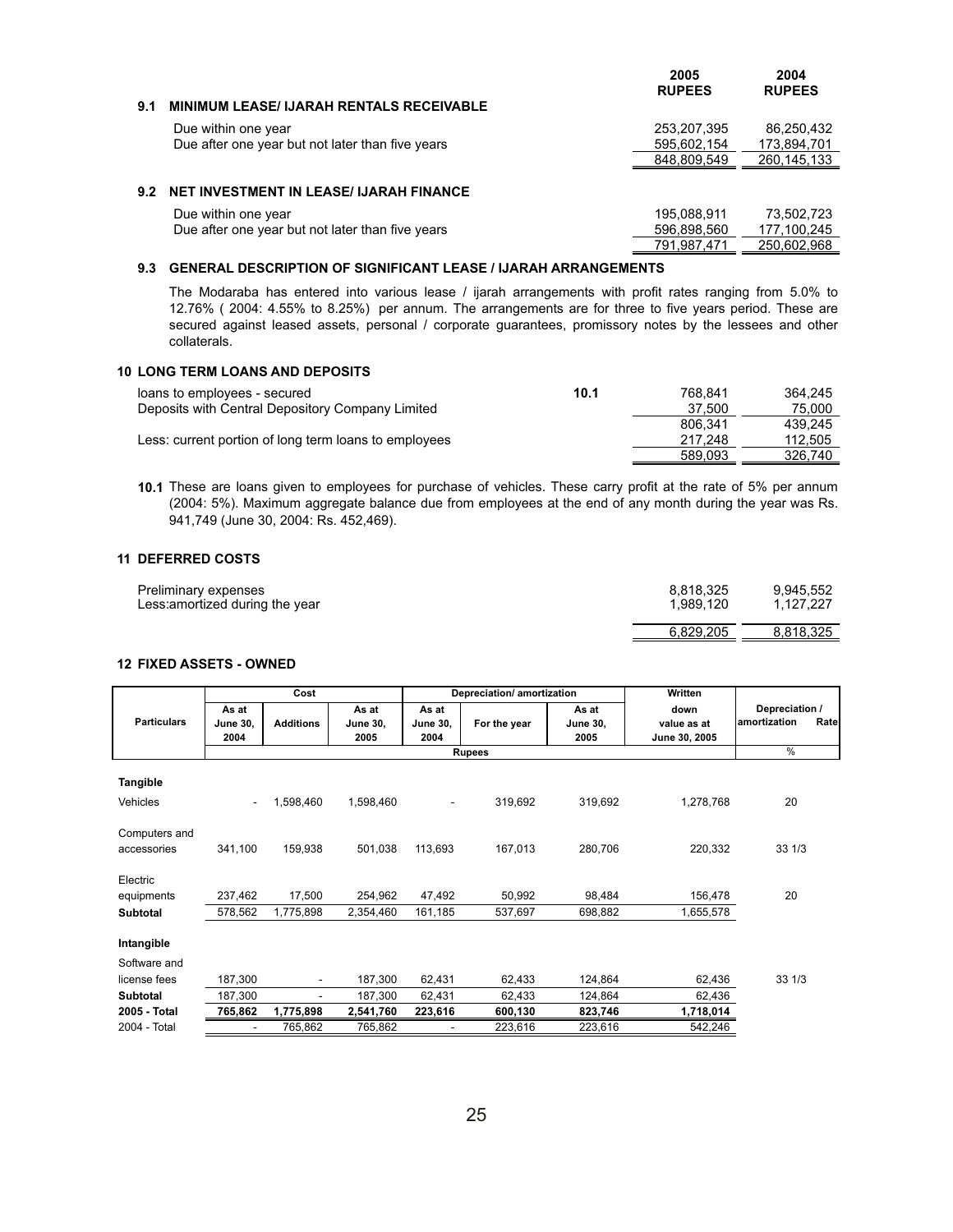| <b>13 CREDITORS, ADVANCES, ACCRUED AND OTHER LIABILITIES</b>                  | 2005<br><b>RUPEES</b> | 2004<br><b>RUPEES</b> |
|-------------------------------------------------------------------------------|-----------------------|-----------------------|
| Payable against purchase of shares - unsecured                                | 3.597.898             | 49.825                |
| Advances from clients                                                         | 3.050.906             |                       |
| Modaraba Company's Management Fee - unsecured                                 | 2,383,977             | 519.043               |
| Payable to National Bank Modaraba Management Company Limited - unsecured 13.1 | 825.212               | 370.212               |
| Accrued expenses                                                              | 9.629.081             | 395.072               |
| Tax deducted at source                                                        | 111.271               |                       |
| <b>Others</b>                                                                 | 186.069               | 84.551                |
|                                                                               | 19.784.414            | 1.418.703             |

**13.1** The balance represents amount payable against utility services. Maximum aggregate amount due to the modaraba management company at the end of any month during the year was Rs. 825,212. (2004: Rs. 370,212).

## **14 SHORT TERM BORROWINGS - SECURED**

| Musharaka finance | 14.1 | 25,000,000  | $\sim$     |
|-------------------|------|-------------|------------|
| Morabaha finance  | 14.2 | 163.753.000 | 36,000,000 |
|                   |      | 188.753.000 | 36,000,000 |

- **14.1** The facility has been availed from a commercial bank having aggregate limit of Rs. 150 million. This facility is to be used to finance the Modaraba's working capital requirements and repayable within one year. The profit is payable quarterly which has been determined taking into consideration one month average KIBOR plus 0.50% p.a. The facility is secured against first pari passu hypothecation charge on assets amounting to Rs. 200 million.
- **14.2** The facility has been availed from Islamic Banking division of a bank having aggregate limit of Rs. 200 million. This facility is used for enhancement in lease/ ijarah portfolio and commodity financing under morabaha, repayable within one year. The morabaha finance is priced to yield a profit calculated as a Function of 1.008125 to 1.0125 times the purchase price on quarterly basis. The facility is secured against hypothecation charge over current assets of the Modaraba amounting to Rs. 267 million and such other securities as may reasonably be requested by the bank from time to time.

#### **15 CURRENT PORTION OF LONG TERM LIABILITIES**

**16 TAXATION**

| Current portion of long term finances | 18 | 140,000,000 | 25,000,000 |
|---------------------------------------|----|-------------|------------|
| <b>TAXATION</b>                       |    |             |            |
| 16.1 Current                          |    |             |            |
| For the year                          |    | 453.069     | 461,510    |
| For prior years                       |    | (271, 627)  |            |
|                                       |    | 181.442     | 461,510    |

#### **16.1.1Numerical reconciliation between the average tax rate and the applicable tax rate**

|                                                       | 2005<br>Percentage | 2004<br>Percentage |
|-------------------------------------------------------|--------------------|--------------------|
| Applicable tax rate as per Income Tax Ordinance, 2001 | 25.00              | 25.00              |
| Tax effect of:                                        |                    |                    |
| Lower tax rate on dividend income                     | (3.45)             | (0.62)             |
| Exempt income                                         | (4.60)             | (3.79)             |
| Separate taxation on lease income                     | (15.65)            | (14.61)            |
| Permanent differences                                 | 1.40               | 3.90               |
|                                                       | (22.30)            | (15.12)            |
| Average effective tax rate                            | 2.70               | 9.88               |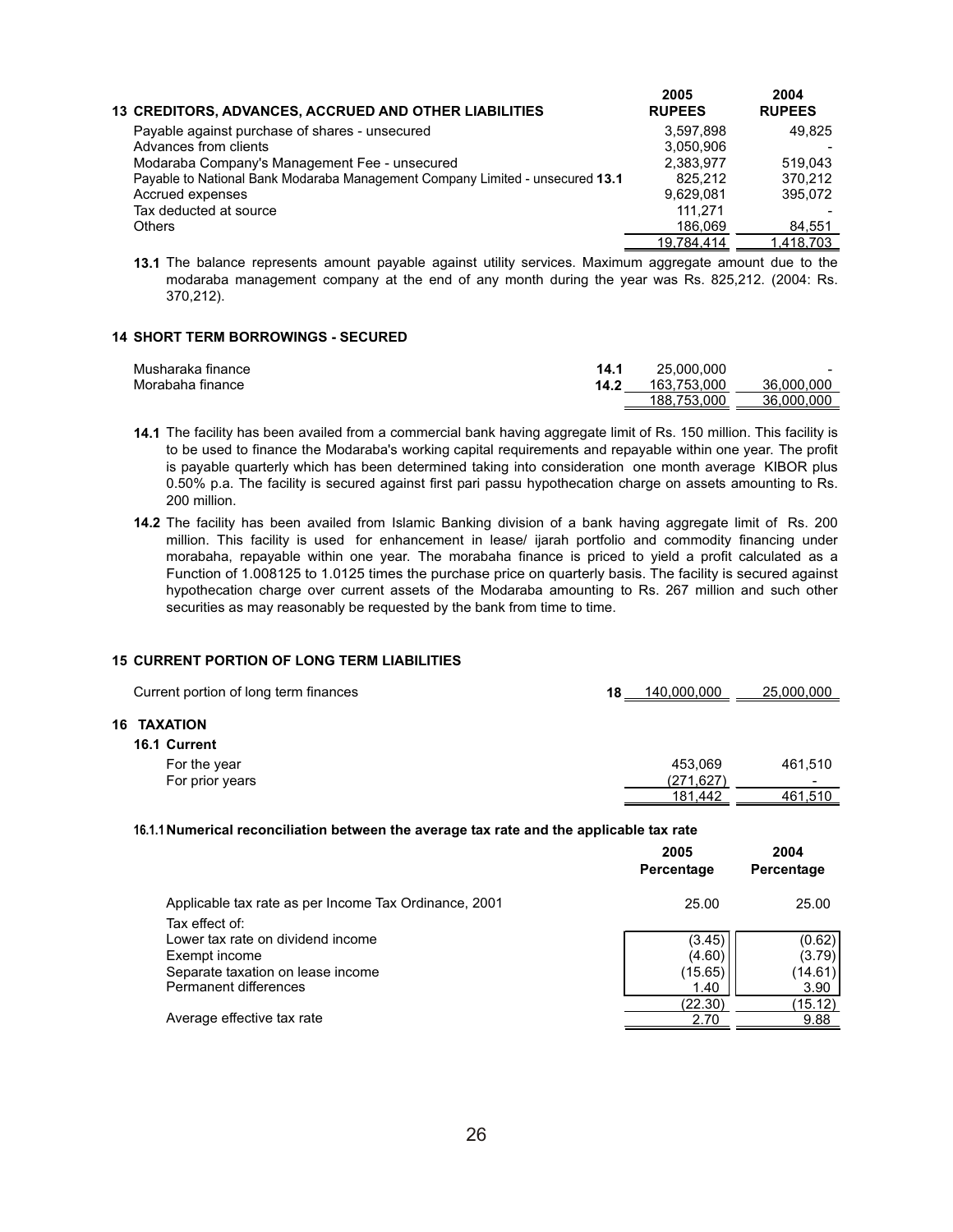| <b>16.2 Deferred taxation</b>                                                                                                                                                                                                                                                                                                                                                                              | 2005<br><b>RUPEES</b> | 2004<br><b>RUPEES</b> |
|------------------------------------------------------------------------------------------------------------------------------------------------------------------------------------------------------------------------------------------------------------------------------------------------------------------------------------------------------------------------------------------------------------|-----------------------|-----------------------|
| Deferred tax liability calculated on the basis of liability method<br>as given in note 3.6 amounts to Rs. 27,581,743 (2004:<br>863,864). No provision has been made for the same as the<br>said liability is not expected to materialize in future as the<br>management intends to avail the tax exemption in future by<br>distributing 90% of the profits as cash dividend to the certificate<br>holders. |                       |                       |
| <b>17 LONG TERM SECURITY DEPOSITS - SECURED</b>                                                                                                                                                                                                                                                                                                                                                            | 86.234.820            | 27.331.798            |

These represent the profit free security deposits received from lessees under lease/ ijarah contracts and are repayable/ adjustable at the expiry of respective lease / ijarah periods. There is no current portion of these deposits in respect of the year ended on June 30, 2005.

#### **18 LONG TERM FINANCES - SECURED**

`

#### **Finances under musharaka arrangement**

| Musharaka finance - I<br>Musharaka finance - II | 18.1<br>18.2 | 195,833,333<br>200,000,000<br>395.833.333 | 75.000.000<br>75.000.000 |
|-------------------------------------------------|--------------|-------------------------------------------|--------------------------|
| Finances under morabaha arrangement             |              |                                           |                          |
| Morabaha finance - I<br>Morabaha finance - II   | 18.3<br>18.4 | 200.000.000<br>50,000,000                 |                          |
|                                                 |              | 250.000.000                               |                          |
|                                                 |              | 645,833,333                               | 75,000,000               |
| Less: Current portion                           | 15           | 140,000,000                               | 25,000,000               |
|                                                 |              | 505.833.333                               | 50.000.000               |

- **18.1** The facility has been availed from a commercial bank having aggregate limit of Rs. 250 million. The principal along with profit is repayable in six equal semi annual installments in arrear within three years from the date of withdrawal. Profit has been determined taking into consideration 6 months KIBOR plus a spread of 1% p.a. with a floor of 3% p.a. and ceiling of 5% p.a. The facility is secured against first pari passu charge on all present and future assets of the Modaraba amounting to Rs. 335 million.
- **18.2** The facility has been availed from a commercial bank having aggregate limit of Rs. 200 million. The principal along with profit is repayable within three years from the date of withdrawal in ten equal quarterly installments in arrear after grace period (for principal only) of six months ending on November 08, 2005. Profit has been determined taking into consideration three months KIBOR plus a spread of 0.50% p.a. The facility is secured against first pari passu hypothecation charge on leased assets amounting to Rs. 267 million.
- **18.3** The facility has been availed from a commercial bank having aggregate limit of Rs. 200 million. The principal along with profit is repayable semi annually and has an expiry of three years from the date of withdrawal. The facility is periodically renewable with the mutual consent of the Modaraba and bank. The repayments are inclusive of profit which has been determined taking into consideration 6 months KIBOR plus a spread of 0.80% p.a. with no floor and no cap. The facility is secured against first pari passu charge over leased assets and receivables amounting to Rs. 270 million.
- **18.4** The facility has been availed from a commercial bank having aggregate limit of Rs. 100 million. Principal is repayable in six semi annual installments within three years from the date of withdrawal. Profit is payable quarterly and has been determined taking into consideration 6 months KIBOR plus a spread of 1.0% p.a. with no floor and no cap. The facility is secured against hypothecation charge over all present and future assets of the Modaraba amounting to Rs. 134 million.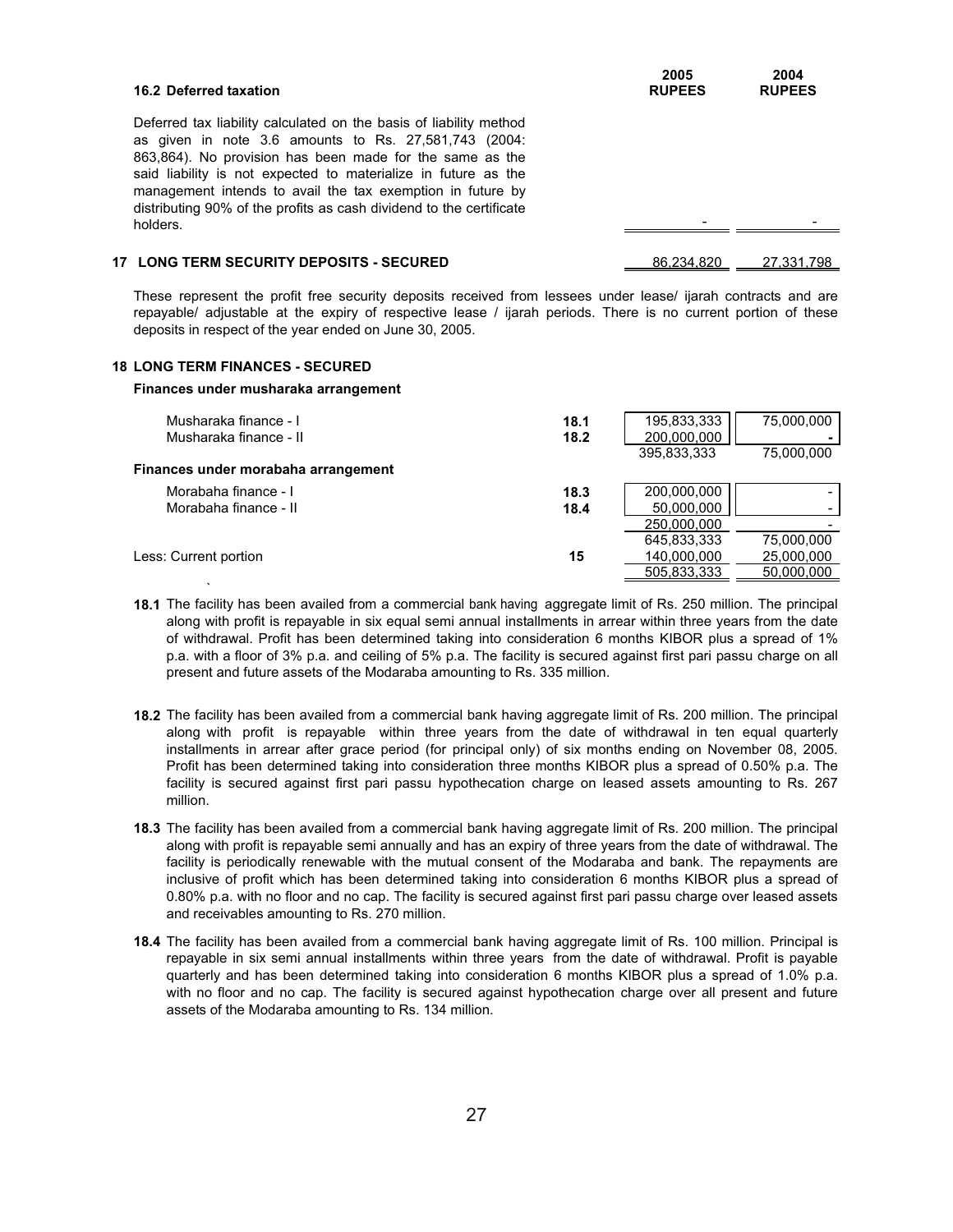| <b>19 CERTIFICATE CAPITAL</b>                                                           | 2005<br><b>RUPEES</b> | 2004<br><b>RUPEES</b> |
|-----------------------------------------------------------------------------------------|-----------------------|-----------------------|
| <b>Authorized capital:</b>                                                              |                       |                       |
| 60,000,000 (2004: 60,000,000) modaraba certificates of Rs. 10/- each                    | 600,000,000           | 600,000,000           |
| Issued, subscribed and paid up capital:                                                 |                       |                       |
| 25,000,000 (2004: 25,000,000) modaraba certificates of Rs. 10/- each fully paid in cash | 250.000.000           | 250,000,000           |

**19.1** 7,500,000 (2004: 7,500,000) certificates are held by National Bank Modaraba Management Company Limited.

# **20 CONTINGENCIES AND COMMITMENTS**

# **20.1** *Contingencies*

There are no known contingencies as at June 30, 2005 (2004: Nil).

# **20.2** *Commitments*

| Lease contracts approved but not disbursed |      | 103,377,492 | 110,760,976 |
|--------------------------------------------|------|-------------|-------------|
| <b>21 OTHER INCOME</b>                     |      |             |             |
|                                            |      |             |             |
| Service charges                            |      | 176,742     | 20,421      |
| Documentation charges                      |      | 137,540     | 76,121      |
|                                            |      | 314,282     | 96,542      |
| <b>22 OPERATING EXPENSES</b>               |      |             |             |
| Salaries, allowances and benefits          | 22.1 | 5,966,339   | 2,498,650   |
| Utility expenses                           |      | 425,000     | 306,460     |
| Telephone, fax and internet charges        |      | 275.566     | 203,929     |
| Travelling and conveyance                  |      | 279,084     | 49,370      |
| Vehicle running expenses                   |      | 58,873      | 31,575      |
| Postage and stamps                         |      | 69,698      | 21,998      |
| Advertisement                              |      | 85,900      | 1,500       |
| Newspaper expenses                         |      | 6,296       | 2,960       |
| Legal and professional charges             |      | 284,752     | 168,076     |
| Auditor remuneration                       | 22.2 | 175,000     | 90,000      |
| Fee and subscription                       |      | 125,648     | 16,100      |
| Brokerage commission                       |      |             | 3,371       |
| Repairs and maintenance                    |      | 129,015     | 93,091      |
| Insurance                                  |      | 95,388      |             |
| Stationary, printing and other expenses    |      | 269,881     | 66,636      |
| Depreciation / amortization                |      | 600,130     | 223,616     |
| Amortization of deferred costs             |      | 1,989,120   | 1,127,227   |
| Credit rating fee                          |      |             | 155,674     |
| Central depository company charges         |      | 66,672      | 22,599      |
| Credit information bureau charges          |      | 17,500      |             |
| Valuation charges                          |      | 11,672      |             |
| Entertainment                              |      | 58,743      | 8,122       |
| Other sundry expenses                      |      | 28,726      | 17,391      |
| Zakat                                      |      | 6,250       |             |
|                                            |      | 11,025,253  | 5,108,345   |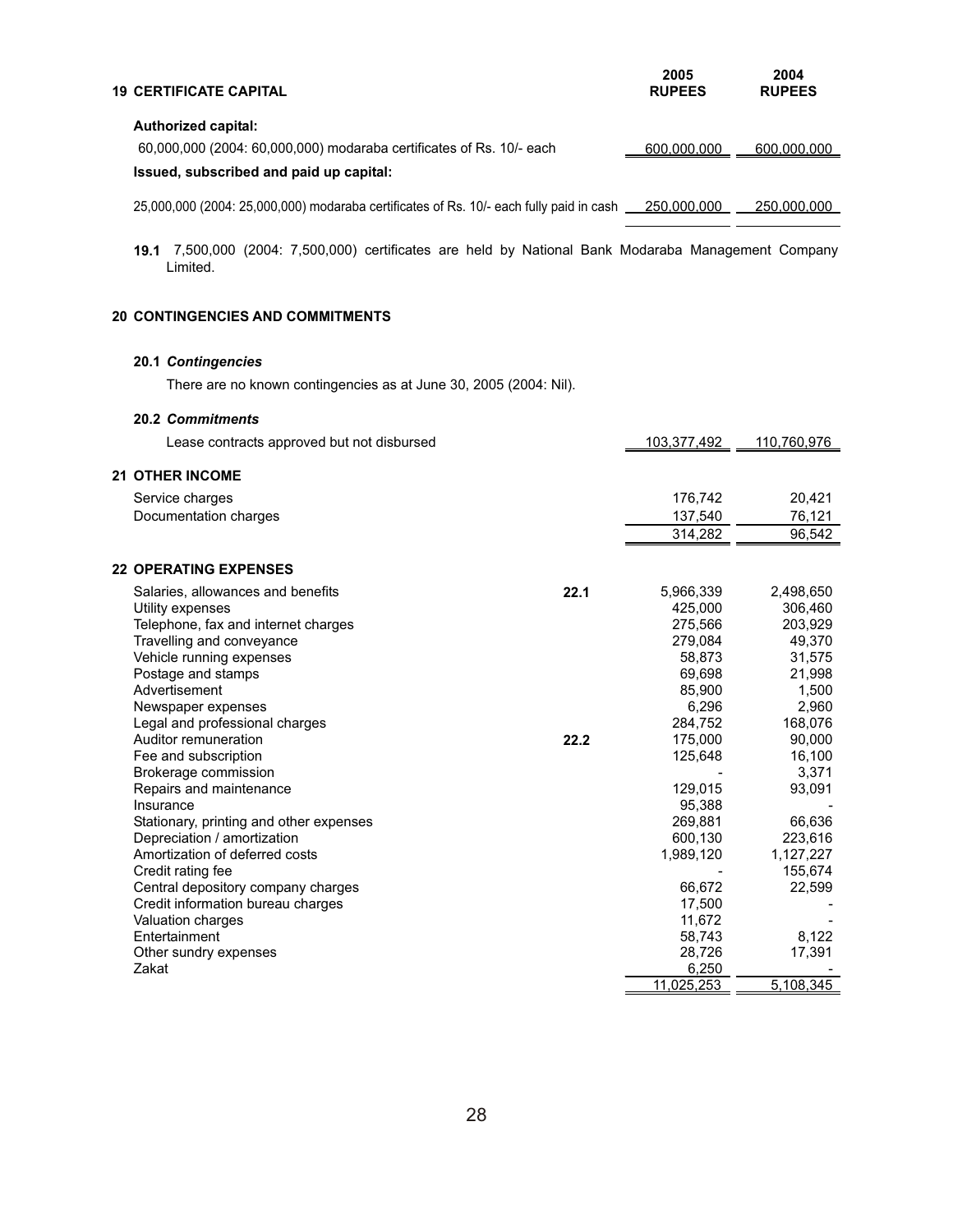#### **22.1 Salaries, allowances and benefits**

The aggregate amount charged for remuneration including all benefits to officers and employees of the Modaraba are as under:

|                      |           | <b>Officers</b> |               | Other employees |
|----------------------|-----------|-----------------|---------------|-----------------|
|                      | 2005      | 2004            | 2005          | 2004            |
|                      |           |                 | <b>Rupees</b> |                 |
| Salary               | 1,565,641 | 635,653         | 1,318,331     | 630,574         |
| House rent allowance | 704,539   | 286.043         | 593,235       | 283,753         |
| Utilities            | 156,562   | 63,563          | 131.822       | 63,040          |
| Bonus                | 30,000    |                 | 65.000        |                 |
| Expenses reimbursed  | 626.137   | 189,392         | 487.072       | 178,632         |
| <b>Others</b>        |           |                 | 288,000       | 168,000         |
|                      | 3.082.879 | 1.174.651       | 2.883.460     | 1,323,999       |
| Number of persons    |           |                 |               | 10              |

**22.1.1** In addition to above, Chief Operating Officer. Chief Financial Officer and Marketing Head of the Modaraba were provided with free use of modaraba owned and maintained cars.

| 2005<br><b>RUPEES</b> | 2004<br><b>RUPEES</b> |
|-----------------------|-----------------------|
| 125,000               | 70,000                |
| 25,000                |                       |
| 25,000                | 20,000                |
| 175.000               | 90.000                |
|                       |                       |
| 18.529.315            | 279.800               |
| 5.124.317             |                       |
| 40,758                | 474                   |
| 23.694.390            | 280.274               |
|                       |                       |
| 403.314               |                       |
| (30.188)              | 403.314               |
| 373.126               | 403.314               |
|                       |                       |

#### **25 MATURITY OF ASSETS AND LIABILITIES**

|                                          |                    |                                   |                                     | 2005                           |                              |               |
|------------------------------------------|--------------------|-----------------------------------|-------------------------------------|--------------------------------|------------------------------|---------------|
|                                          | Up to one<br>month | From one month<br>to three months | From three<br>months to one<br>year | From one year<br>to five years | From five years<br>and above | Total         |
|                                          |                    |                                   |                                     |                                |                              |               |
|                                          |                    |                                   |                                     | Rupees                         |                              |               |
| <b>Assets</b>                            |                    |                                   |                                     |                                |                              |               |
| Cash and bank balances                   | 11.079.558         |                                   |                                     |                                |                              | 11,079,558    |
| Advances,<br>other<br>prepayments<br>and |                    |                                   |                                     |                                |                              |               |
| receivables                              | 8,772,744          | 207.956                           | 83,769,993                          |                                |                              | 92,750,693    |
| Short term investments                   |                    |                                   | 33,566,929                          |                                |                              | 33,566,929    |
| Short term morabaha finances             |                    | 177,099,000                       | 90,243,979                          |                                |                              | 267.342.979   |
| Net investment in lease / ijarah finance | 35.340.486         | 17.304.034                        | 142.444.391                         | 596,898,560                    |                              | 791.987.471   |
| Long term advances                       | 18,104             | 54,312                            | 144,832                             | 589,093                        |                              | 806,341       |
| Deferred costs                           | 165,760            | 331,520                           | 1,491,840                           | 4,840,085                      |                              | 6,829,205     |
| <b>Fixed assets</b>                      |                    |                                   |                                     | 1,718,014                      |                              | 1,718,014     |
| June 30, 2005                            | 55,376,652         | 194,996,822                       | 351,661,964                         | 604,045,752                    |                              | 1,206,081,190 |
| June 30, 2004                            | 47.615.280         | 14.533.029                        | 87.161.562                          | 241.295.453                    |                              | 390.605.324   |
|                                          |                    |                                   |                                     |                                |                              |               |

| <b>Liabilities</b><br>Creditors.<br>advances.<br>accrued<br>andl |                          |                          |             |             |             |
|------------------------------------------------------------------|--------------------------|--------------------------|-------------|-------------|-------------|
| other liabilities                                                | 13,524,319               | $\overline{\phantom{0}}$ | 3,209,189   | 3,050,906   | 19,784,414  |
| Short term borrowings                                            |                          |                          | 188.753.000 |             | 188.753.000 |
| Long term finances                                               | 2.875.300                | 85,000,000               | 52.124.700  | 505,833,333 | 645,833,333 |
| Long term security deposits                                      |                          |                          | 9.874.776   | 76,360,044  | 86,234,820  |
| Provision for taxation                                           | $\overline{\phantom{a}}$ |                          | 453.069     |             | 453,069     |
| June 30, 2005                                                    | 16,399,619               | 85.000.000               | 254.414.734 | 585.244.283 | 941,058,636 |
| June 30, 2004                                                    | 44.897                   | 454.763                  | 61.980.553  | 77.331.798  | 140.212.011 |
| Net assets - 2005                                                | 38.977.033               | 109.996.822              | 97.247.230  | 18.801.469  | 265,022,554 |
| Net assets - 2004                                                | 47.570.383               | 14.078.266               | 25.181.009  | 163.963.655 | 250,393,313 |

| <b>Represented by:</b>                             | 2005<br><b>RUPEES</b> | 2004<br><b>RUPEES</b> |
|----------------------------------------------------|-----------------------|-----------------------|
| Issued, subscribed and paid up certificate capital | 250.000.000           | 250.000.000           |
| Reserves                                           | 15.022.554            | 393.313               |
|                                                    | 265.022.554           | 250.393.313           |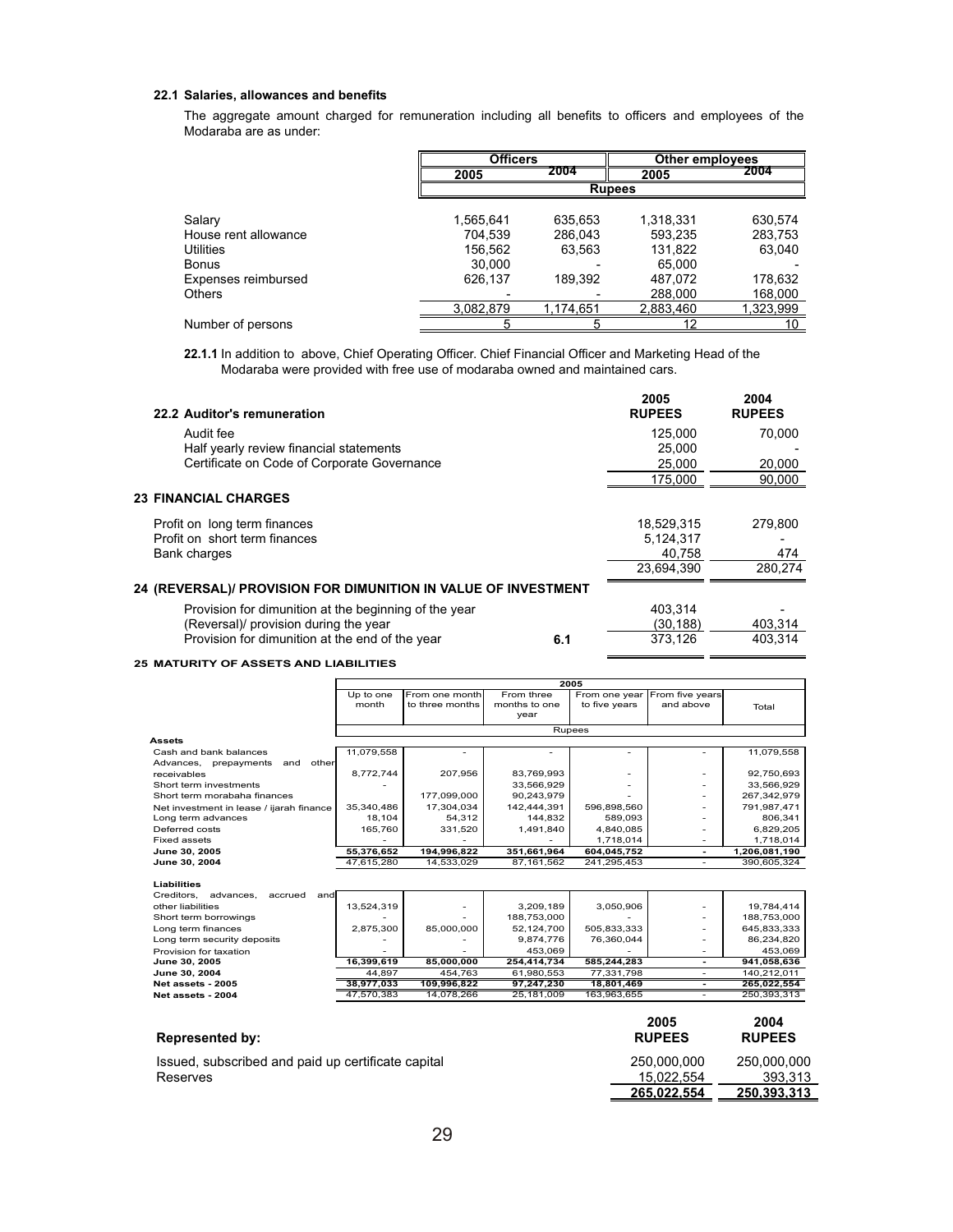## **26 FINANCIAL INSTRUMENTS AND RELATED DISCLOSURES**

r

#### **Fair value of assets and liabilities**

Fair value is the amount for which an asset could be exchanged, or a liability can be settled between knowledgeable willing parties in an arms length transaction.

Financial assets, except for investments, are stated at their nominal values as reduced by appropriate impairment loss for estimated irrecoverable amounts; investments are stated at fair values. The carrying values of financial liabilities reflected in the financial statements approximate their fair values.

#### **Yield / profit rate risk**

The Modaraba manages this risk by matching the repricing of assets and liabilities. The Modaraba's profit rate sensitivity position, based on the earlier of contractual repricing or maturity dates, is as follows :

٦

|                                          |          |                           |                           | 2005                      |                           |               |
|------------------------------------------|----------|---------------------------|---------------------------|---------------------------|---------------------------|---------------|
|                                          |          | <b>Profit bearing</b>     |                           |                           | Non profit bearing        |               |
|                                          | Note No. | <b>Within one</b><br>year | One year to<br>five years | <b>Within one</b><br>year | One year to five<br>years | <b>Total</b>  |
|                                          |          |                           |                           |                           |                           |               |
|                                          |          |                           |                           | <b>Rupees</b>             |                           |               |
| <b>Financial assets</b>                  |          |                           |                           |                           |                           |               |
| Cash and bank balances                   | 4        | 10,981,394                |                           | 98,164                    |                           | 11,079,558    |
| Advances, prepayments                    |          |                           |                           |                           |                           |               |
| and other receivables                    | 5        | 83,347,709                |                           | 8,980,700                 |                           | 92,328,409    |
| Short term investments                   | 6        |                           |                           | 33,566,929                |                           | 33,566,929    |
| Short term morabaha finances             | 7        | 267,342,979               |                           |                           |                           | 267,342,979   |
| Net investment in lease / ijarah finance | 9        | 545,995,762               | 245,991,709               |                           |                           | 791,987,471   |
| June 30, 2005                            |          | 907.667.844               | 245,991,709               | 42,645,793                | -                         | 1,196,305,346 |
| June 30, 2004                            |          | 162,425,289               | 177,100,245               | 41,046,229                |                           | 380,571,763   |
| <b>Financial liabilities</b>             |          |                           |                           |                           |                           |               |
| Creditors, advances, accrued and         |          |                           |                           |                           |                           |               |
| other liabilities                        | 13       |                           |                           | 19,673,143                |                           | 19,673,143    |
| Short term borrowings                    | 14       | 188,753,000               |                           |                           |                           | 188,753,000   |
| Long term finances                       | 18       | 533,333,333               | 112,500,000               |                           |                           | 645,833,333   |
| June 30, 2005                            |          | 722,086,333               | 112,500,000               | 19,673,143                |                           | 854,259,476   |
| June 30, 2004                            |          | 61,000,000                | 50,000,000                | 1,418,703                 |                           | 112,418,703   |
| On balance sheet gap                     |          | 185,581,511               | 133,491,709               | 22.972.650                |                           | 342,045,870   |

# **Effective mark up rate**

The effective rate for the financial assets and the financial liabilities have been disclosed in their relevant notes.

**Cumulative gap** 185,581,511 319,073,220 342,045,870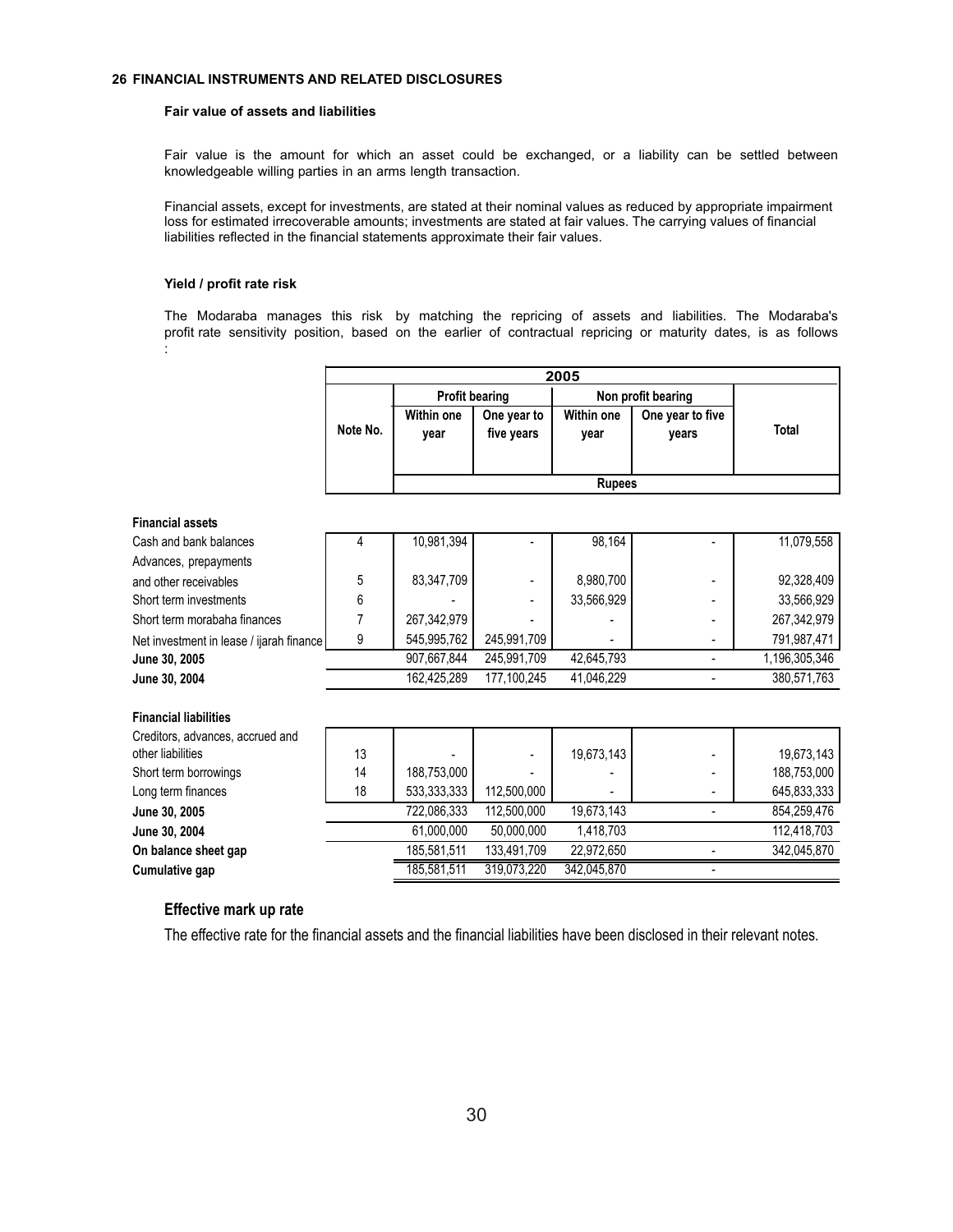#### **Credit risk management**

Credit risk arises from the possibility that one party to a financial instrument fails to meet its obligations and causes the other party to incur financial loss. The Modaraba's credit risk exposure is not significantly different from that reflected in the financial statements. The management monitors and limits Modaraba's exposure to credit risk through monitoring of clients' credit exposure, reviews and conservative estimates of provisions for doubtful receivables, if any, and through the prudent use of collateral policy. The management is of the view that it is not exposed to significant concentration of credit risk as its financial assets are adequately diversified in organizations of sound financial standing covering various industrial sectors and segments.

#### **Liquidity risk management**

Liquidity risk reflects an enterprise's inability in raising funds to meet its commitments. The Modaraba's management closely monitors the Modaraba's liquidity and cash flow position.

#### **Profit rate risk**

Profit rate risk is the risk that value of a financial instrument will fluctuate in amounts due to changes in market profit rates. Changes in profit rates can adversely affect the rates charged on profit bearing liabilities. This can result an increase in profit expense relative to financial borrowings or vice versa. The Modaraba manages its risk by maintaining a fair balance between profit rates, financial assets and financial liabilities. The rate of profit and their maturity period has been disclosed in the relevant notes.

## **27 SEGMENT ANALYSIS**

#### **27.1 Geographical segments**

The Modaraba's assets are employed and it's income is derived in Pakistan.

#### **27.2 Business segments**

# **27.2.1Net investment in finance lease/ ijarah finance**

|                              | 2005   |               |               | 2004          |
|------------------------------|--------|---------------|---------------|---------------|
|                              | %      | <b>Rupees</b> | $\frac{9}{6}$ | <b>Rupees</b> |
|                              |        |               |               |               |
| Auto and assemblers          | 2.48   | 19,617,616    |               |               |
| Cement                       | 1.82   | 14.445.998    |               |               |
| Sugar                        | 12.81  | 101.460.807   |               |               |
| Textile                      | 42.71  | 338.231.024   | 55.53         | 139,160,452   |
| Transport                    | 3.59   | 28.422.787    | 12.69         | 31,800,000    |
| Engineering and construction | 6.17   | 48.904.249    | 12.19         | 30,538,766    |
| Knitwear                     | 10.16  | 80.497.632    | 11.03         | 27,645,553    |
| Chemical and pharmaceutical  | 1.61   | 12.726.576    | 1.27          | 3.194.717     |
| Information technology       | 0.30   | 2,410,522     | 1.18          | 2,961,886     |
| Education                    | 5.24   | 41.470.234    | 1.12          | 2,814,472     |
| Media and advertising        | 2.59   | 20,517,318    |               |               |
| Poultry feed                 | 4.15   | 32.845.287    |               |               |
| Fabrics                      | 4.42   | 35,021,318    |               |               |
| Miscellaneous                | 1.95   | 15,416,103    | 4.98          | 12,487,122    |
|                              | 100.00 | 791,987,471   | 100.00        | 250,602,968   |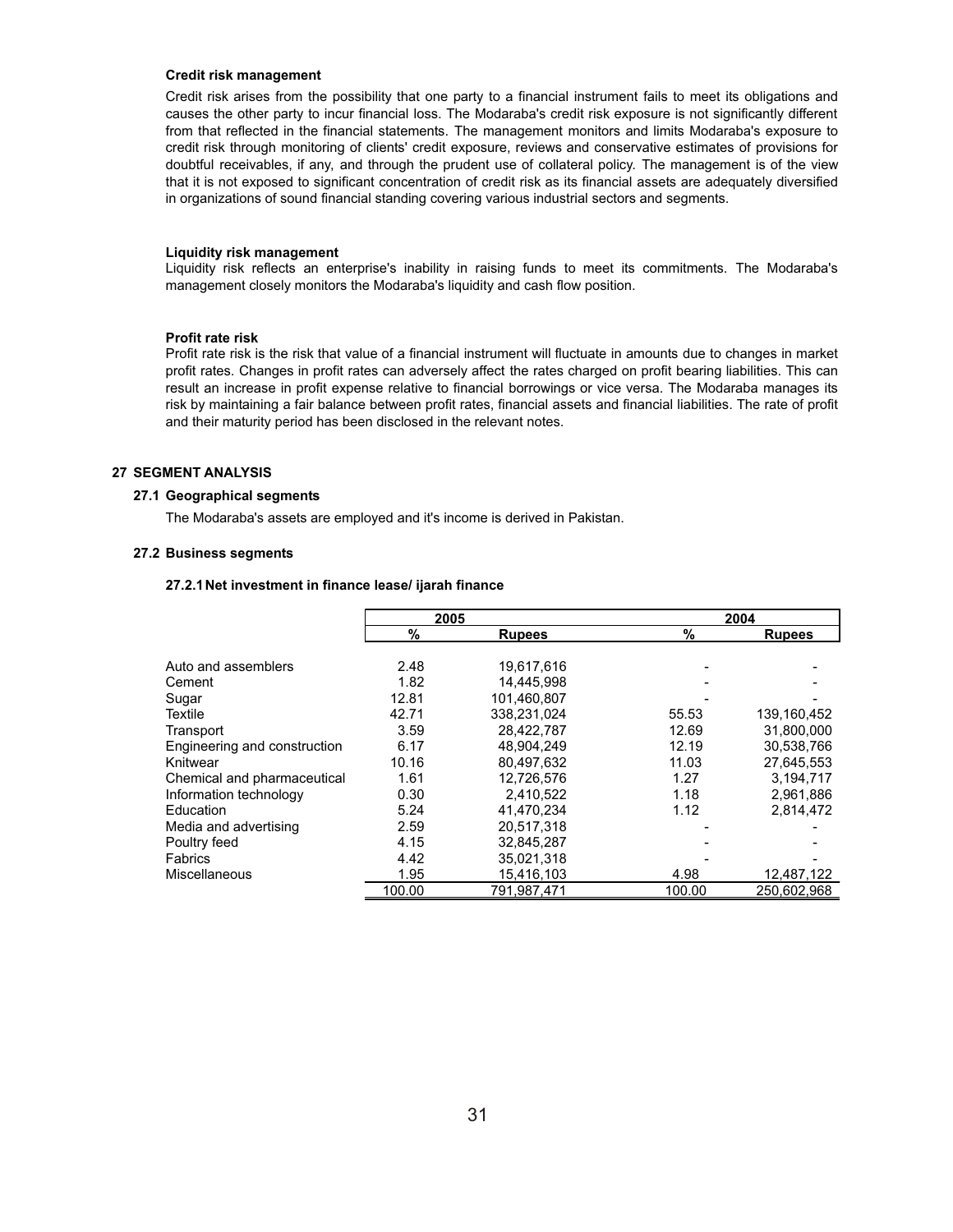## **27.2.2Morabaha investment**

|             | 2005   |               | 2004 |               |
|-------------|--------|---------------|------|---------------|
|             | %      | <b>Rupees</b> | %    | <b>Rupees</b> |
|             |        |               |      |               |
| Energy      | 1.77   | 4,725,489     |      |               |
| Spinning    | 31.79  | 85,000,000    |      |               |
| Textile     | 37.41  | 100,000,000   |      |               |
| Poultry     | 13.47  | 36,000,000    |      |               |
| Weaving     | 13.47  | 36,000,000    |      |               |
| Individuals | 2.10   | 5,617,490     |      |               |
|             | 100.00 | 267.342.979   |      |               |

# **28 EARNINGS PER MODARABA CERTIFICATE - BASIC AND DILUTED**

There is no dilutive effect on the basic earning per certificate which is based on:

|                                                     | 2005       | 2004       |
|-----------------------------------------------------|------------|------------|
| Profit after tax (Rupees)                           | 16,602,966 | 4,209,875  |
|                                                     |            |            |
| Weighted average number of certificates outstanding | 25,000,000 | 14,383,562 |
| Earnings per certificate - basic (Rupees)           | 0.66       | 0.29       |
|                                                     |            |            |

# **29 RELATED PARTY TRANSACTIONS**

10% Modaraba management fee has been recorded as payable to National Bank Modaraba Management Company Limited, under section 18 of the Modaraba Companies and Modaraba (Floatation and Control) Ordinance, 1980.

Details of transactions with related parties and balances outstanding with them at the year end are as follows:

| Balances outstanding at the year end:                                        | 2005<br><b>RUPEES</b> | 2004<br><b>RUPEES</b> |
|------------------------------------------------------------------------------|-----------------------|-----------------------|
| NIDA with National Bank of Pakistan (running balance)                        | 10,920,634            | 2,876,348             |
| Finances under musharaka arrangement from National Bank of Pakistan          | 420,833,333           | 75,000,000            |
| Transactions during the year                                                 |                       |                       |
| Commission paid to Taurus Securities Limited                                 | 56,368                | 267,750               |
| Purchase and sale of listed securities from Taurus Securities Limited        | 51,000,000            | 351,000,000           |
| Finances under musharaka arrangement obtained from National Bank of Pakistan | 400,000,000           | 75,000,000            |
| Finances under musharaka arrangement repaid to National Bank of Pakistan     | 54,166,667            |                       |
| Profit/ expense during the year                                              |                       |                       |
| Profit on finances from National Bank of Pakistan                            | 11,647,422            | 280,274               |
| National Bank Modaraba Management Company's fee                              | 1,864,934             | 519,043               |

Transactions with related parties are carried out at an arm's Length basis in the normal courses of business. The Method used for computation of consideration is comparable uncontrolled price method except the modaraba Company's management fee as mentioned above.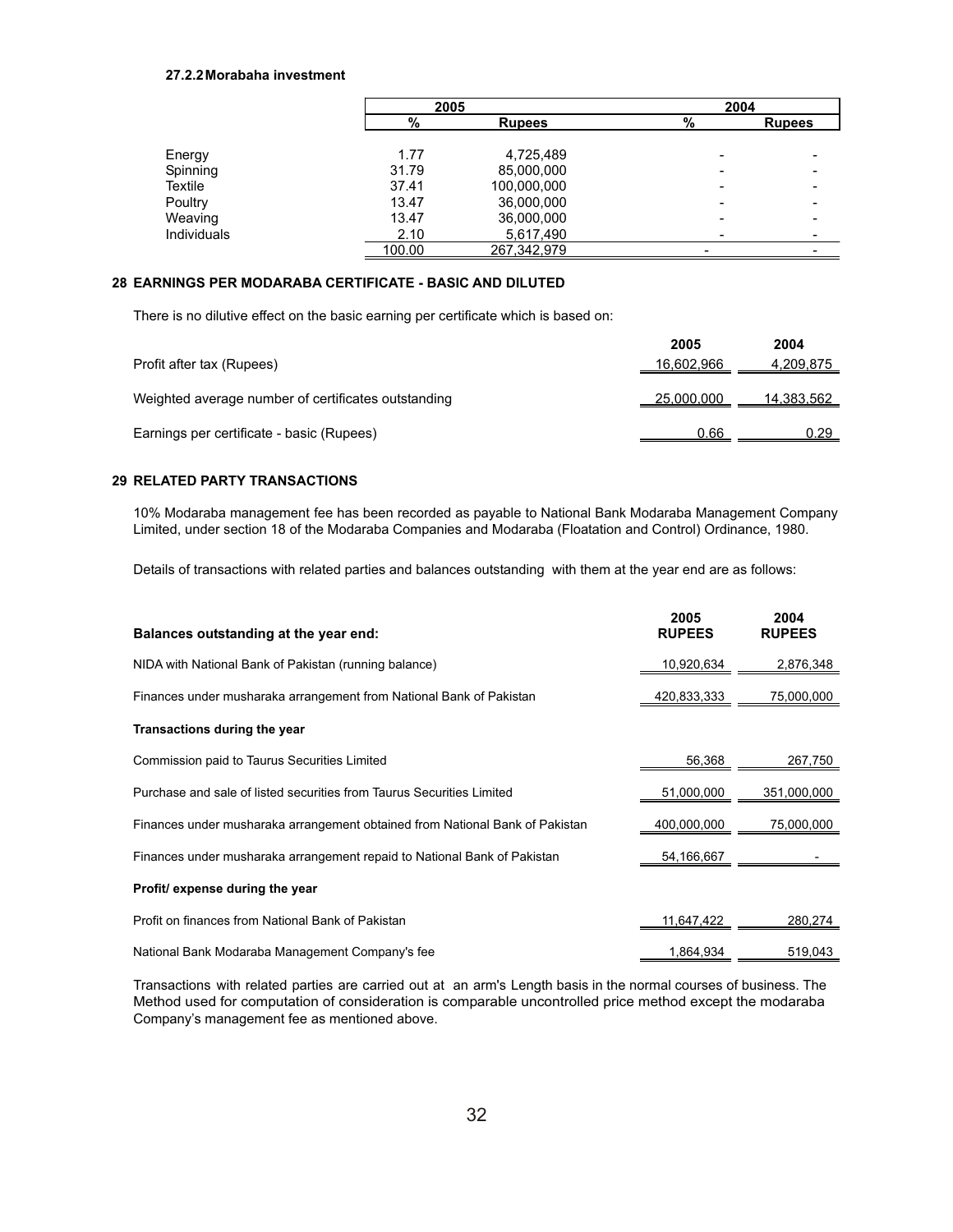| <b>30 STAFF STRENGTH</b>           | 2005 | 2004 |
|------------------------------------|------|------|
| Number of employees as at June 30, |      | 15   |

## **31 DATE OF AUTHORIZATION FOR ISSUE**

These financial statements were authorized for issue on October 10, 2005 by the Board of Directors of National Bank Modaraba Management Company Limited.

# **32 COMPARATIVES**

Last year figures represent amounts for the first reporting period of seven months since the commencement of business operations.

# **33 GENERAL**

- figures have been rounded off to the nearest rupee.

- corresponding figures have been rearranged wherever necessary for the purpose of comparison.

| <b>CHIEF EXECUTIVE</b>   | <b>DIRECTOR</b> | <b>DIRECTOR</b> | <b>CHIEF FINANCIAL OFFICER</b> |
|--------------------------|-----------------|-----------------|--------------------------------|
| Lahore: October 10, 2005 |                 |                 |                                |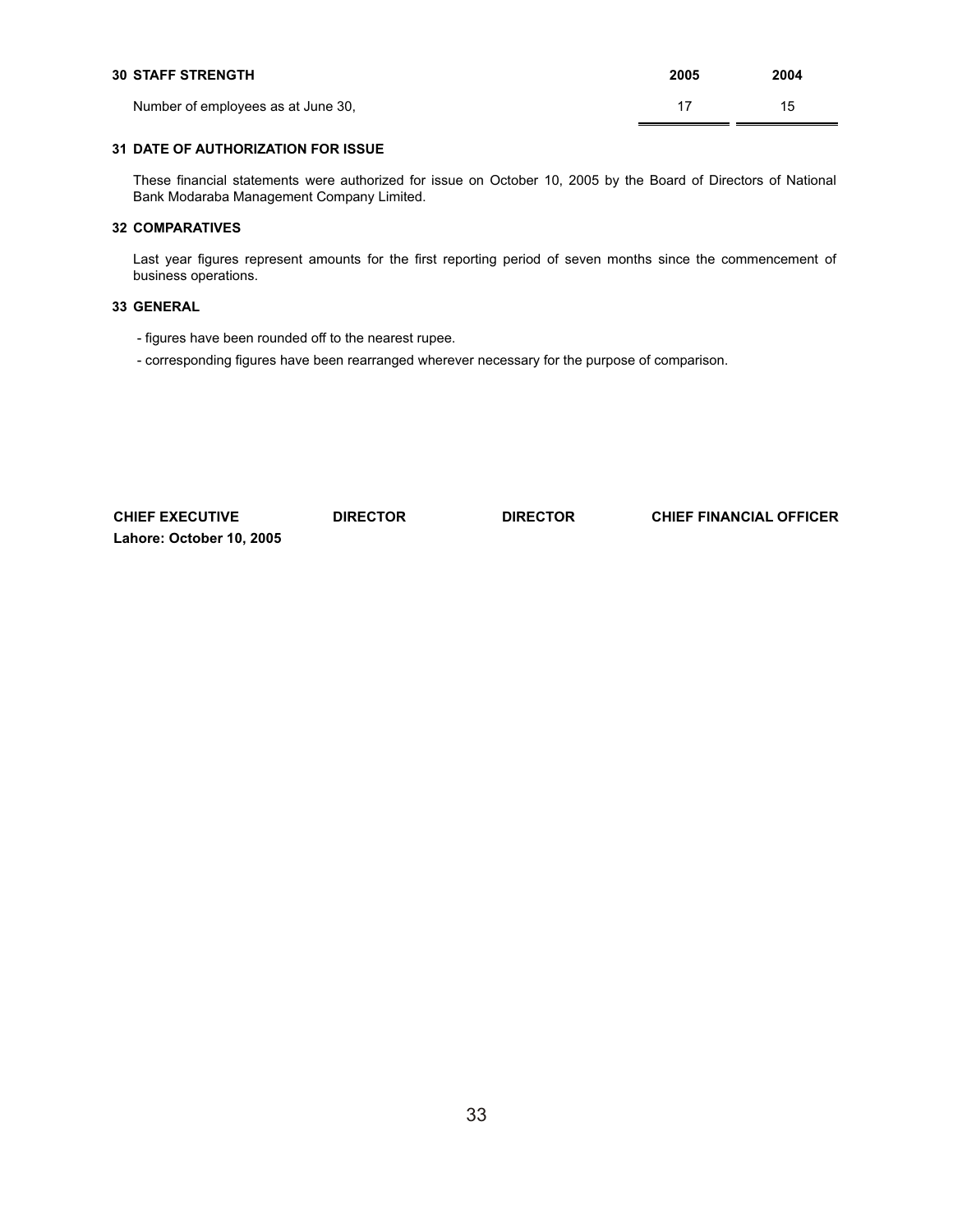# **PATTERN OF CERTIFICATE HOLDING AS ON JUNE 30, 2005**

| Number of                  | <b>Certificate Holding</b> |         | <b>Total Number of</b>   | Percentage |
|----------------------------|----------------------------|---------|--------------------------|------------|
| <b>Certificate Holders</b> | From                       | To      | <b>Certificates Held</b> |            |
| 43                         | 1                          | 100     | 3,946                    | 0.02       |
| 631                        | 101                        | 500     | 302,654                  | 1.21       |
| 333                        | 501                        | 1000    | 313,163                  | 1.25       |
| 375                        | 1001                       | 5000    | 1,090,737                | 4.36       |
| 136                        | 5001                       | 10000   | 1,159,300                | 4.64       |
| 35                         | 10001                      | 15000   | 458,400                  | 1.83       |
| 25                         | 15001                      | 20000   | 450,000                  | 1.80       |
| 24                         | 20001                      | 25000   | 557,200                  | 2.23       |
| 13                         | 25001                      | 30000   | 356,700                  | 1.43       |
| 7                          | 30001                      | 35000   | 228,500                  | 0.91       |
| 4                          | 35001                      | 40000   | 156,000                  | 0.62       |
| 3                          | 40001                      | 45000   | 130,600                  | 0.52       |
| 8                          | 45001                      | 50000   | 395,500                  | 1.58       |
| $\boldsymbol{2}$           | 50001                      | 55000   | 102,400                  | 0.41       |
| 1                          | 55001                      | 60000   | 58,500                   | 0.23       |
| 1                          | 60001                      | 65000   | 63,500                   | 0.25       |
| 1                          | 65001                      | 70000   | 66,800                   | 0.27       |
| $\overline{\mathbf{c}}$    | 70001                      | 75000   | 146,000                  | 0.58       |
| 2                          | 75001                      | 80000   | 155,500                  | 0.62       |
| 1                          | 80001                      | 85000   | 82,000                   | 0.33       |
| 3                          | 95001                      | 100000  | 300,000                  | 1.20       |
| $\boldsymbol{2}$           | 100001                     | 105000  | 210,000                  | 0.84       |
| $\ensuremath{\mathsf{3}}$  | 110001                     | 115000  | 340,500                  | 1.36       |
| $\boldsymbol{2}$           | 115001                     | 120000  | 240,000                  | 0.96       |
| 1                          | 140001                     | 145000  | 141,000                  | 0.56       |
| $\overline{\mathbf{c}}$    | 145001                     | 150000  | 300,000                  | 1.20       |
| 1                          | 150001                     | 155000  | 153,000                  | 0.61       |
| 1                          | 155001                     | 160000  | 159,800                  | 0.64       |
| $\boldsymbol{2}$           | 195001                     | 200000  | 400,000                  | 1.60       |
| 1                          | 200001                     | 205000  | 201,000                  | 0.80       |
| 1                          | 290001                     | 295000  | 292,000                  | 1.17       |
| 1                          | 395001                     | 400000  | 400,000                  | 1.60       |
| 1                          | 400001                     | 405000  | 400,500                  | 1.60       |
| 1                          | 450001                     | 455000  | 452,900                  | 1.81       |
| 1                          | 480001                     | 485000  | 480,900                  | 1.92       |
| 1                          | 500001                     | 505000  | 504,500                  | 2.02       |
| 1                          | 595001                     | 600000  | 600,000                  | 2.40       |
| 1                          | 755001                     | 760000  | 757,500                  | 3.03       |
| 1                          | 890001                     | 895000  | 893,000                  | 3.57       |
| 1                          | 975001                     | 980000  | 978,000                  | 3.91       |
| 1                          | 1065001                    | 1070000 | 1,068,000                | 4.27       |
| 1                          | 1945001                    | 1950000 | 1,950,000                | 7.80       |
| 1                          | 7495001                    | 7500000 | 7,500,000                | 30.00      |
| 1,678                      |                            |         | 25,000,000               | 100.00     |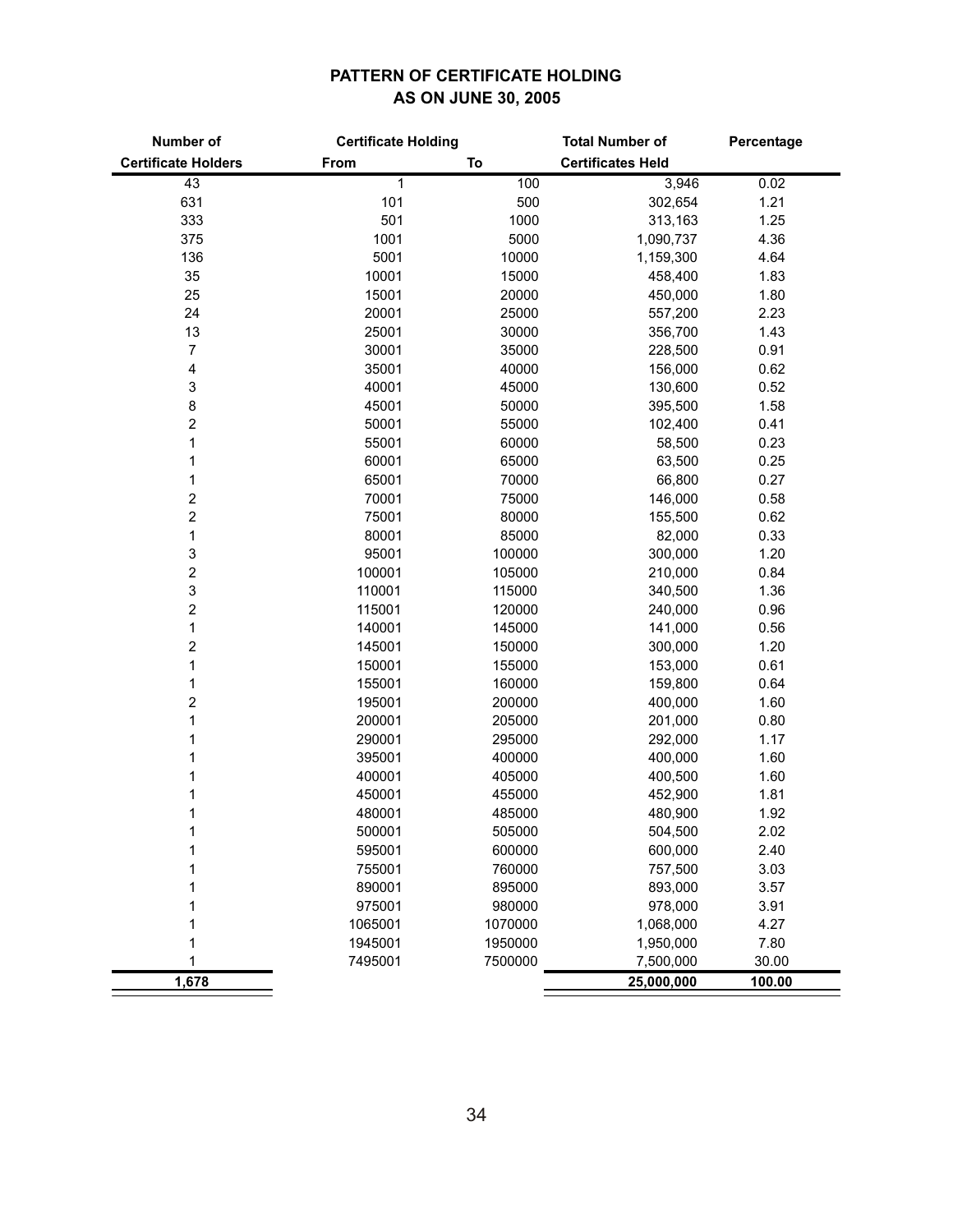| Sr. No. | Category                      | Number of<br><b>Certificate Holders</b> | Number of<br><b>Certificates</b> | Percentage |
|---------|-------------------------------|-----------------------------------------|----------------------------------|------------|
|         | Individuals                   | 1,638                                   | 10,175,700                       | 40.7028    |
| 2       | <b>Investment Companies</b>   |                                         | 1.158                            | 0.0046     |
| 3       | Joint Stock Companies         | 23                                      | 1,611,342                        | 6.4454     |
| 4       | <b>Financial Institutions</b> | 8                                       | 5,399,500                        | 21.5980    |
| 5       | Modarabas                     | $\overline{2}$                          | 36,300                           | 0.1452     |
| 6       | Modaraba Management Cos       |                                         | 7,500,000                        | 30,0000    |
|         | <b>Funds</b>                  |                                         | 12.500                           | 0.0500     |
| 8       | Others                        | 3                                       | 213,500                          | 0.8540     |
| 9       | <b>Insurance Companies</b>    |                                         | 50,000                           | 0.2000     |
|         | Total:                        | 1.678                                   | 25,000,000                       | 100.00     |

# **CATEGORIES OF CERTIFICATE HOLDERS AS ON 30-06-2005**

**Details of trading in the certificates by the Directors, CEO, CFO, Company Secretary and their spouses and minor children:**

None of the Directors, CEO, CFO, Company Secretary and their spouses and minor children have traded the certificates in the modaraba during the year under review.

| Associated companies, undertakings and related parties | Number of<br><b>Certificates</b> |
|--------------------------------------------------------|----------------------------------|
| National Bank Modaraba Management Company Limited      | 7.500.000                        |